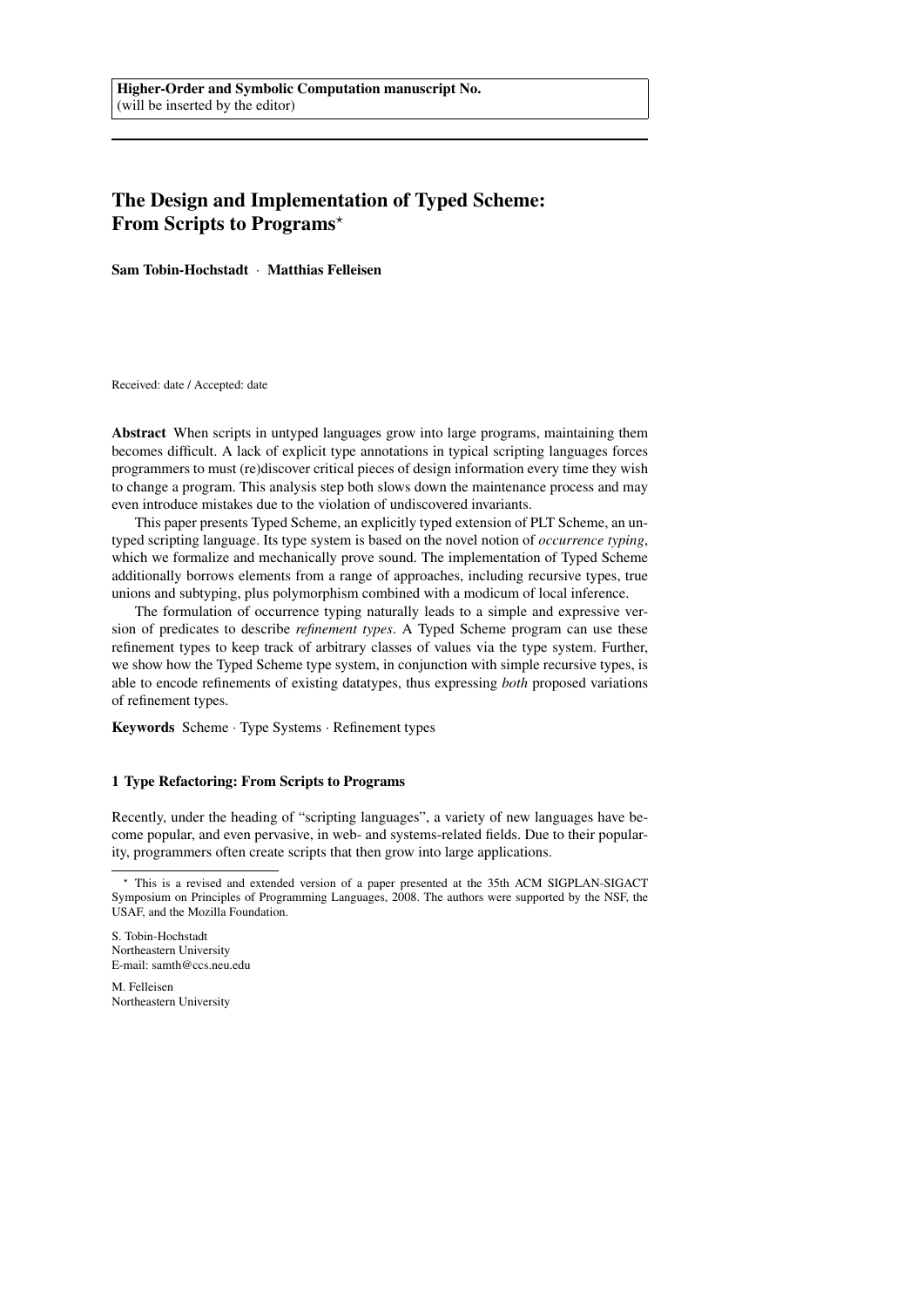Most scripting languages are untyped and provide primitives with flexible semantics to make programs concise. Many programmers find these attributes appealing and use scripting languages for these reasons. Programmers are also beginning to notice, however, that untyped scripts are difficult to maintain over the long run. The lack of types means a loss of design information that programmers must recover every time they wish to change existing code. Both the Perl community [\(Tang, 2007\)](#page-32-0) and the JavaScript community [\(ECMA,](#page-30-0) [2007\)](#page-30-0) are implicitly acknowledging this problem by considering the addition of Common Lisp-style [\(Steele Jr., 1984\)](#page-32-1) typing constructs to the upcoming releases of their respective languages. Additionally, type system proposals have been made for Ruby [\(Furr et al, 2009a\)](#page-31-0) and for Dylan [\(Mehnert, 2009\)](#page-31-1)

In the meantime, industry faces the problem of porting existing application systems from untyped scripting languages to the typed world. In response, we have proposed a theoretical model for this conversion process and have shown that partial conversions can benefit from type-safety properties to the desired extent [\(Tobin-Hochstadt and Felleisen, 2006\)](#page-32-2). This problem has also sparked significant research interest in the evolution of scripts to programs [\(Wrigstad et al, 2009\)](#page-33-0). The key assumption behind our work is the existence of an explicitly typed version of the scripting language, with the same semantics as the original language, so that values can freely flow back and forth between typed and untyped modules. In other words, we imagine that programmers can simply add type annotations to a module and thus introduce a certain amount of type-safety into the program.

At first glance, our assumption of such a typed sister language may seem unrealistic. Programmers in untyped languages often loosely mix and match reasoning from various type disciplines when they write scripts. Worse, an inspection of code suggests they also include flow-oriented reasoning, distinguishing types for variables depending on prior operations. In short, untyped scripting languages permit programs that appear difficult to type-check with existing type systems.

To demonstrate the feasibility of our approach, we have designed and implemented Typed Scheme, an explicitly typed version of PLT Scheme. We have chosen PLT Scheme for two reasons. On one hand, PLT Scheme is used as a scripting language by a large number of users. It also comes with a large body of code, with contributions ranging from scripts to libraries to large operating-system like programs. On the other hand, the language comes with macros, a powerful extension mechanism [\(Flatt, 2002\)](#page-30-1). Macros place a significant constraint on the design and implementation of Typed Scheme, since supporting macros requires typechecking a language with a user-defined set of syntactic forms. We are able to overcome this difficulty by integrating the type checker with the macro expander. Indeed, this approach ends up greatly facilitating the integration of typed and untyped modules. As envisioned [\(Tobin-Hochstadt and Felleisen, 2006\)](#page-32-2), this integration makes it mostly straightforward to turn portions of a multi-module program into a partially typed yet still executable program.

Developing Typed Scheme requires not just integration with the underlying PLT Scheme system, but also a type system that works well with the idioms used by PLT Scheme programmers when developing scripts. It would be an undue burden if the programmer needed to rewrite idiomatic PLT Scheme code to make it typeable in Typed Scheme. For this purpose, we have developed a novel type system, combining the idea of *occurrence* typing with subtyping, recursive types, polymorphism and a modicum of inference.

The design of Typed Scheme and its type system also allows for simple additions of sophisticated type system features. In particular, the treatment of predicates in Typed Scheme lends itself naturally to treating predicates such as *even?* as defining refinements of existing types, such a integers. This allows for a lightweight form of refinement types, without any need for implication or inclusion checking.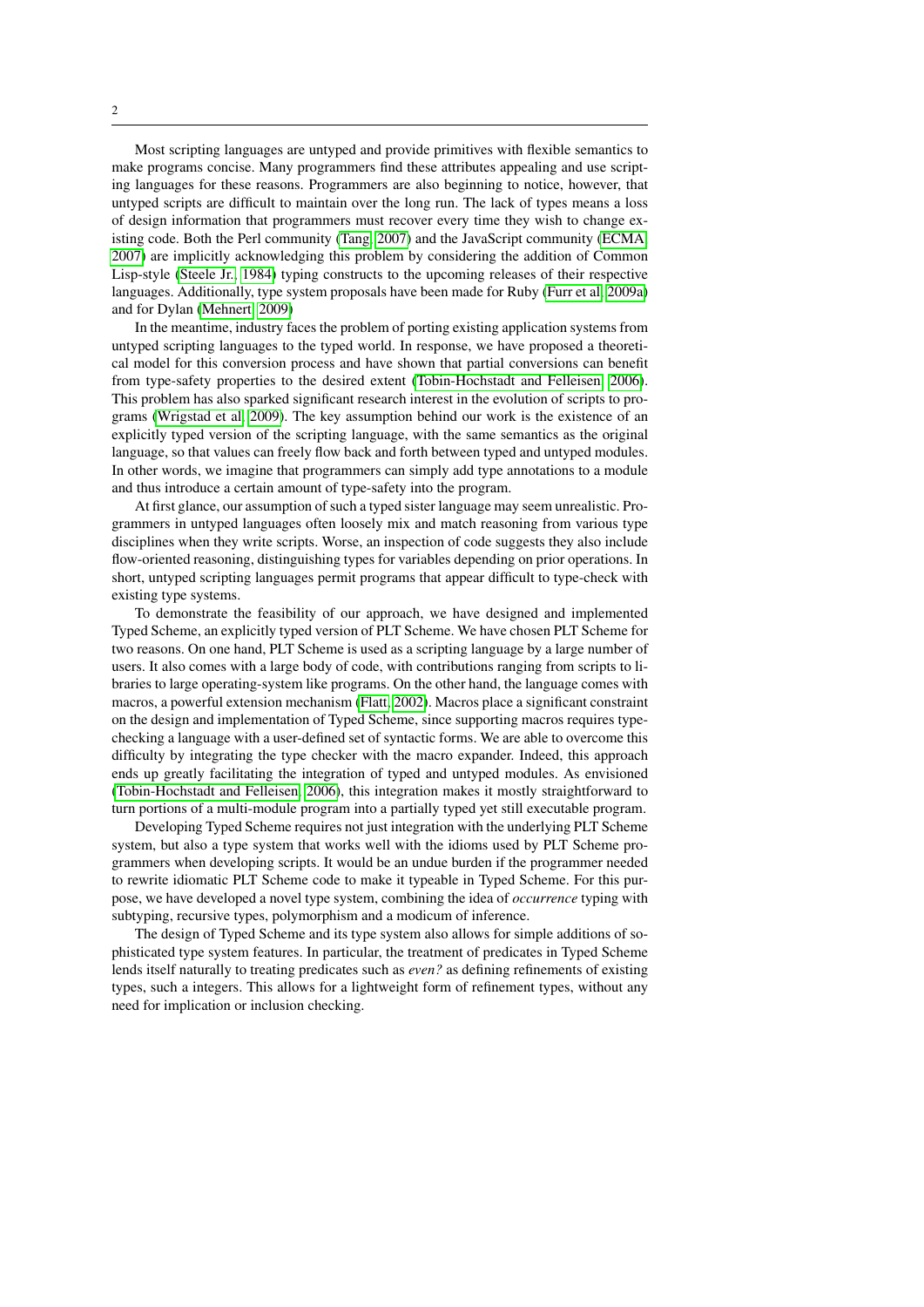We first present a formal model of the key aspects of occurrence typing and prove it to be type-sound. We then describe how refinement types can be added to this system, and how they can be used effectively in Typed Scheme. Later we describe how to scale this calculus into a full-fledged, typed version of PLT Scheme and how to implement it. Finally, we give an account of our preliminary experience, adding types to thousands of lines of untyped Scheme code. Our experiments seem promising and suggest that converting untyped scripts into well-typed programs is feasible.

#### <span id="page-2-1"></span>2 Overview of Typed Scheme

The goal of the Typed Scheme project is to develop an explicit type system that easily accommodates a conventional Scheme programming style. Ideally, programming in Typed Scheme should feel like programming in PLT Scheme, except for typed function and structure signatures plus type definitions. Few other changes should be required when going from a Scheme program to a Typed Scheme program. Furthermore, the addition of types should require a relatively small effort, compared to the original program. This requires that macros, both those used and defined in the typed program, must be supported as much as possible.

Supporting this style of programming demands a significant rethinking of type systems. Scheme programmers reason about their programs, but not with any conventional type system in mind. They superimpose on their untyped syntax whatever type (or analysis) discipline is convenient. No existing type system could cover all of these varieties of reasoning.

## 2.1 Occurrence Typing

Consider the following function definition:<sup>[1](#page-2-0)</sup>

;; data definition: a Complex is either ;; - a Number or ;; - (cons Number Number)

 $\cdot$ ; Complex  $\rightarrow$  Number (define (*creal x*)  $\left(\text{cond} \left[\text{(number? } x\right) x\right]$  $[else (car x)])$ 

As the informal data definition states, complex numbers are represented as either a single number, or a pair of numbers (cons).

The definition illustrates several key elements of the way that Scheme programmers reason about their programs: ad-hoc type specifications, true union types, and predicates for type testing. No datatype specification is needed to introduce a sum type on which the function operates. Instead there is just an "informal" data definition and contract [\(Felleisen](#page-30-2) [et al, 2001\)](#page-30-2), which gives a name to a set of pre-existing data, without introducing new constructors. Further, the function does not use pattern matching to dispatch on the union type. Instead, it uses a predicate that distinguishes the two cases: the first cond clause, which treats *x* as a number and the second one, which treats it as a pair.

Here is the corresponding Typed Scheme code:

<span id="page-2-0"></span><sup>1</sup> Standards-conforming Scheme implementations provide a complex number datatype directly. This example serves only expository purposes.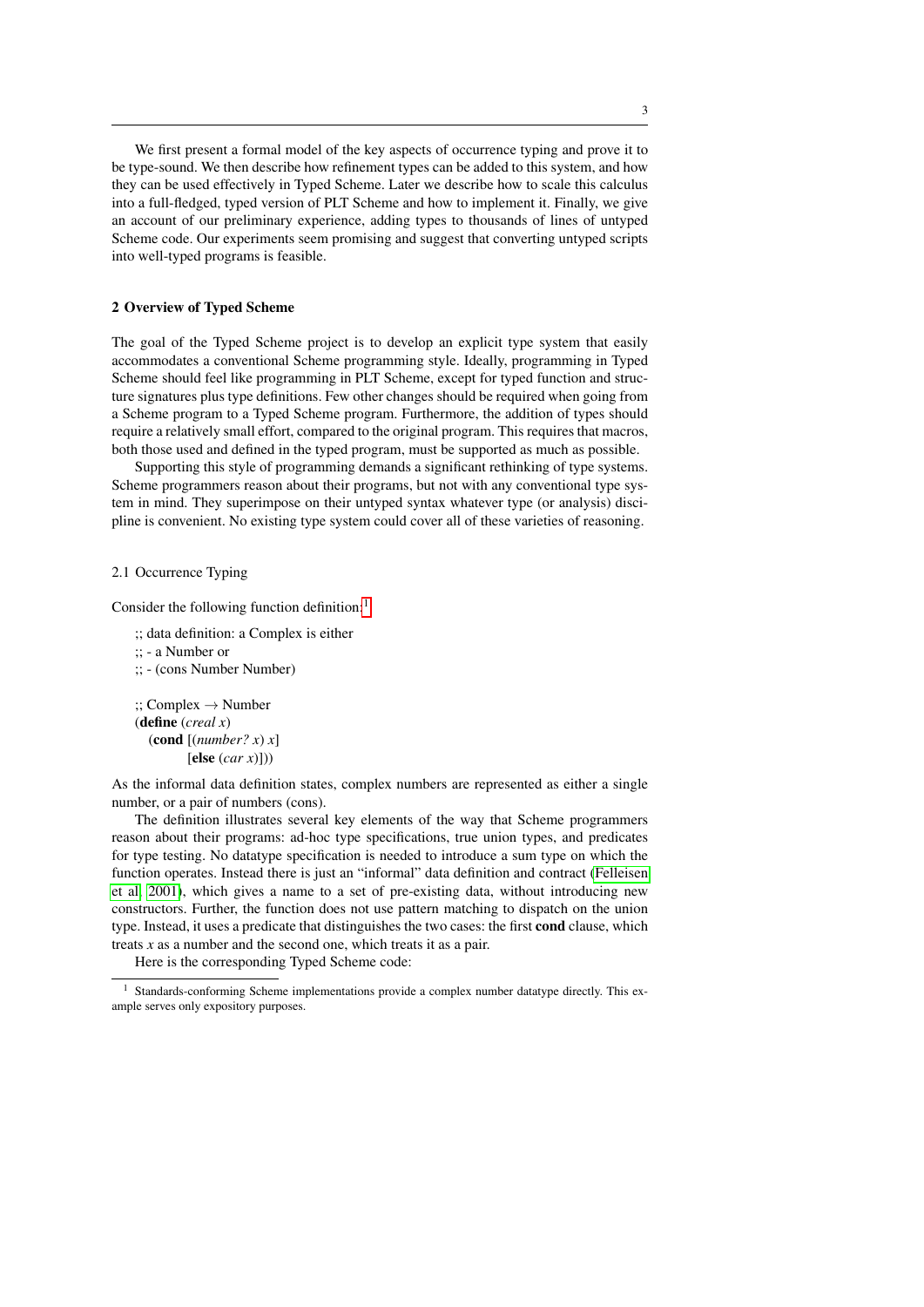(define-type-alias *Cplx* ( $\cup$  Number (*cons* Number Number)))

```
(define: (creal [x : Cplx]) : Number
  (cond [(number? x) x]
         [else (car x)]))
```
This version explicates both aspects of our informal reasoning. The type *Cplx* is an abbreviation for the true union intended by the programmer; naturally, it is unnecessary to introduce type abbreviations like this one. Furthermore, the body of *creal* is not modified at all; Typed Scheme type-checks each branch of the conditional appropriately. In short, only minimal type annotations are required to obtain a typed version of the original code, in which the informal, unchecked comments become statically-checked design elements.

Our design also accommodates more complex reasoning about the flow of values in Scheme programs.

#### (*foldl scene*+*rectangle empty-scene* (*filter rectangle? list-of-shapes*))

This code selects all the *rectangle*s from a list of shapes, and then adds them one by one to an initially-empty scene, perhaps in preparation for rendering to the screen. Even though the initial *list-of-shapes* may contain shapes that are not *rectangle*s, those are removed by the *filter* function. The resulting list contains only *rectangles*, and is an appropriate argument to *scene*+*rectangle*. No additional coercions are needed.

This example demonstrates a different mode of reasoning than the first; here, the Scheme programmer uses polymorphism and the argument-dependent invariants of *filter* to ensure correctness.

No changes to this code are required for it to typecheck in Typed Scheme. The type system is able to accommodate both modes of reasoning the programmer uses with polymorphic functions and occurrence typing. In contrast, a more conventional type system such as SML [\(Milner et al, 1997\)](#page-31-2) would require the use of an intermediate data type, such as an option type, to ensure conformance.

## 2.2 Refinement Types

Refinement types, introduced originally by [Freeman and Pfenning](#page-30-3) [\(1991\)](#page-30-3), are types which describe subsets of conventional types. For example, the type of even integers is a refinement of the type of integers. Many different systems have proposed distinct ways of specifying these subsets [\(Rondon et al, 2008;](#page-32-3) [Wadler and Findler, 2009\)](#page-32-4). In Typed Scheme, we describe a set of values with a simple Scheme predicate.

The fundamental idea is that a boolean-valued function, such as *even?*, can be treated as defining a type, which is a subtype of the input type of *even?*. This type has no constructors, but it is trivial to determine if a value is a member by using the predicate *even?*. For example, this function produces solely even numbers:<sup>[2](#page-3-0)</sup>

(: *just-even* (Number → (Refinement *even?*))) (define (*just-even n*) (if (*even? n*) *n* (*error* 'not-even)))

This technique harnesses occurrence typing to work with arbitrary predicates, and not just those that correspond to Scheme data types.

<span id="page-3-0"></span> $2$  In the subsequent formal development, we require a slightly more verbose syntax for refinement types.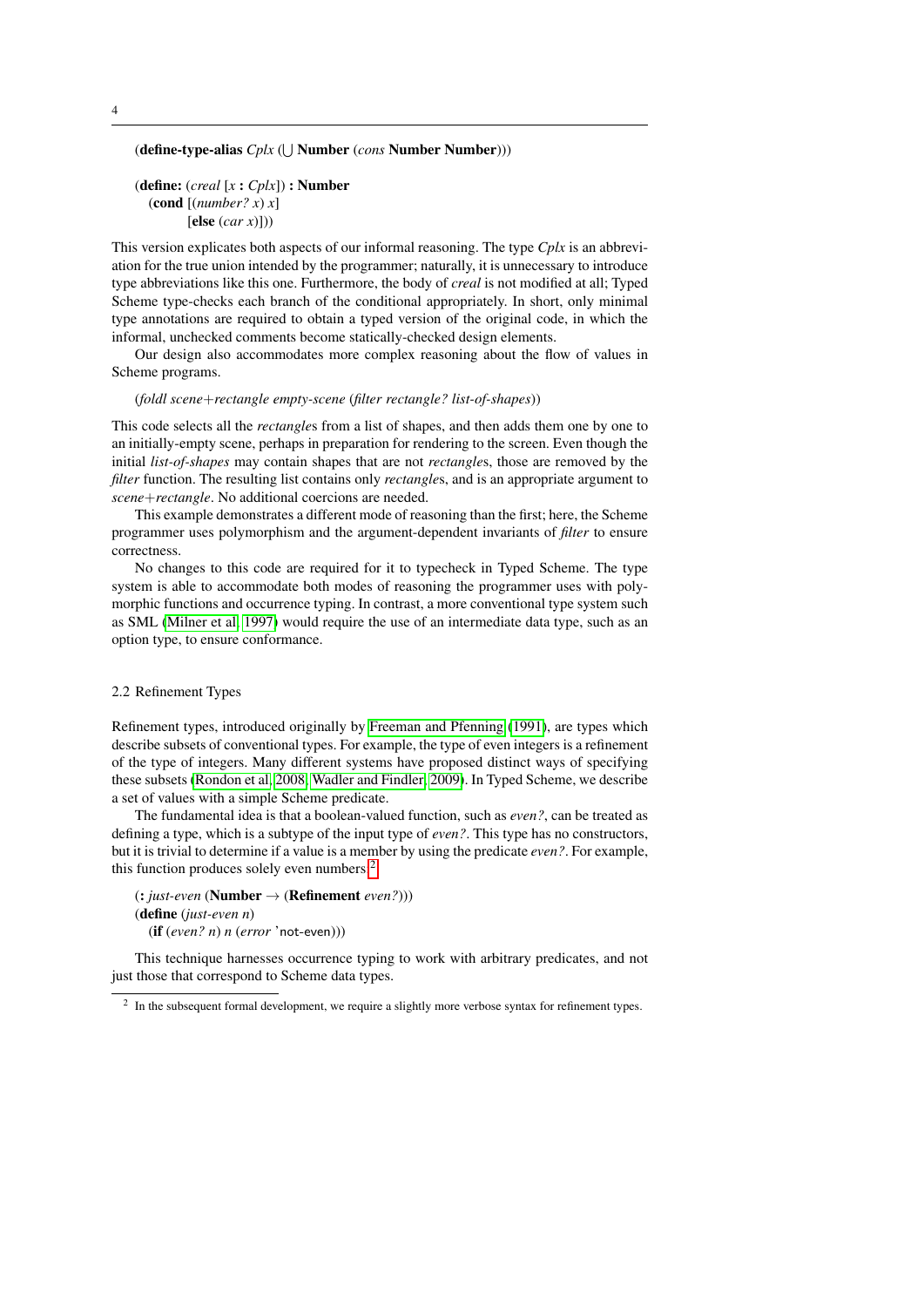#### 2.3 Other Type System Features

In order to support Scheme idioms and programming styles, Typed Scheme supports a number of type system features that have been studied previously, but are rarely found in a single, full-fledged implementation. Specifically, Typed Scheme supports true union types [\(Pierce,](#page-32-5) [1991\)](#page-32-5), as seen above. It also provides first-class polymorphic functions, known as impredicative polymorphism, a feature of the Glasgow Haskell Compiler [\(Vytiniotis et al, 2006\)](#page-32-6). In addition, Typed Scheme allows programmers to explicitly specify recursive types, as well as constructors and accessors that manage the recursive types automatically. Finally, Typed Scheme provides a rich set of base types to match those of PLT Scheme.

#### 2.4 S-expressions

One of the primary Scheme data structures is the S-expression. We have already seen an example of this in the preceding section, where we used pairs of numbers to represent complex numbers. Other uses of S-expressions abound in real Scheme code, including using lists as tuples, records, trees, etc. Typed Scheme handles these features by representing lists explicitly as sequences of *cons* cells. Therefore, we can give an S-expression as precise a type as desired. For example, the expression (*list* 1 2 3) is given the type (*cons* Number (*cons* Number (*cons* Number '()))), which is a subtype of (Listof Number).

Lists, of course, are recursive structures, and we exploit Typed Scheme's support for explicit recursive types to make Listof a simple type definition over *cons*. Thus, the subtyping relationship for fixed-length lists is simply a consequence of the more general rules for recursive types.

Sometimes, however, Scheme programmers rely on invariants too subtle to be captured in our type system. For example, S-expressions are often used to represent XML data, without first imposing any structure on that data. In these cases, Typed Scheme allows programmers to leave the code dealing with XML in the untyped world, communicating with the typed portions of the program just as other untyped code does.

## 2.5 Other Important Scheme Features

Scheme programmers also use numerous programming-language features that are not present in typical typed languages. Examples of these include the *apply* function, which applies a function to a heterogeneous list of arguments; the multiple value return mechanism in Scheme; the use of arbitrary non-false values in conditionals; the use of variable-arity and multiple-arity functions; and many others. Some variable-arity functions, such as *map* and *foldl*, require special care in the type system [\(Strickland et al, 2009\)](#page-32-7). All of these features are widely used in existing PLT Scheme programs, and supported by Typed Scheme.

#### 2.6 Macros

Handling macros well is key for any system that claims to allow typical Scheme practice. This involves handling macros defined in libraries or by the base language as well as macros defined in modules that are converted to Typed Scheme. Further, since macros can be imported from arbitrary libraries, we cannot specify the typing rules for all macros ahead of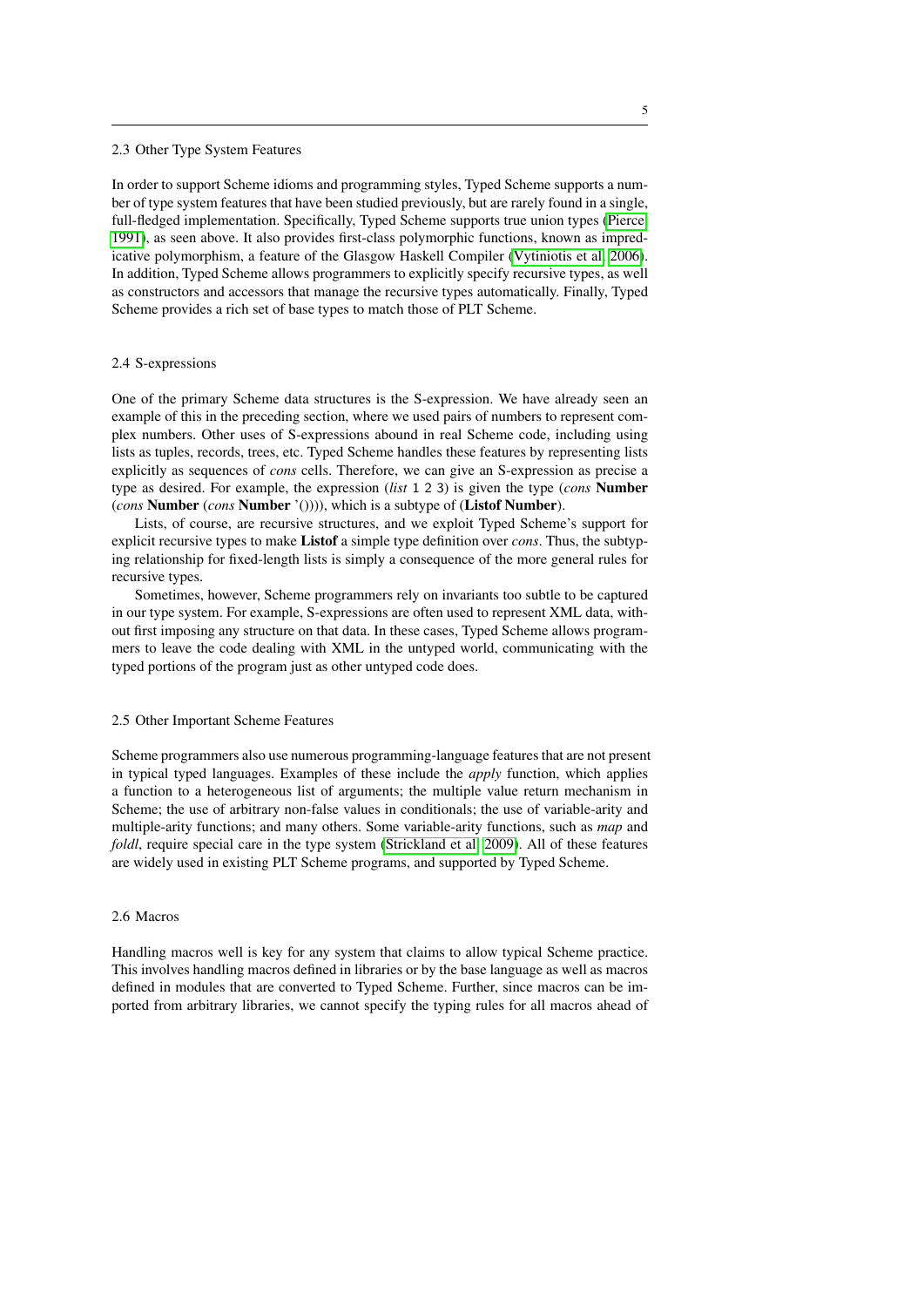time. Therefore, we must expand macros before typechecking. This allows us to handle almost all simple macros, and many existing complex macros without change, i.e., those for which we can infer the types of the generated variables. Further, macros defined in typed code require no changes. Unfortunately, this approach does not scale to the largest and most complex macros, such as those defining a class system [\(Flatt et al, 2006\)](#page-30-4), which rely on and enforce their own invariants that are not understood by the type system. Handling such macros remains future work.

## <span id="page-5-1"></span>3 Two Examples of Refinements

To demonstrate the utility of refinement types as provided by Typed Scheme, as well as the other features of the language, we present two extended examples. The first tackles the problem of form validation, demonstrating the use of predicate-based refinements. The second encodes the syntax of the continuation-passing-style  $\lambda$ -calculus in the type system.

#### 3.1 Form Validation

One important problem in form validation is avoiding SQL injection attacks, where a piece of user input is allowed to contain an SQL statement and passed directly to the database. A simple example is the query

(*string-append* "SELECT ∗ FROM users WHERE name = '" *user-name* "';")

If *user-name* is taken directly from user input, then it might contain the string "a' or 't'='t", resulting in an query that returns the entire contents of the users table. More damaging queries can be constructed, with data loss a significant possibility [\(Munroe, 2007\)](#page-31-3).

One common solution for avoiding this problem is sanitizing user input with escape characters. Unfortunately, sanitized input, like unsanitized input, is simply a string. Therefore, we use refinement types to statically verify that only validated input is passed through to the database. This requires two key pieces: the predicate, and the final consumer.

The predicate is a Typed Scheme function that determines if a string is acceptable as input to the database:

 $(:. sql-safe?$  (**String**  $\rightarrow$  **Boolean**))  $(\text{define } (sql-safe? s) \xrightarrow{omitted} )$ 

No special type system machinery is required to write and use such a predicate. One more step is needed, however, to turn this predicate into a refinement type:

```
(declare-refinement sql-safe?)
```
This declaration changes the type of *sql-safe?* to be a predicate for (Refinement *sql-safe?* String). $3$ 

With this refinement type, we can specify the desired type of our query function:

 $($ : *query* ((**Refinement** *sql-safe?* **String**)  $\rightarrow$  (**Listof** *Result*))) (define (*query user-name*) (*run-query* (*string-append* "SELECT ∗ FROM users WHERE name = '" *user-name* "';")))

6

<span id="page-5-0"></span><sup>3</sup> It is similar to the function *sql-safe?* being in the environment ∆ in the formalization of refinement types, see section [5.](#page-14-0)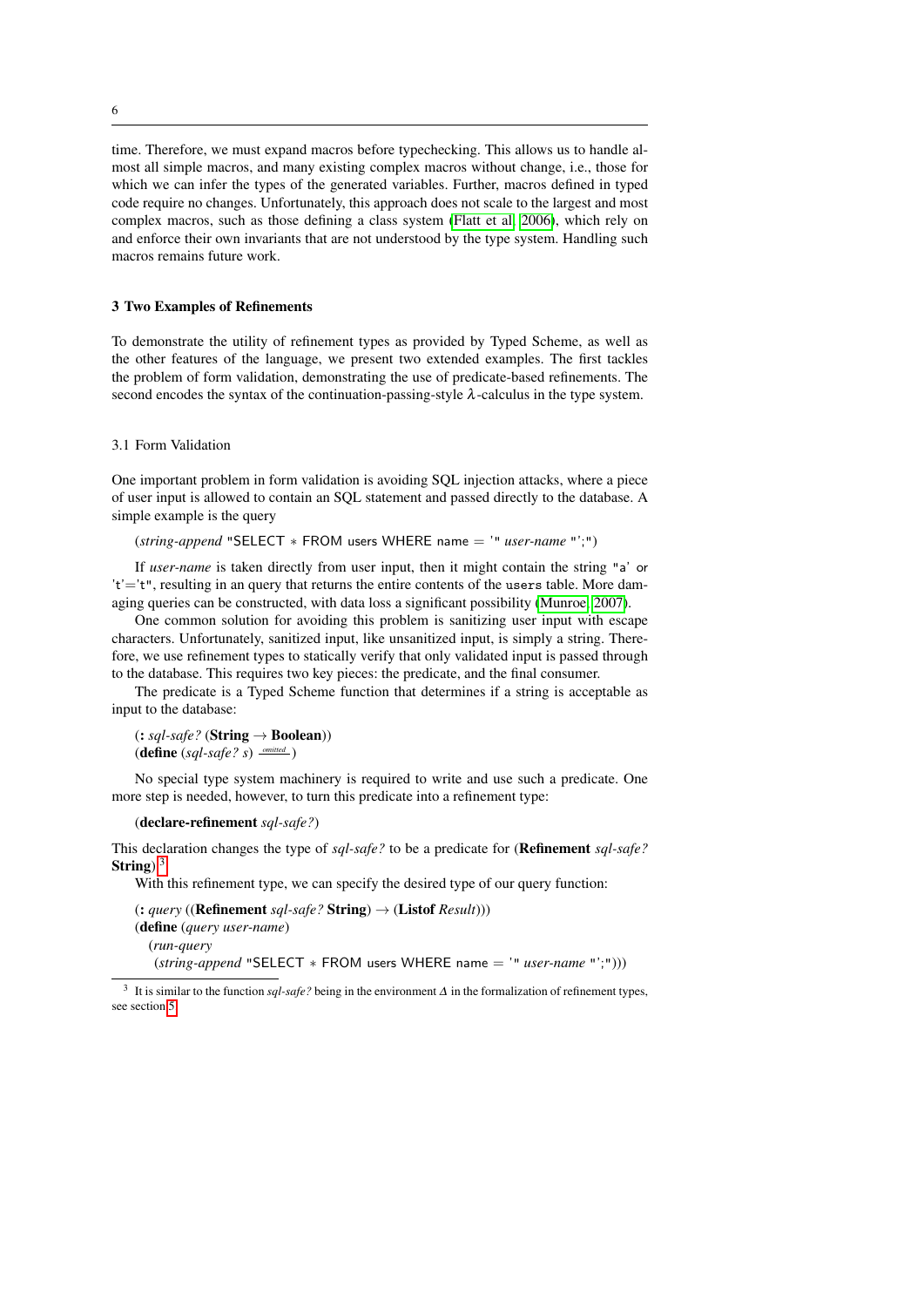Since (Refinement *sql-safe?* String) is a subtype of String, *user-name* can be used directly as an argument to *string-append*.

We can also write a *sanitize* function that performs the necessary escaping, and use the *sql-safe?* function and refinement types for static and dynamic verification:

(: *sanitize* (String → (Refinement *sql-safe?* String))) (define (*sanitize s*) (define *s*∗ (*string-map escape-char s*)) (if (*sql-safe? s*) *s* (*error* "escape failed")))

The only function that is added to the trusted computing base is the definition of *sql-safe?*, which can be provided by the database vendor. Everything else can be entirely user-written.

*Alternative Solutions* Another solution to this problem, common in other languages, would have *sanitize* be defined in a different module, with *SQLSafeString* as an opaque exported type. Unfortunately, this requires using an accessor whenever a *SQLSafeString* is used in a context that expects a string (such as *string-append*). The use of refinement types avoids both the dynamic cost of wrapping in a new type, as well as the programmer burden of managing these wrappers and their corresponding accessors.

# 3.2 Restricted Grammars

Given a recursive data type, it is common to describe subsets of such data that are valid in a particular context. Non-empty lists are a paradigmatic case, and are the original motivating example for [Freeman and Pfenning](#page-30-3) [\(1991\)](#page-30-3) in their work on refinement types.

In Typed Scheme, the type for a list of Integers would be

(define-type *IntList* (Rec *L* ( $\bigcup$  '() (Pair Integer *L*))))

where **Rec** is the constructor for recursive types. Non-empty lists are just a single unfolding of this type, without the initial '() case:

#### (define-type *NonEmpty* (Pair Integer (Rec *L* ( $\bigcup$  '() (Pair Integer *L*))))

Of course, *NonEmpty* is a subtype of *IntList*.

Using this technique, we can encode other interesting examples of refinement types. To demonstrate its expressiveness, we show how to encode the *partitioned CPS* of [Sabry and](#page-32-8) [Felleisen](#page-32-8) [\(1993,](#page-32-8) Definition 8). We begin with encodings of variables, which distinguishes variables ranging over user values  $(V_u)$  from variables ranging over continuations  $(V_k)$ :

(define-type *V<sup>u</sup>* Symbol) (define-struct: *V<sup>k</sup>* ([*v* : Symbol])) (define-type  $V$  ( $\bigcup V_u V_k$ ))

The  $\lambda$  and *app* constructors are both parameterized over their two field types. A  $\lambda$  contains a variable and a body, while an *app* has an operator and an operand:

(define-struct:  $(V A) \lambda (x : V | [b : A])$ ) (define-struct: (*A B*) *app* ([*rator* : *A*] [*rand* : *B*]))

(define-type  $(\lambda_U A) (\lambda V_u A)$ ) (define-type  $(\lambda_K A)$   $(\lambda V_k A)$ ) (define-type  $(\lambda_A A)(\lambda V A)$ )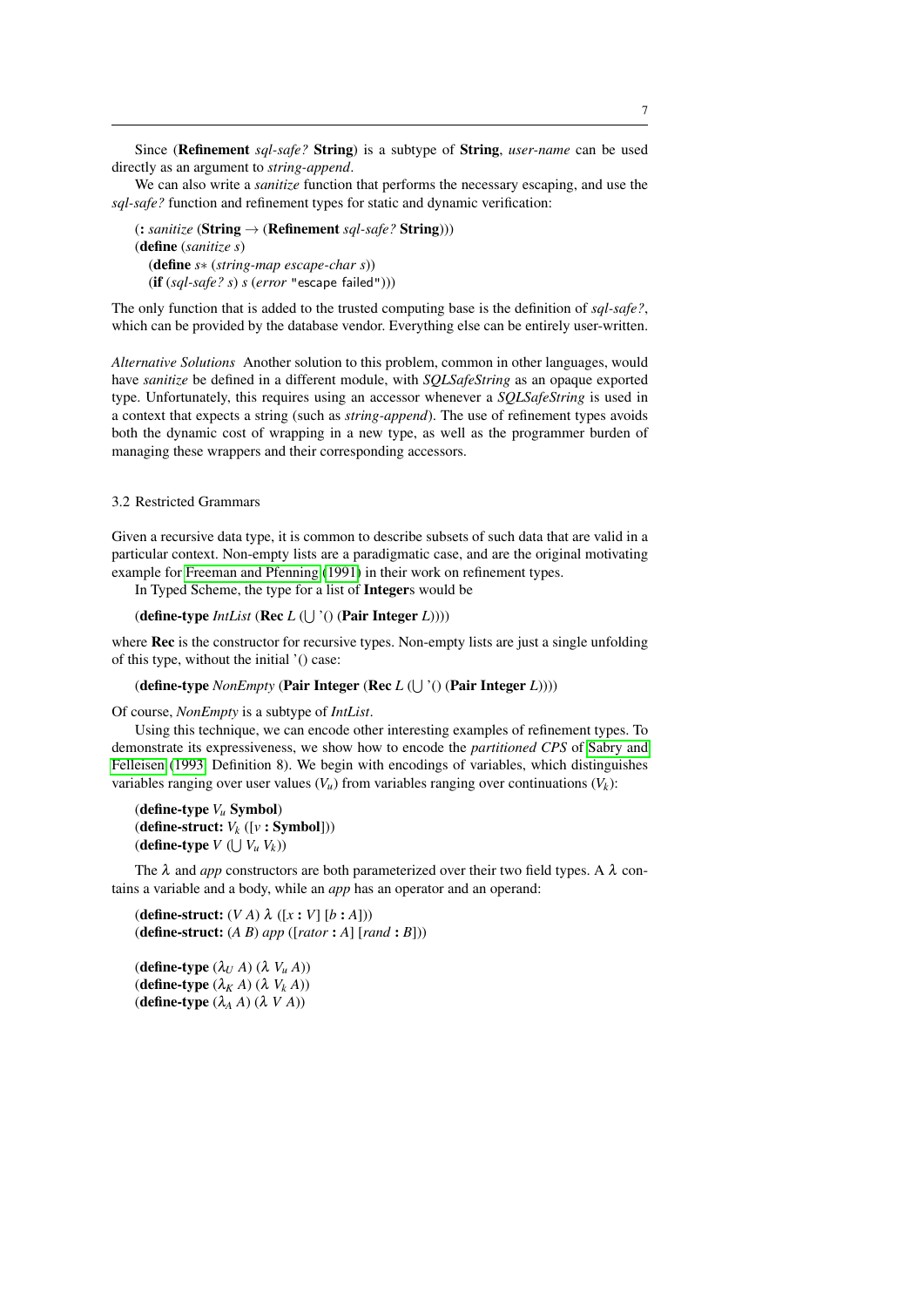$\lambda_U$  and  $\lambda_K$  are abbreviations for user-level and transformation-introduced abstractions.  $\lambda_A$ allows any kind of variable.

With these preliminaries in place, we can define  $\lambda$ -terms:

(**define-type**  $\Lambda$  (**Rec**  $L$  ( $\bigcup V$  ( $\lambda_A L$ ) (app  $L L$ ))))

A term is either a variable (*V*), an abstraction whose body is a term, or an application of two terms.

We now transform the original definition of partitioned CPS terms:

$$
P ::= (K W)
$$
  
W ::= x |  $\lambda k.K$   
K ::= k | (W K) |  $\lambda k.K$ 

We can write these definitions directly as Typed Scheme types:<sup>[4](#page-7-0)</sup>

(define-type *P* (*app K W*))  $(\text{define-type } W \left( \bigcup V_u \left( \lambda_K K \right) \right))$  $k$  (*define-type*  $K$  ( $\bigcup V_k$  (*app W K*) ( $\lambda_K$  *K*))

All of the types are of course subtypes of  $\Lambda$ . Thus, compiler writers can write typeful functions that manipulate CPS terms, while also using more general functions that accept arbitrary terms (such as evaluators) on them.

## 4 A Formal Model of Typed Scheme

Following precedent, we have distilled the novelty of our type system into a typed lambda calculus,  $\lambda_{TS}$ . While Typed Scheme incorporates many aspects of modern type systems, the calculus serves only as a model of occurrence typing, the primary novel aspect of the type system, in conjunction with true union types and subtyping. The latter directly interact with the former; other features of the type system are mostly orthogonal to occurrence typing. This section first presents the syntax and dynamic semantics of the calculus, followed by the typing rules and a (mechanically verified) soundness result.

## 4.1 Syntax and Operational Semantics

Figure [1](#page-8-0) specifies the syntax of  $\lambda_{TS}$  programs. An expression is either a value, a variable, an application, or a conditional. The set of values consists of abstractions, numbers, booleans, and constants. Binding occurrences of variables are explicitly annotated with types. Types are either  $\top$ , function types, base types, or unions of some finite collection of types. We refer to the decorations on function types as *latent predicates* and explain them, along with *visible predicates*, below in conjunction with the typing rules. For brevity, we abbreviate ( $\cup$  true false) as Boolean and ( $\cup$ ) as  $\bot$ .

The operational semantics is standard: see figure [7.](#page-12-0) Following Scheme and Lisp tradition, any non-false value is treated as true.

 $P \left( \text{app } K \left( \bigcup V_u \left( \lambda_K K \right) \right) \right)$  $(\text{define-type } K \text{ (Rec } K \text{ } (\bigcup V_k \text{ } (app \text{ } (\bigcup V_u (\lambda_K K)) K) \text{ } (\lambda_U \text{ } (app K \text{ } (\bigcup V_u (\lambda_K K)))))))$ 

We are investigating how to admit the shorter syntax directly.

<span id="page-7-0"></span><sup>4</sup> Unfortunately, Typed Scheme currently requires the equivalent, but more verbose definition of *P* and *K*, in which the other definitions are inlined: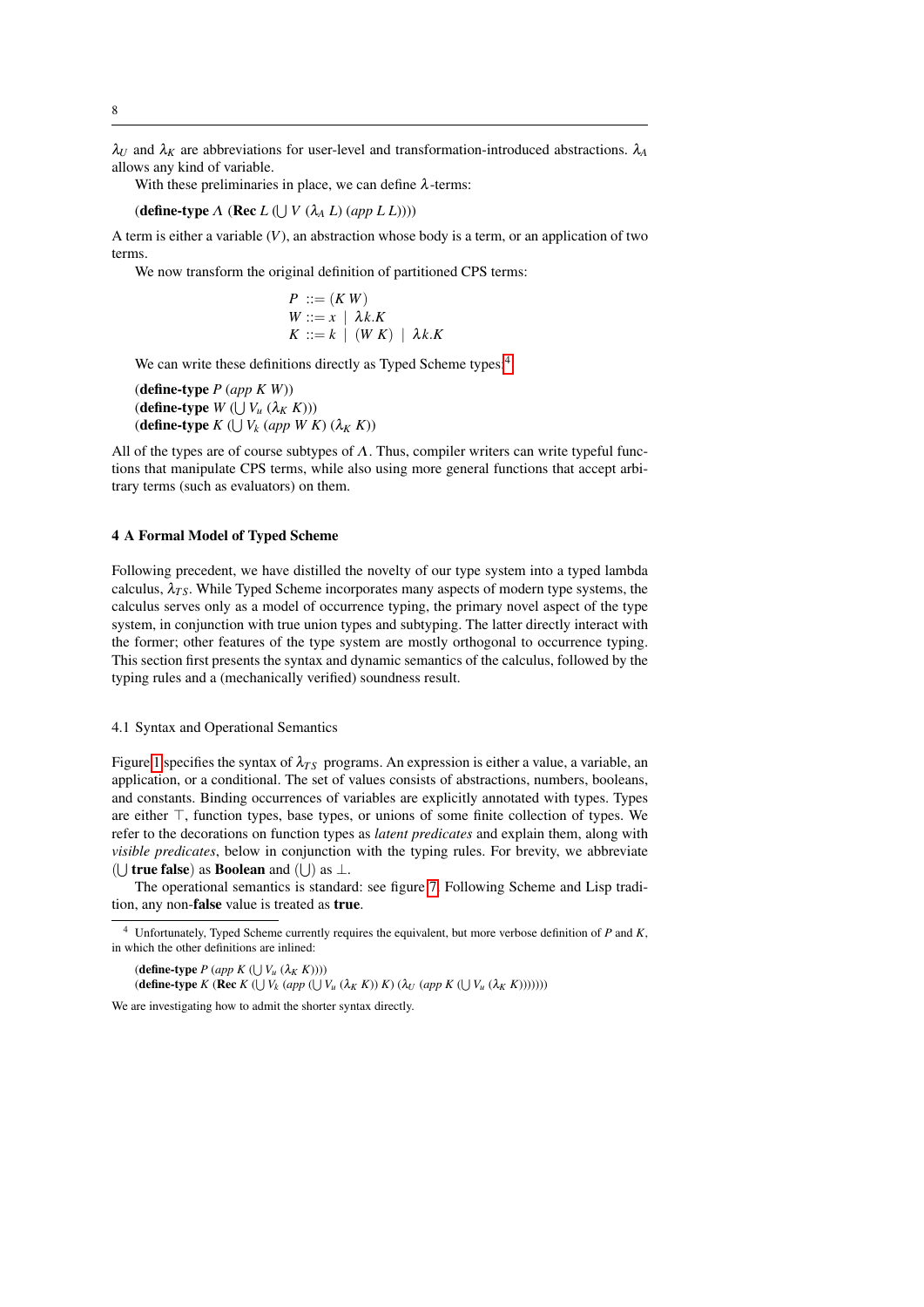$d, e, \ldots ::= x \mid (e_1 \ e_2) \mid (\textbf{if} \ e_1 \ e_2 \ e_3) \mid v$  Expressions  $\nu$  ::= *c* | *b* | *n* | *lx* :  $\tau$ *.e* Values *c* ::= *add1* | *number*? | *boolean*? | *procedure*? | *not* Primitive Operations  $E$  ::=  $[$  | (*E e*) | (*v E*) | (**if** *E e*<sub>2</sub> *e*<sub>3</sub>) Evaluation Contexts  $\phi$  ::=  $\tau$  | • Latent Predicates<br>  $\Psi$  ::=  $\tau_x$  |  $x$  | true | false | • Visible Predicate  $\psi$  ::=  $\tau_x$  | *x* | **true** | **false** | • σ, τ  $\cdots = \top$  | Number | true | false | (σ  $\stackrel{\phi}{\rightarrow} \tau$ ) | (∪ Types

<span id="page-8-0"></span>Fig. 1 Syntax

| T-VAR                                                                                                                                                                                                                                | T-NUM                                                                                                                                                                                                                               |                                       | T-CONST                                                                                                                                                                                                                                                                                                     |
|--------------------------------------------------------------------------------------------------------------------------------------------------------------------------------------------------------------------------------------|-------------------------------------------------------------------------------------------------------------------------------------------------------------------------------------------------------------------------------------|---------------------------------------|-------------------------------------------------------------------------------------------------------------------------------------------------------------------------------------------------------------------------------------------------------------------------------------------------------------|
| $\Gamma \vdash x : \Gamma(x); x$                                                                                                                                                                                                     | $\Gamma \vdash n$ : Number; true                                                                                                                                                                                                    |                                       | $\Gamma \vdash c : \delta_\tau(c);$ true                                                                                                                                                                                                                                                                    |
| <b>T-TRUE</b>                                                                                                                                                                                                                        |                                                                                                                                                                                                                                     | T-False                               |                                                                                                                                                                                                                                                                                                             |
| $\Gamma \vdash$ true : Boolean; true                                                                                                                                                                                                 |                                                                                                                                                                                                                                     | $\Gamma\vdash$ false : Boolean; false |                                                                                                                                                                                                                                                                                                             |
| <b>T-ABSPRED</b>                                                                                                                                                                                                                     | $\Gamma, x : \sigma \vdash e : \tau; \sigma'$<br>$\Gamma \vdash lx : \sigma.e : (\sigma \stackrel{\sigma'}{\rightarrow} \tau);$ true                                                                                                | $T-ABS$                               | $\Gamma$ , $x : \sigma \vdash e : \tau$ ; $\psi$<br>$\Gamma \vdash lx : \sigma.e : (\sigma \stackrel{\bullet}{\rightarrow} \tau);$ true                                                                                                                                                                     |
| T-APP<br>$\Gamma \vdash e_1 : \tau' : \Psi$<br>$\Gamma \vdash e_2 : \tau; \psi'$<br>$\vdash \tau \lt: : \tau_0$<br>$\vdash \tau' <: (\tau_0 \overset{\varphi}{\rightarrow} \tau_1)$<br>$\Gamma \vdash (e_1 \ e_2) : \tau_1; \bullet$ | <b>T-APPPRED</b><br>$\Gamma \vdash e_1 : \tau' : \Psi$<br>$\Gamma \vdash e_2 : \tau; x$<br>$\vdash \tau \lt: : \tau_0$<br>$\vdash \tau' <: (\tau_0 \overset{\sigma}{\to} \tau_1)$<br>$\Gamma \vdash (e_1 \ e_2) : \tau_1; \sigma_x$ |                                       | T-IF<br>$\Gamma \vdash e_1 : \tau_1; \psi_1$<br>$\Gamma + \psi_1 \vdash e_2 : \tau_2; \psi_2$<br>$\Gamma - \psi_1 \vdash e_3 : \tau_3; \psi_3$<br>$\vdash \tau_2 <: \tau \qquad \vdash \tau_3 <: \tau$<br>$\psi =$ combpred $(\psi_1, \psi_2, \psi_3)$<br>$\Gamma \vdash$ (if $e_1 e_2 e_3$ ): $\tau; \psi$ |

#### <span id="page-8-1"></span>Fig. 2 Primary Typing Rules

 $\mathsf{combpred}(\psi'$  $\delta_{\tau}(addI) = (\textbf{Number} \overset{\bullet}{\rightarrow} \textbf{Number})$ combpred $(\tau_x, \text{true}, \sigma_x) = (\bigcup \tau \sigma)_x$  $(\tau \sigma)_x$   $\delta_\tau(not) = (\tau \rightarrow \mathbf{Boolean})$  ${\sf combined}({\bf true},\psi_1,\psi_2) = \psi_1$  $\stackrel{(\perp \stackrel{\bullet}{\to} \top)}{\to} \mathbf{Boolean})$ combpred(false,  $\psi_1, \psi_2$ ) =  $\psi_2$  $\delta_{\tau}(number?) = (\top^{\text{Number}} \rightarrow \text{Boolean})$ combpred( $\psi$ , true, false) =  $\psi$  $\delta_{\tau}(\text{boolean?}) = (\top^{\text{Boolean}} \text{Boolean})$ combpred $(\psi_1, \psi_2, \psi_3) = \bullet$ 

<span id="page-8-2"></span>Fig. 3 Auxiliary Operations

| $\Gamma + \tau_x = \Pi x$ : restrict( $\Gamma(x)$ , $\tau$ ) ] | restrict( $\sigma$ , $\tau$ ) = $\sigma$ when $\vdash \sigma$ <: $\tau$         |
|----------------------------------------------------------------|---------------------------------------------------------------------------------|
| $\Gamma$ + x = $\Gamma$ x : remove( $\Gamma$ (x), false) ]     | restrict( $\sigma$ , ( $\cup \tau$ )) = ( $\cup$ restrict( $\sigma$ , $\tau$ )) |
| $\Gamma$ + $\bullet$ = $\Gamma$                                | restrict( $\sigma$ , $\tau$ ) = $\tau$ otherwise                                |
| $\Gamma$ - $\tau_{r} = \prod x$ : remove $(\Gamma(x), \tau)$ ] | remove( $\sigma$ , $\tau$ ) = $\perp$ when $\vdash \sigma$ <: $\tau$            |
| $\Gamma$ - $x = \Pi x$ : false ]                               | remove $(\sigma, (U \tau) ) = (U \text{ remove}(\sigma, \tau) \dots)$           |
| $\Gamma$ - $\bullet$ = $\Gamma$                                | remove( $\sigma$ , $\tau$ ) = $\sigma$ otherwise                                |

<span id="page-8-3"></span>Fig. 4 Environment Operations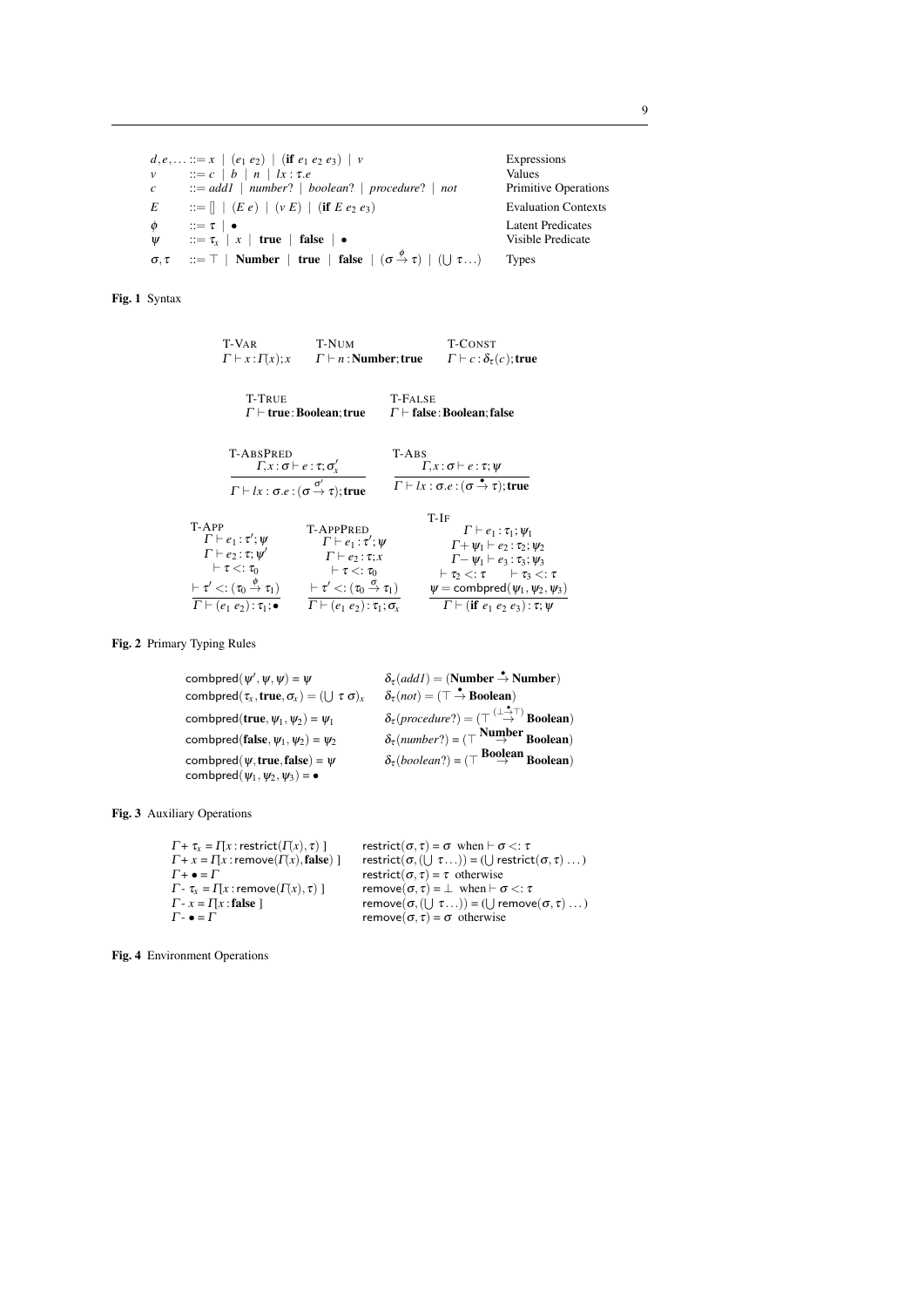## 4.2 Preliminaries

The key feature of  $\lambda_{TS}$  is its support for assigning distinct types to distinct occurrences of a variable based on control flow criteria. For example, to type the expression

```
(l(x: (\bigcup Number Boolean))
  (if (number? x) (= x 1) (not x)))
```
the type system must use Number for *x* in the *then* branch of the conditional and Boolean in the *else* branch. If it can distinguish these occurrences and project out the proper component of the declared type  $(\bigcup$  **Number Boolean**), the computed type of the function is

# $((\n\begin{array}{c}\n\end{array})$  Number Boolean)  $\rightarrow$  Boolean).

The type system for  $\lambda_{TS}$  shows how to distinguish these occurrences; its presentation consists of two parts. The first are those rules that the programmer must know and that are used in the implementation of Typed Scheme. The second set of rules are needed only to establish type soundness; these rules are unnecessary outside of the proof of the main theorem.

Visible Predicates Judgments of  $\lambda_{TS}$  involve both types and visible predicates (see the production for  $\psi$  in figure [1\)](#page-8-0). The former are standard. The latter are used to accumulate information about expressions that affect the flow of control and thus demand a split for different branches of a conditional. Of course, a syntactic match would help little, because programmers of scripts tend to write their own predicates and compose logical expressions with combinators. Also, programmer-defined datatypes extend the set of predicates.

Latent Predicates In order to accommodate programmer-defined functions that are used as predicates, the type system of  $\lambda_{TS}$  uses latent predicates (see  $\phi$  in figure [1\)](#page-8-0) to annotate function types. Syntactically speaking, a latent predicate is a single type  $\phi$  atop the arrow-type constructor that identifies the function as a predicate for  $\phi$ . This latent predicateannotation allows a uniform treatment of built-in and user-defined predicates. For example,

# $\mathit{number?} : (\top \overset{\textbf{Number}}{\rightarrow} \textbf{Boolean})$

says that *number*? is a discriminator for numbers. An eta-expansion preserves this property:

$$
(\lambda(x:\top)(number? x)) : (\top^{\text{Number}} \text{Boolean}).
$$

Thus far, *higher-order* latent predicates are useful in just one case: *procedure?*. For uniformity, the syntax accommodates the general case. We intend to study an integration of latent predicates with higher-order contracts [\(Findler and Felleisen, 2002\)](#page-30-5) and expect to find additional uses.

The  $\lambda_{TS}$  calculus also accommodates logical combinations of predicates. Thus, if a program contains a test expression such as:

(if  $(number? x) \#t (boolean? x)$ )

then Typed Scheme computes the appropriate visible predicate for this union, which is ( $\bigcup$  **Number Boolean**)<sub>x</sub>. This information is propagated so that a programmer-defined function receives a corresponding latent predicate. That is, the *bool-or-number* function:

 $(H(x : Any)$  (if  $(number? x) \#t (boolean? x))$ )

acts like a predicate of type (Any  $\cup$  Number Boolean) Boolean) and is used to split types in different branches of a conditional.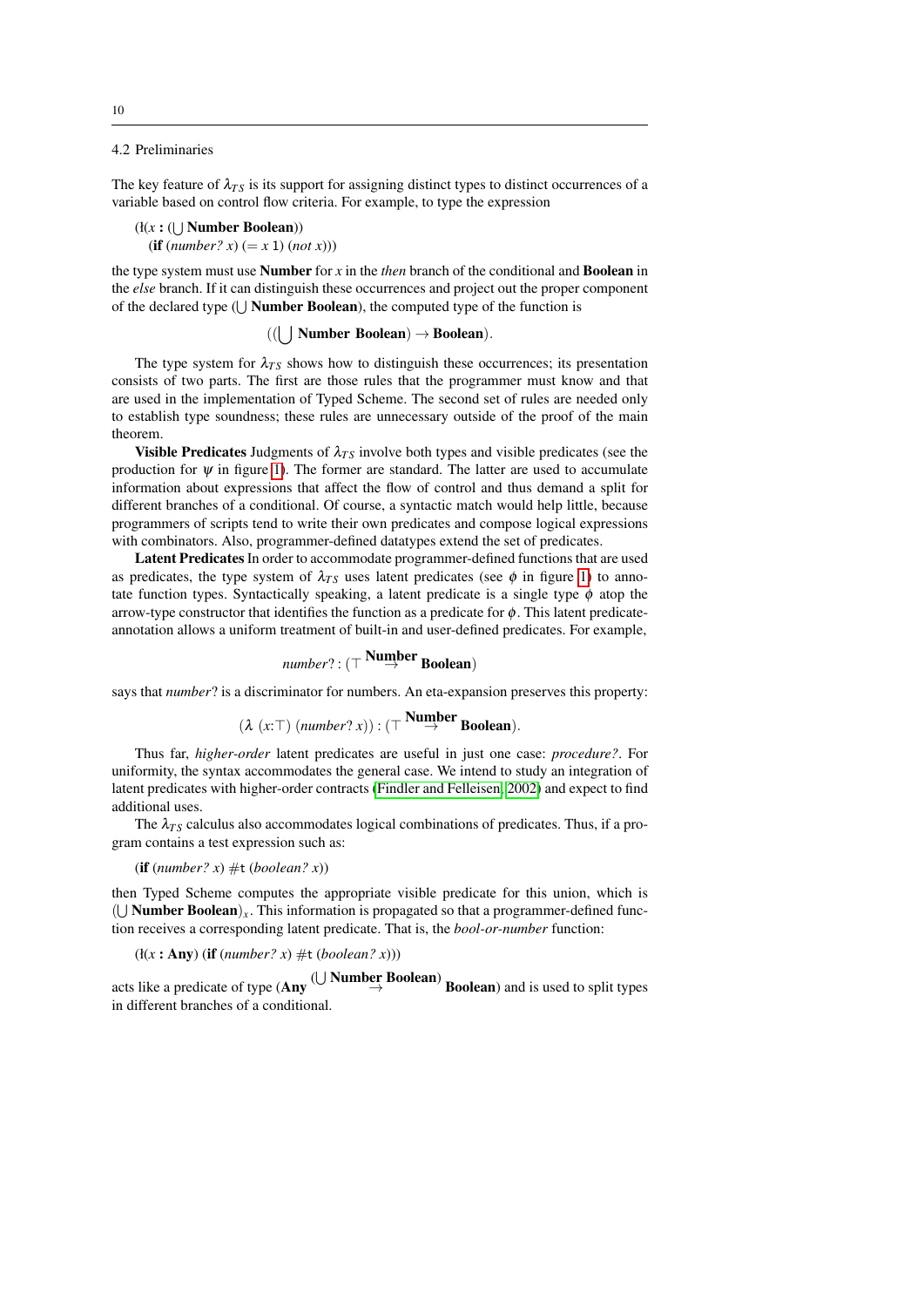#### 4.3 Typing Rules

Equipped with types and predicates, we turn to the typing rules. They derive judgements of the form

 $\Gamma \vdash e : \tau; \psi.$ 

It states that in type environment  $\Gamma$ , expression *e* has type  $\tau$  and visible predicate  $\psi$ . The latter is used to change the type environment in conjunction with if expressions.<sup>[5](#page-10-0)</sup> The type system proper comprises the ten rules in figure [2.](#page-8-1)

The rule T-IF is the key part of the system, and shows how *visible* predicates are treated. To accommodate Scheme style, we allow expressions with *any* type as tests. Most importantly, though, the rule uses the visible predicate of the test to modify the type environment for the verification of the types in the two conditional branches. When a variable is used as the test, we know that it cannot be false in the *then* branch, and must be in the *else* branch.

While many of the type-checking rules appear familiar, the presence of visible predicate distinguishes them from ordinary rules:

- T-VAR assigns a variable its type from the type environment and names the variable itself as the visible predicate.
- Boolean constants have Boolean type and a visible predicate that depends on their truth value. Since numbers and primitive functions are always treated as true values, they have visible predicate true.
- When we abstract over a predicate, the abstraction should reflect the test being performed. This is accomplished with the T-ABSPRED rule, which gives an abstraction a latent predicate if the body of the abstraction has a visible predicate referring to the abstracted variable, as in the *bool-or-number* example.

Otherwise, abstractions have their usual type; the visible predicate of their body is ignored. The visible predicate of an abstraction is true, since abstractions are treated that way by if.

- Checking plain applications proceeds as normal. The antecedents include latent predicates and visible predicates but those are ignored in the consequent.
- The T-APPPRED rule shows how the type system exploits latent predicates. The application of a function with latent predicate to a variable turns the latent predicate into a visible predicate on the variable  $(\sigma_x)$ . The proper interpretation of this visible predicate is that the application produces **true** if and only if *x* has a value of type  $\sigma$ .

Figure [3](#page-8-2) defines a number of auxiliary typing operations. The mapping from constants to types is standard. The ternary combpred $(-,-,-)$  metafunction combines the effects of the test, then and else branches of an if expression. The most interesting case is the second one, which handles expressions such as this:

## (if  $(number? x) \#t (boolean? x)$ )

the equivalent of an **or** expression. The combined effect is  $(\bigcup \textbf{Number Boolean})_x$ , as expected.

The environment operations, specified in figure [4,](#page-8-3) combine a visible predicate with a type environment, updating the type of the appropriate variable. Thus, restrict( $\sigma$ , $\tau$ ) is  $\sigma$ restricted to be a subtype of  $\tau$ , and remove( $\sigma$ ,  $\tau$ ) is  $\sigma$  without the portions that are subtypes of  $\tau$ . The only non-trivial cases are for union types.

<span id="page-10-0"></span>Other control flow constructs in Scheme are almost always macros that expand into if, and that the typechecker can properly check.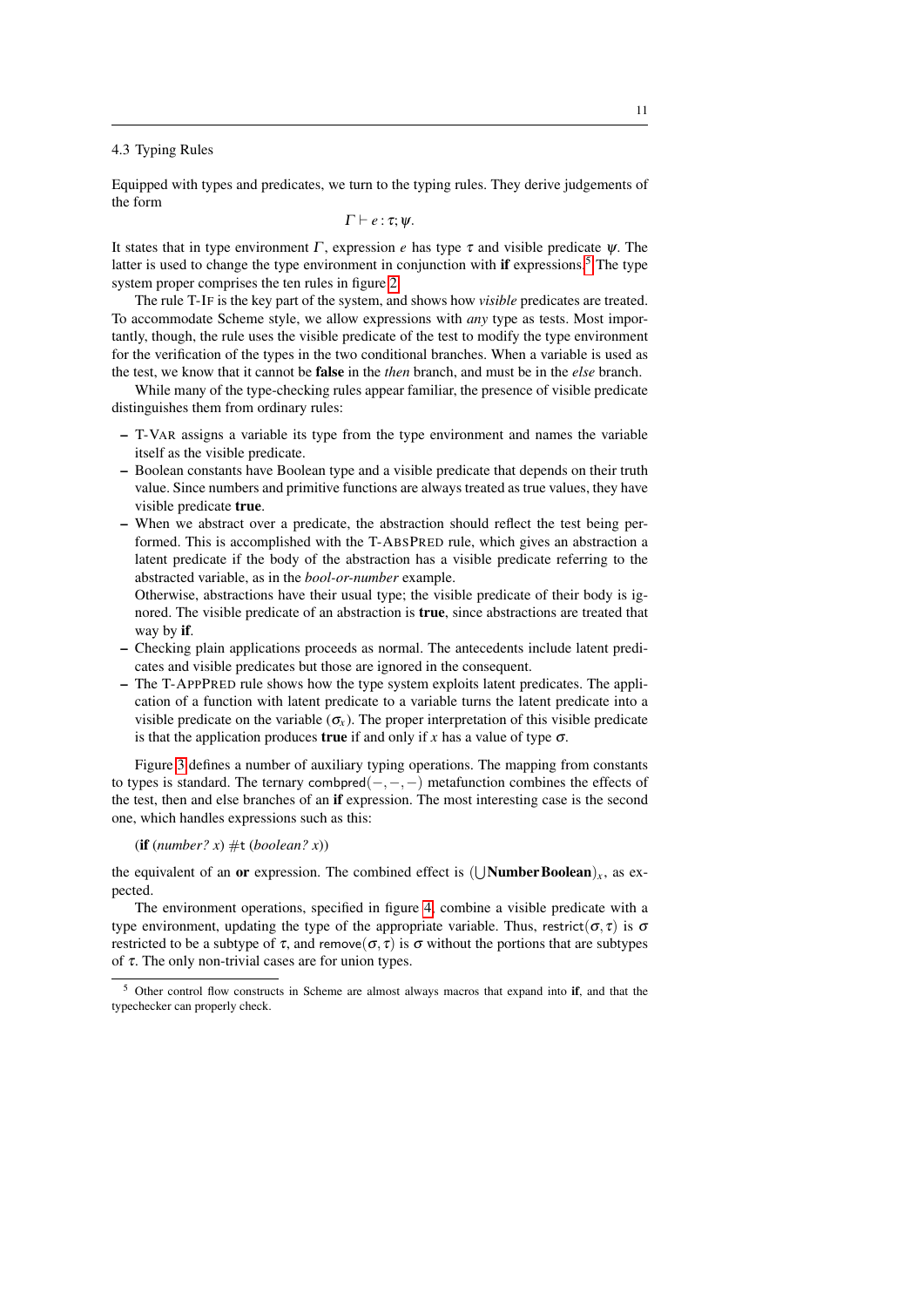S-FLV  
\nS-REFL  
\n
$$
\vdash \sigma_1 <: \tau_1 > \tau_2 <: \sigma_2
$$
\n
$$
\vdash \tau <: \tau
$$
\n
$$
\frac{\phi = \phi' \text{ or } \phi' = \bullet}{\vdash (\tau_1 \xrightarrow{\phi} \tau_2) <: (\sigma_1 \xrightarrow{\phi'} \sigma_2)}
$$
\nS-UNIONSUPER  
\n
$$
\frac{\vdash \tau <: \sigma_i \quad 1 \leq i \leq n}{\vdash \tau <: (\bigcup \sigma_1 \cdots \sigma_n)} \qquad \frac{\vdash \tau_i <: \sigma \text{ for all } 1 \leq i \leq n}{\vdash (\bigcup \tau_1 \cdots \tau_n) <: \sigma}
$$

<span id="page-11-0"></span>Fig. 5 Subtyping Relation

| <b>T-APPPREDFALSE</b><br>$\Gamma \vdash e_1 : \tau'; \psi \qquad \Gamma \vdash \nu : \tau; \psi'$ |  |  |
|---------------------------------------------------------------------------------------------------|--|--|
| $\vdash \tau \lt: : \tau_0 \quad \vdash \tau \not\lt: : \sigma \quad \text{$v$ closed}$           |  |  |
| $\vdash \tau' \lt: : (\tau_0 \stackrel{\sigma}{\to} \tau_1)$                                      |  |  |
| $\Gamma \vdash (e_1 \nu) : \tau_1;$ false                                                         |  |  |
| <b>T-IFFALSE</b>                                                                                  |  |  |
| $\Gamma \vdash e_1 : \tau_1;$ false $\Gamma \vdash e_3 : \tau_3; \psi_3$                          |  |  |
| $\vdash \tau_3 < : \tau$                                                                          |  |  |
| $\Gamma \vdash (\text{if } e_1 \ e_2 \ e_3) : \tau; \bullet$                                      |  |  |
| <b>SE-NONE</b>                                                                                    |  |  |
| $\vdash \Psi \leq :_{?} \bullet$                                                                  |  |  |
| <b>SE-FALSE</b>                                                                                   |  |  |
| $\psi \neq \text{true}$<br>$\vdash$ false $\lt:$ ? $\psi$                                         |  |  |
|                                                                                                   |  |  |

<span id="page-11-1"></span>Fig. 6 Auxiliary Typing Rules

For the motivating example from the beginning of this section,

 $(H(x: (\bigcup \text{Number Boolean}))$  (if  $(number? x) (= x 1)$   $(not x))$ )

we can now see that the test of the if expression has type Boolean and visible predicate Number*<sup>x</sup>* . As a consequence, the *then* branch is type-checked in an environment where *x* has type Number; in the *else* branch, *x* is assigned Boolean.

*Subtyping* The definition of subtyping is given in figure [5.](#page-11-0) The rules are for the most part standard, with the rules for union types adapted from Pierce's [\(Pierce, 1991\)](#page-32-5). One important consequence of these rules is that  $\perp$  is below all other types. This type is useful for typing functions that do not return, as well as for defining a supertype of all function types.

We do not include a transitivity rule for the subtyping relation, but instead prove that the subtyping relation as given is transitive. This choice simplifies the proof in a few key places.

The rules for subtyping allow function types with latent predicates to be used in a context that expects a function that is not a predicate. This is especially important for *procedure?*, which handles functions regardless of latent predicate.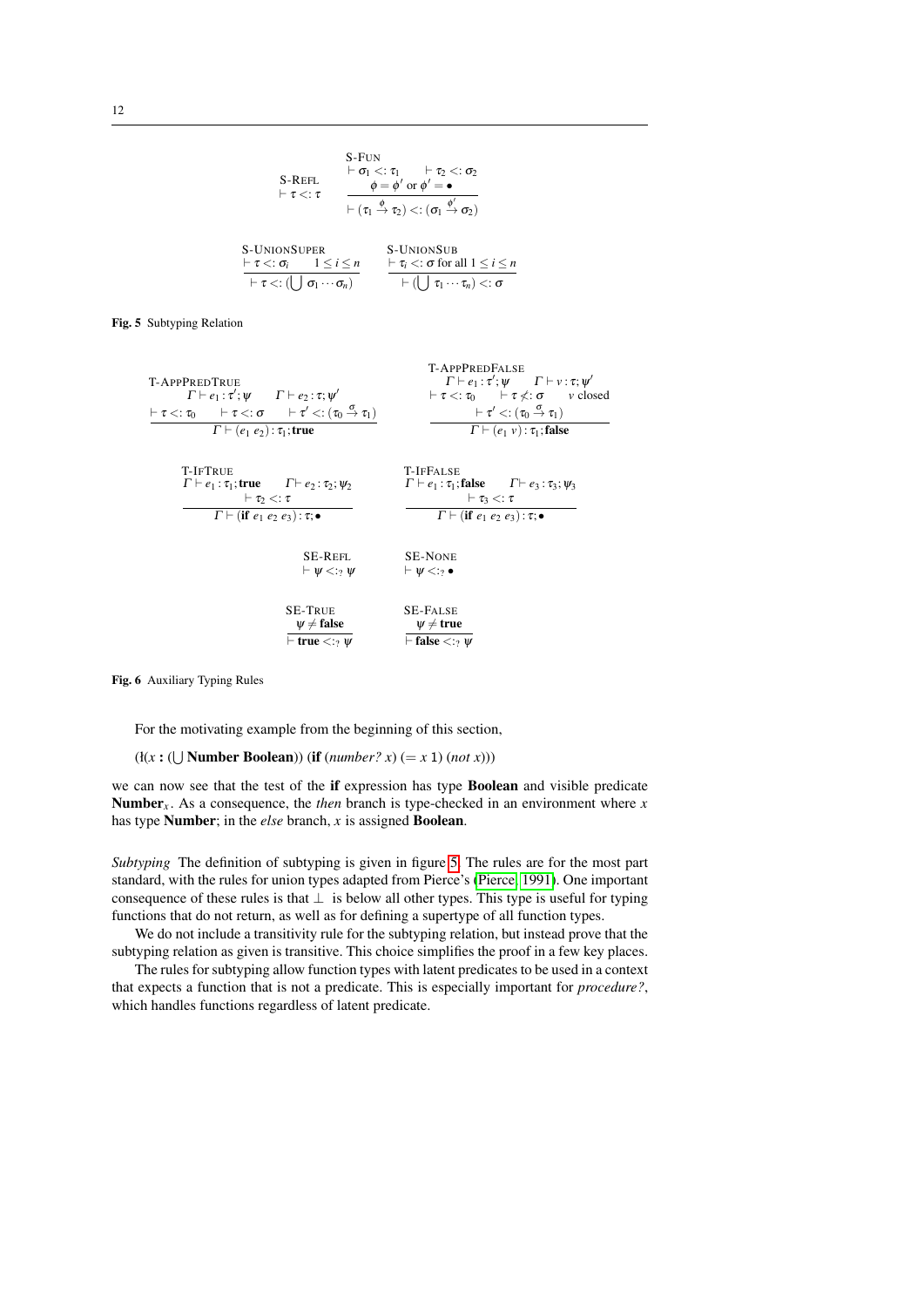

<span id="page-12-0"></span>Fig. 7 Operational Semantics

## 4.4 Proof-Technical Typing Rules

The typing rules in figure [2](#page-8-1) do not suffice for the soundness proof. To see why, consider the function from above, applied to the argument #f. By the E-BETA rule, this reduces to

 $(i\mathbf{f}(number? \# \mathbf{f}) (= \# \mathbf{f} 1)(not \# \mathbf{f}))$ 

Unfortunately, this program is not well-typed according the primary typing rules, since  $=$ requires numeric arguments. Of course, this program reduces in just a few steps to  $\#t$ , which is an appropriate value for the original type. To prove type soundness in the style of Wright and Felleisen [\(Wright and Felleisen, 1994\)](#page-32-9), however, every intermediate term must be typeable. So our types system must know to ignore the *then* branch of our reduced term.

To this end, we extend the type system with the rules in figure [6.](#page-11-1) This extension assigns the desired type to our reduced expression, because (*number?* #f) has visible predicate false. Put differently, we can disregard the *then* branch, using rule T-IFFALSE.<sup>[6](#page-12-1)</sup>

In order to properly state the subject reduction lemma, we need to relate the visible predicates of terms in a reduction sequence. To this end, we define a sub-predicate relation, written  $\vdash \psi \leq_{?} \psi'$ . The relation is defined in figure [6;](#page-11-1) it is not used in the subtyping or typing rules, being needed only for the soundness proof.

We can now prove the traditional lemmas. We work only with closed terms, since it simplifies the possible predicates of the expression.

**Lemma 1** (Preservation)  $If \vdash e : \tau; \psi$  (with e closed) and  $e \rightarrow e'$ , then  $\vdash e' : \tau'; \psi'$  where  $\vdash \tau' <: \tau$  and  $\vdash \psi' <: \gamma \psi$ .

*Proof Sketch* This is a corollary of two other lemmas: that plugging a well typed term into the hole of an evaluation preserves the type of the resulting term, and that the  $e_1 \rightarrow e_2$ 

<span id="page-12-1"></span><sup>6</sup> The rules in figure 6 are similar to rules used for the same purpose in systems with a typecase construct, such as [Crary et al](#page-30-6) [\(1998\)](#page-30-6).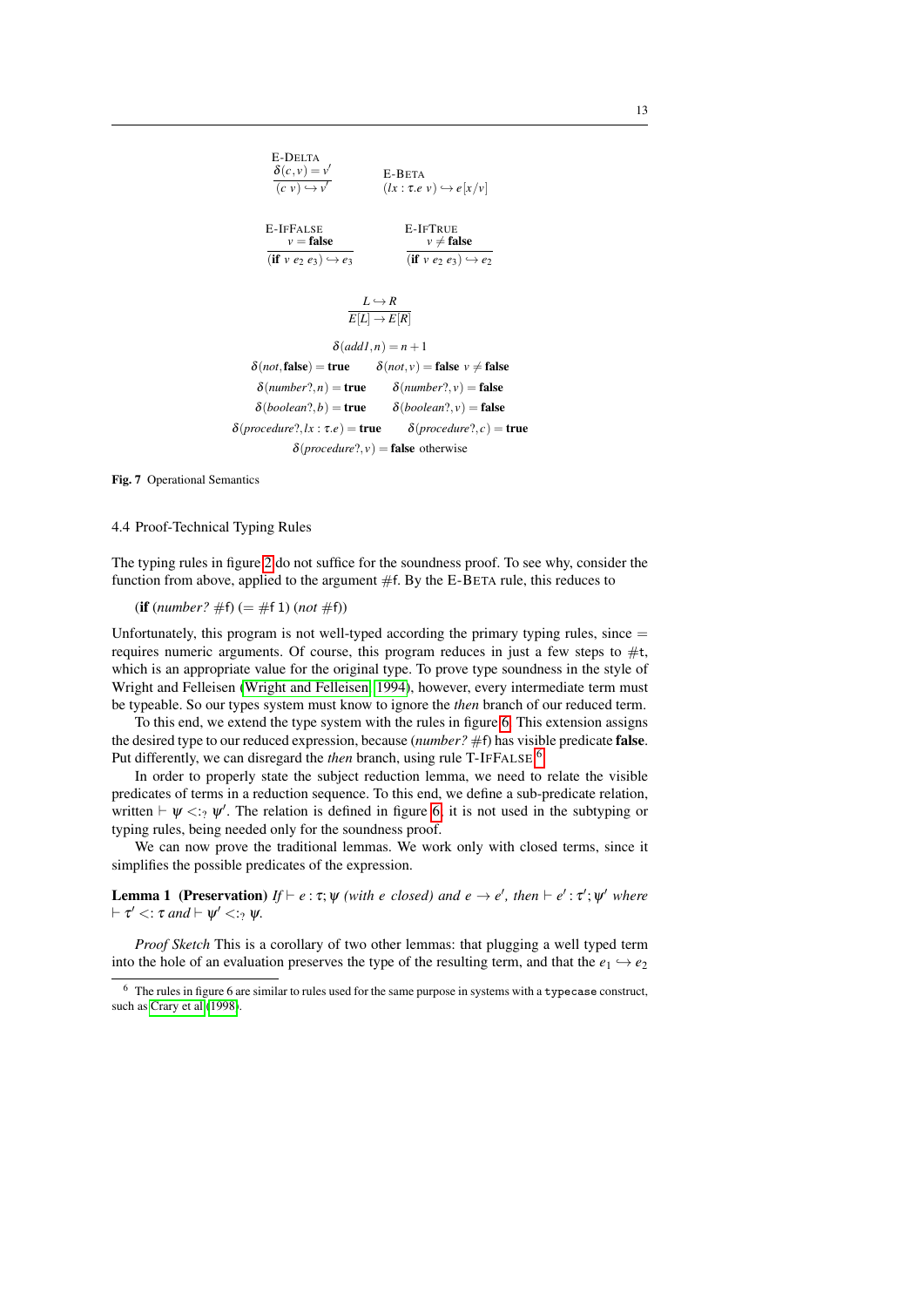preserves type when  $e_1$  is closed. These two lemmas are both proved by induction on the relevant typing derivations.  $\Box$ 

**Lemma 2** (Progress)  $If \vdash e : \tau; \psi$  (with e closed) then either e is a value or  $e \rightarrow e'$  for some *e*<sup> $\prime$ </sup>.

*Proof Sketch* By induction on the derivation of  $\Gamma \vdash e : \tau; \psi$ .

From these, soundness for the extended type system follows. Programs with untypable subexpressions, however, are not useful in real programs. We only needed to consider them, as well as our additional rules, for our proof of soundness. Fortunately, we can also show that the additional, proof-theoretic, rules are needed only for the type soundness proof, not the result. Therefore, we obtain the desired type soundness result.

**Theorem 1** (Soundness) *If*  $\Gamma \vdash e : \tau; \psi$ *, with e closed, using only the rules in figure [2,](#page-8-1) and* τ *is a base type, one of the following holds*

*1. e reduces forever, or*

<span id="page-13-0"></span>2.  $e \rightarrow^* v$  where  $\vdash v : \sigma; \psi'$  and  $\vdash \sigma \lt: : \tau$  and  $\vdash \psi' \lt: :_? \psi$ .

*Proof Sketch* First, this is a corollary of soundness if the requirement is only that *v* typechecks in the extended system, since it types strictly more terms. Second, the extended system agrees with the non-extended system on all values of ground type (numbers and booleans). Thus,  $\nu$  has the appropriate type even in the original system.

#### 4.5 Mechanized Support

We employed two mechanical systems for the exploration of the model and the proof of the soundness theorem: Isabelle/HOL [\(Nipkow et al, 2002\)](#page-32-10) and PLT Redex [\(Matthews et al,](#page-31-4) [2004\)](#page-31-4). Indeed, we freely moved back and forth between the two, and without doing so, we would not have been able to formalize the type system and verify its soundness in an adequate and timely manner.

For the proof of type soundness, we used Isabelle/HOL together with the nominalisabelle package [\(Urban, 2008\)](#page-32-11). Expressing a type system in Isabelle/HOL is almost as easy as writing down the typing rules of figures [2](#page-8-1) and [6](#page-11-1) (our formalization runs to 5000 lines). To represent the reduction semantics (from figure [7\)](#page-12-0) we turn evaluation contexts into functions from expressions to expressions, which makes it relatively straightforward to state and prove lemmas about the connection between the type system and the semantics. Unfortunately, this design choice prevents us from evaluating sample programs in Isabelle/HOL, which is especially important when a proof attempt fails.

Since we experienced such failures, we also used the PLT Redex system [\(Matthews](#page-31-4) [et al, 2004\)](#page-31-4) to explore the semantics and the type system of Typed Scheme. PLT Redex programmers can write down a reduction semantics as easily as Isabelle/HOL programmers can write down typing rules. That is, each line in figures [1](#page-8-0) and [7](#page-12-0) corresponds to one line in a Redex model. Our entire Redex model, with examples, is less than 500 lines. Redex comes with visualization tools for exploring the reduction of individual programs in the object language. In support of subject reduction proofs, language designers can request the execution of a predicate for each "node" in the reduction sequences (or graphs). Nodes and transitions that violate a subject reduction property are painted in distinct colors, facilitating example-based exploration of type soundness proofs.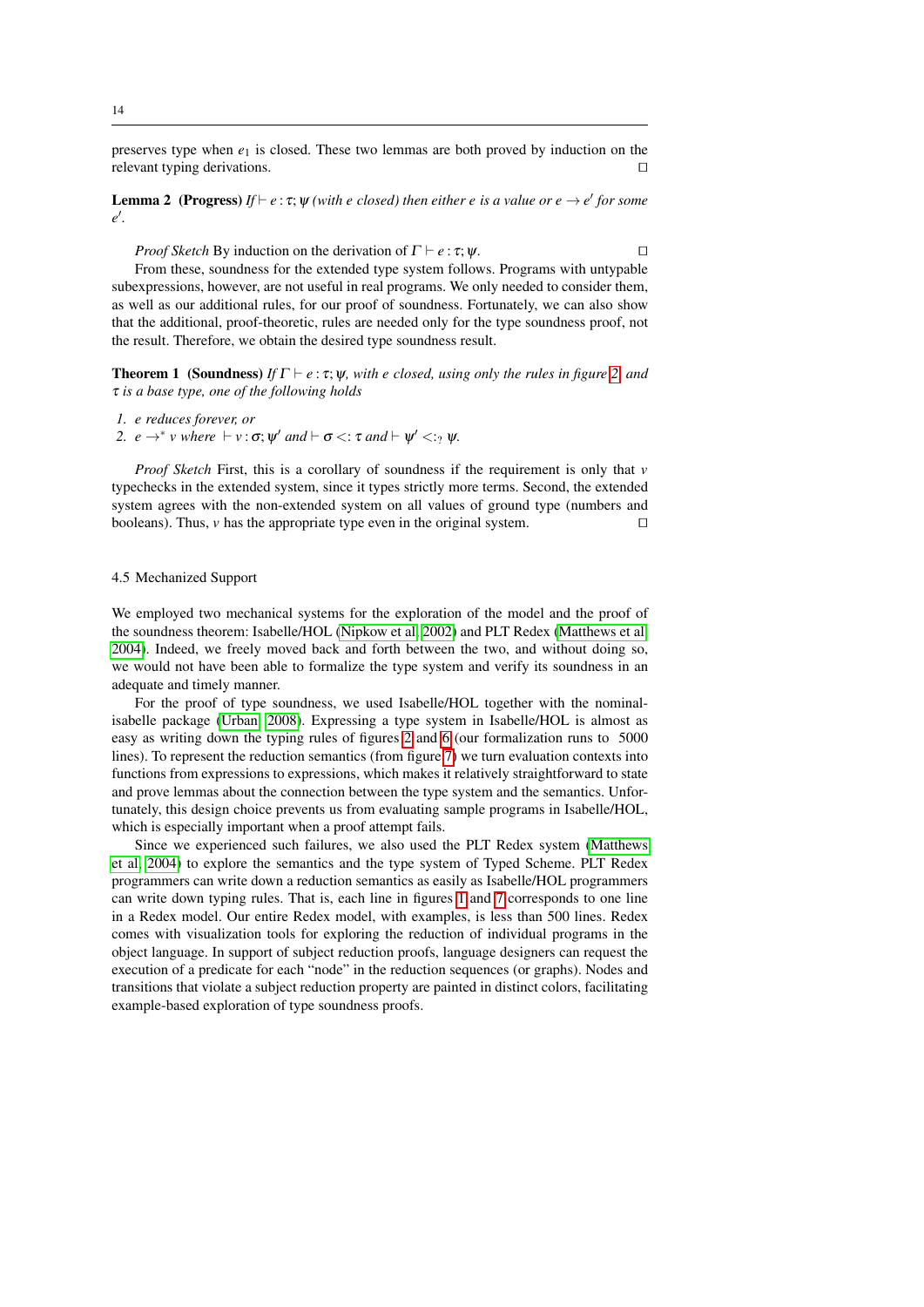Every time we were stuck in our Isabelle/HOL proof, we would turn to Redex to develop more intuition about the type system and semantics. We would then change the type system of the Redex model until the violations of subject reduction disappeared. At that point, we would translate the changes in the Redex model into changes in our Isabelle/HOL model and restart our proof attempt. Switching back and forth in this manner helped us improve the primary typing rules and determine the shape of the auxiliary typing rules in figure [6.](#page-11-1) Once we had those, pushing the proof through Isabelle/HOL was a labor-intensive mechanization of the standard proof technique for type soundness.

#### <span id="page-14-0"></span>5 Formalizing Refinements

It is straightforward to add refinement types to the  $\lambda_{TS}$  calculus. We extend the grammar with the new type constructor  $(\mathbf{R} c \tau)$ , which is the refinement defined by the built-in function *c*, which has argument type  $\tau$ .<sup>[7](#page-14-1)</sup> We restrict refinements to built-in functions so that refinement types can be given to closed expressions and values such as 0. We then add two new constants, *even?*, with type

$$
(Number \stackrel{(R \text{ even?} Number)}{\rightarrow} Boolean)
$$

and *odd?*, with type

$$
(\textbf{Number} \overset{(\mathbf{R} \text{ odd?} \overset{\mathbf{Number}}{\rightarrow})}{\rightarrow} \textbf{Boolean})
$$

and the obvious semantics.

The subtyping rules for refinements require an additional environment ∆, which specifies which built-ins may be used as refinements. Extending the existing subtyping rules with this environment is straightforward, giving a new judgement of the form  $\Delta \vdash_r \tau_1 < : \tau_2$ , with the subscript *r* distinguishing this judgement from the earlier subtyping judgement. As an example, the extended version of the S-REFL rule is

$$
\varDelta\vdash_r\tau<:\tau
$$

The new rule for refinement types is

$$
\frac{c \in \Delta \qquad \delta_{\tau}(c) = (\tau_1 \stackrel{\phi}{\to} \tau_2) \qquad \Delta \vdash_r \tau_1 <: \tau}{\Delta \vdash_r (\mathbf{R} \ c \ \tau_1) <: \tau}
$$

This rule states that a refinement of type  $\tau_1$  is a subtype of any type of which  $\tau_1$  is a subtype. As expected, this means that  $\Delta \vdash_r (\mathbf{R} \ c \ \tau) < \tau$ .

The addition of this environment to the subtyping judgement requires a similar addition to the typing judgement, which now has the form  $\Delta, \Gamma \vdash_r e : \tau; \psi$ .

This subtyping rule, along with the constants *even?* and *odd?*, are sufficient to write useful examples. For example, this function consumes an even-consuming function and a number, and uses the function if and only if the number is even.

# (ł([*f* : ((Refinement *even?* Number) → Number)] [*n* : Number]) (if (*even? n*) (*f n*) *n*))

No additional type rules are necessary for this extension. Additionally, any expression of type ( $\bf{R}$  *c*  $\tau$ ) can be used as if it has type  $\tau$ , meaning that standard arithmetic operations still work on even and odd numbers.

<span id="page-14-1"></span> $\tau$  is inferred from the type of *c* in the implemented system, as demonstrated in section [3.](#page-5-1)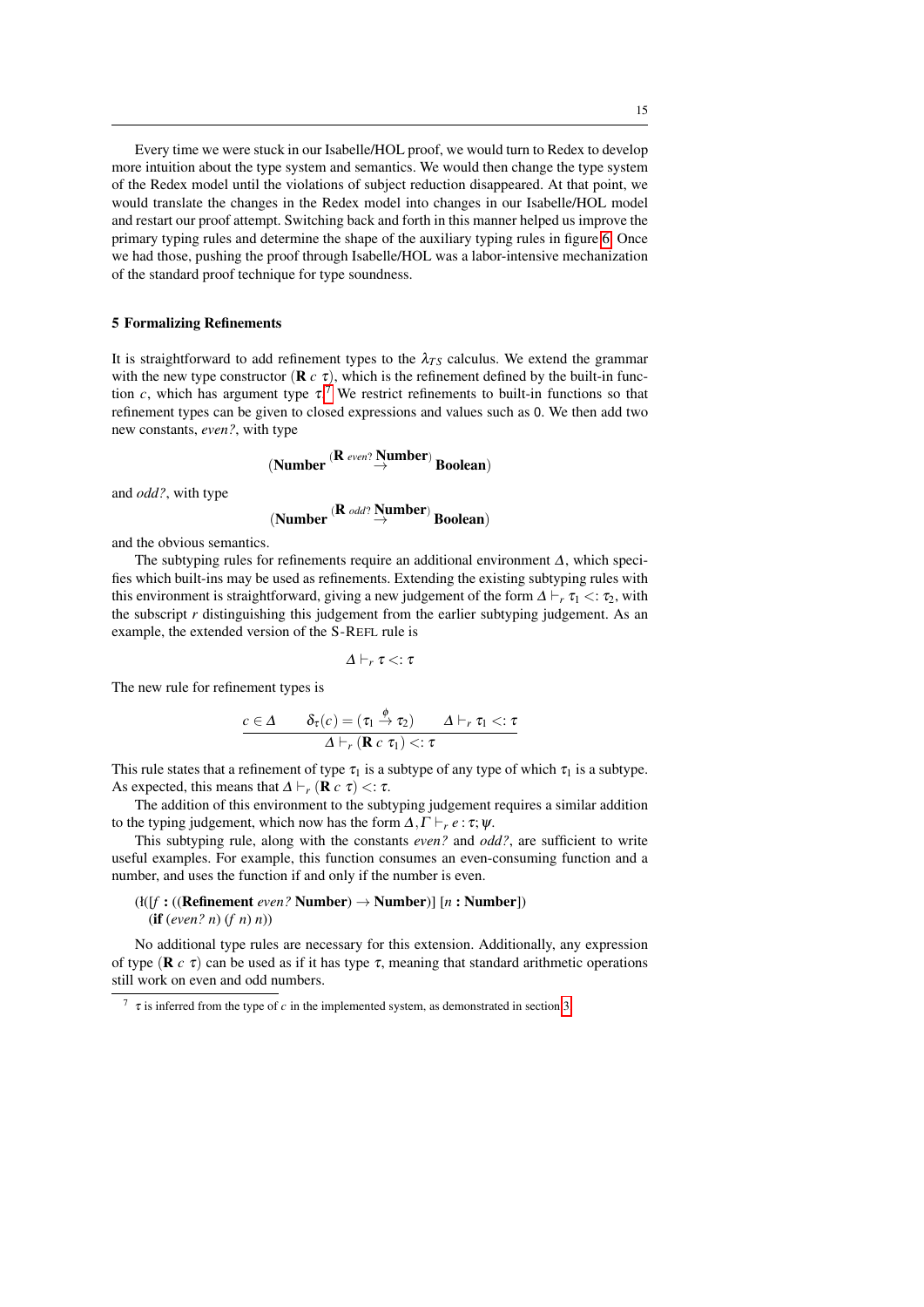```
\text{erase}_{\tau}((\mathbf{R} \ c \ \tau)) = erase<sub>\tau(\tau)</sub>
erase_\tau((\tau\frac{\tau'}{\tau}\overset{\tau'}{\rightarrow} \sigma)) \qquad = \quad (\text{erase}_\tau(\tau) \overset{\text{erase}_\tau(\tau')}{\rightarrow} \text{erase}_\tau(\sigma))erase<sub>\tau</sub> ((\tau \stackrel{\bullet}{\to} \sigma))(\Rightarrow \sigma)) = (\text{erase}_{\tau}(\tau) \stackrel{\bullet}{\rightarrow} \text{erase}_{\tau}(\sigma))erase<sub>\tau</sub> (Number) = Number<br>erase<sub>\tau</sub> (true) = true
erase<sub>τ</sub> (true) = true<br>erase<sub>τ</sub> (false) = false
erase_{\tau}(false)
erase<sub>\tau</sub>(T) = T<br>erase<sub>\tau</sub>((I | \tau...)) = (I
erase\tau((\bigcup \tau...) = (\bigcup(U erase\tau(\tau)...)
\textsf{erase}_{\lambda}(lx : \tau.e)(lx : \tau.e) = lx : \text{erase}_{\tau}(\tau). \text{erase}_{\lambda}(e)\textsf{erase}_{\lambda}((e_1 \ e_2)) = (\textsf{erase}_{\lambda})(e_1) erase_{\lambda}(e_2)\text{erase}_{\lambda}((\text{if } e_1 \ e_2 \ e_3)) = (\text{if } \text{erase}_{\lambda})(e_1) erase<sub>\lambda</sub>(e_2) erase<sub>\lambda</sub>(e_3))
\text{erase}_{\lambda}(n) = n
\mathsf{erase}_{\lambda}(c) = c\textsf{erase}_{\lambda}(b) = b
erase\lambda(x)= x\begin{array}{rcl}\n\text{erase}_{\psi}(\tau_x) & = & \text{erase}_{\tau}(\tau)_x \\
\text{erase}_{\psi}(x) & = & x\n\end{array}\begin{array}{rcl} \n\text{erase}_{\psi}(x) & = & x \\ \n\text{erase}_{\psi}(\bullet) & = & \bullet \n\end{array}erase<sub>\Psi</sub>(•) = •<br>erase<sub>\Psi</sub>(true) = true
\text{erase}_{\psi}(\text{true}) = true<br>erase<sub>w</sub>(false) = false
erasew(false)
\text{erase}_{\Gamma}(x:\tau,...) = x:\text{erase}_{\tau}(\tau),...\mathsf{erase}_\vdash(\Gamma \vdash e:\tau; \psi) \quad = \quad \mathsf{erase}_\Gamma(\Gamma) \vdash \mathsf{erase}_\lambda(e): erase_\tau(\tau);erase_\psi(\psi)
```
#### <span id="page-15-0"></span>Fig. 8 Erasure Metafunctions

#### 5.1 Soundness

Proving soundness for the extended system with refinements raises the interesting question of what additional errors are prevented by the refinement type extension. The answer is none; no additional behavior is ruled out. This is unsurprising, of course, since the soundness theorem from section [4.4](#page-13-0) does not allow the possibility of any errors. But even if errors were added to the operational semantics, such as division by zero, none of these errors would be prevented by the refinement type system. Instead, refinement types allow the specification and enforcement of types that do not have any necessary correspondence to the operational semantics of the language.

We therefore adopt a different proof strategy. Specifically, we erase the refinement types and are left with a typeable term, which reduces appropriately. Given a type in the extended language, we can compute a type without refinement types, simply by erasing all occurrences of (**R** *c* τ) to τ. The definition of this function, erase<sub>τ</sub> is given in figure [8,](#page-15-0) along with its extension to terms (erase<sub>λ</sub>), predicates (erase<sub> $\psi$ </sub>), environments (erase<sub>Γ</sub>) and judgments (erase<sub>)</sub>. We also assume the obvious modifications to  $\delta_{\tau}$ .

With these definitions in hand, we can conclude the necessary lemmas for proving soundness.

**Lemma 3** (Typing Erased Terms) *If*  $\Delta, \Gamma \vdash_r e : \tau; \psi$ *, then* erase<sub> $\vdash$ </sub>( $\Gamma \vdash e : \tau; \psi$ )*.* 

*Proof* By induction on the derivation of  $\Delta$ ,  $\Gamma \vdash_r e : \tau$ ;  $\psi$ .

**Lemma 4** (Reducing Erased Terms) *If*  $e_1 \rightarrow e_2$ , then erase<sub> $\lambda$ </sub>( $e_1$ )  $\rightarrow$  erase<sub> $\lambda$ </sub>( $e_2$ ).

*Proof* By induction on the derivation of  $e_1 \rightarrow e_2$ .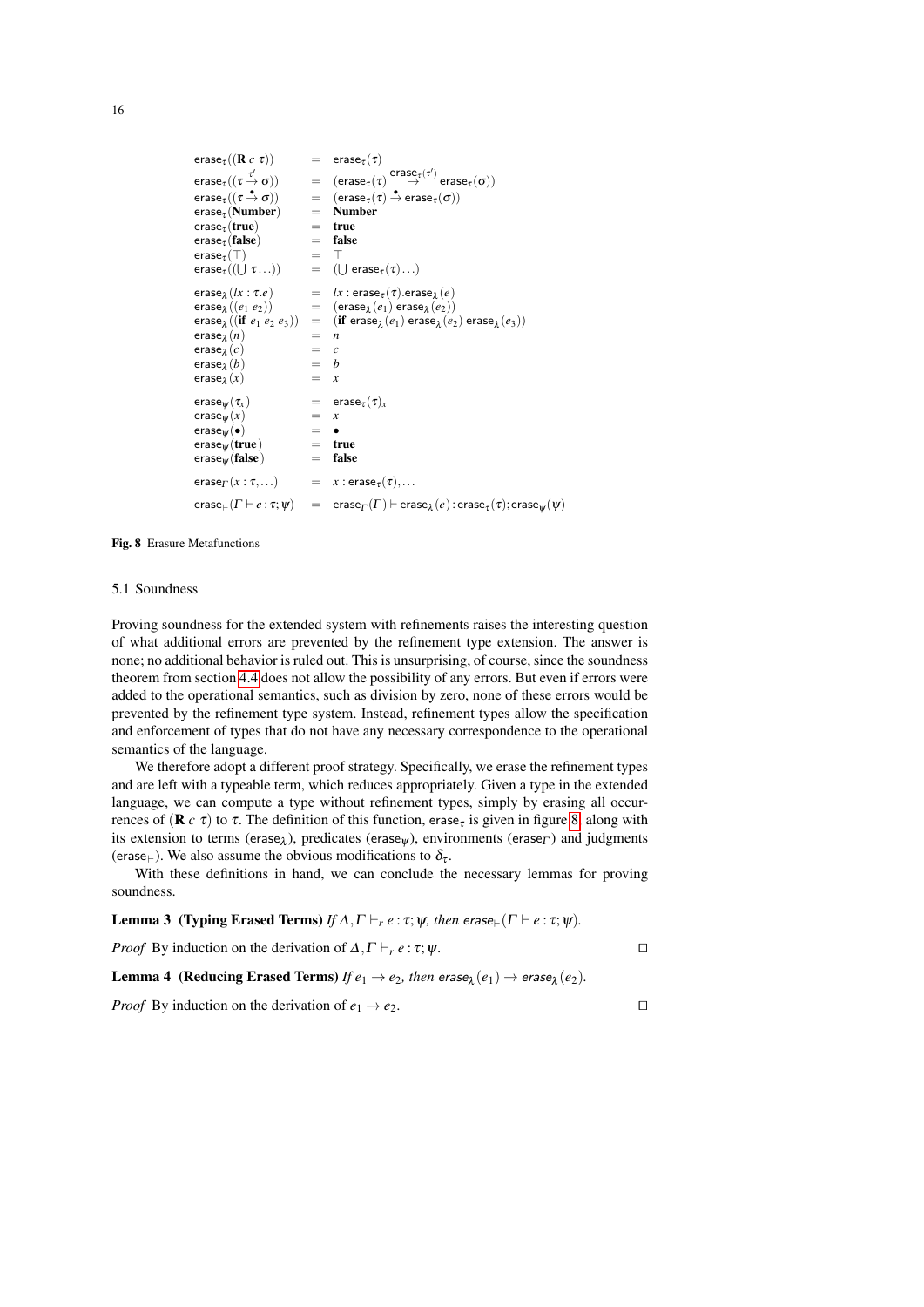We can combine these lemmas with our earlier preservation and progress lemmas to conclude soundness.

**Theorem 2** (Soundness with Refinement Types) *If*  $\Delta, \Gamma \vdash_r e : \tau; \psi$ *, with e closed, using only the rules in figure [2,](#page-8-1) and* τ *is a base type or a refinement of a base type, one of the following holds*

- *1. e reduces forever, or*
- $2.$   $e\to^* v$  where  $\mathsf{erase}_\vdash(\vdash v:\sigma;\psi')$  and  $\vdash \mathsf{erase}_\tau(\sigma)<:\mathsf{erase}_\tau(\tau)$  and  $\vdash \mathsf{erase}_\psi(\psi')<:\gamma'$  $erase<sub>w</sub>(*ψ*).$

## 6 From  $λ_{TS}$  To Typed Scheme

It is easy to design a type system, and it is reasonably straightforward to validate some theoretical property. However, the true proof of a type system is a pragmatic evaluation. To this end, it is imperative to integrate the novel ideas with an existing programming language. Otherwise it is difficult to demonstrate that the type system accommodates the kind of programming style that people find natural and that it serves its intended purpose.

To evaluate occurrence typing rigorously, we have implemented Typed Scheme. Naturally, occurrence typing with refinements, in the spirit of  $\lambda_{TS}$  makes up only the core of this language; we have supplemented it with a number of important ingredients, both at the level of types and at the level of large-scale programming.

#### 6.1 Type System Extensions

As argued in the introduction, Scheme programmers borrow a number of ideas from type systems to reason about their programs. Chief among them is parametric polymorphism. Typed Scheme therefore allows programmers to define and use polymorphic functions. For example, the *map* function is defined as follows:

(define:  $(a\ b)$  (*map*  $[f:(a \rightarrow b)]$   $[l:(\text{Listof }a)]$ ) : (Listof *b*) (if (*null? l*) *l* (*cons* (*f* (*car l*)) (*map f* (*cdr l*)))))

The definition explicitly quantifies over type variables *a* and *b* and then uses these variables in the type signature. The body of the definition, however, is identical to the one for untyped *map*; in particular, no type application is required for the recursive call to *map*. Instead, the type system infers appropriate instantiations for *a* and *b* for the recursive call.

In addition to parametric polymorphism, Scheme programmers also exploit recursive subtypes of S-expressions to encode a wide range of information as data. To support arbitrary regular types over S-expressions as well as conventional structures, Typed Scheme provides explicit recursive types, though the programmer need not manually fold and unfold instances of these types.

Consider the type of binary trees over *cons* cells:

**(define-type-alias** *STree* (μ *t* (∪ **Number** (*cons t t*))))

A function for summing the leaves of such a tree is straightforward:

(define: (*sum-tree* [*s* : *STree*]) : Number (cond [(*number? s*) *s*] [else (+ (*sum-tree* (*car s*)) (*sum-tree* (*cdr s*)))]))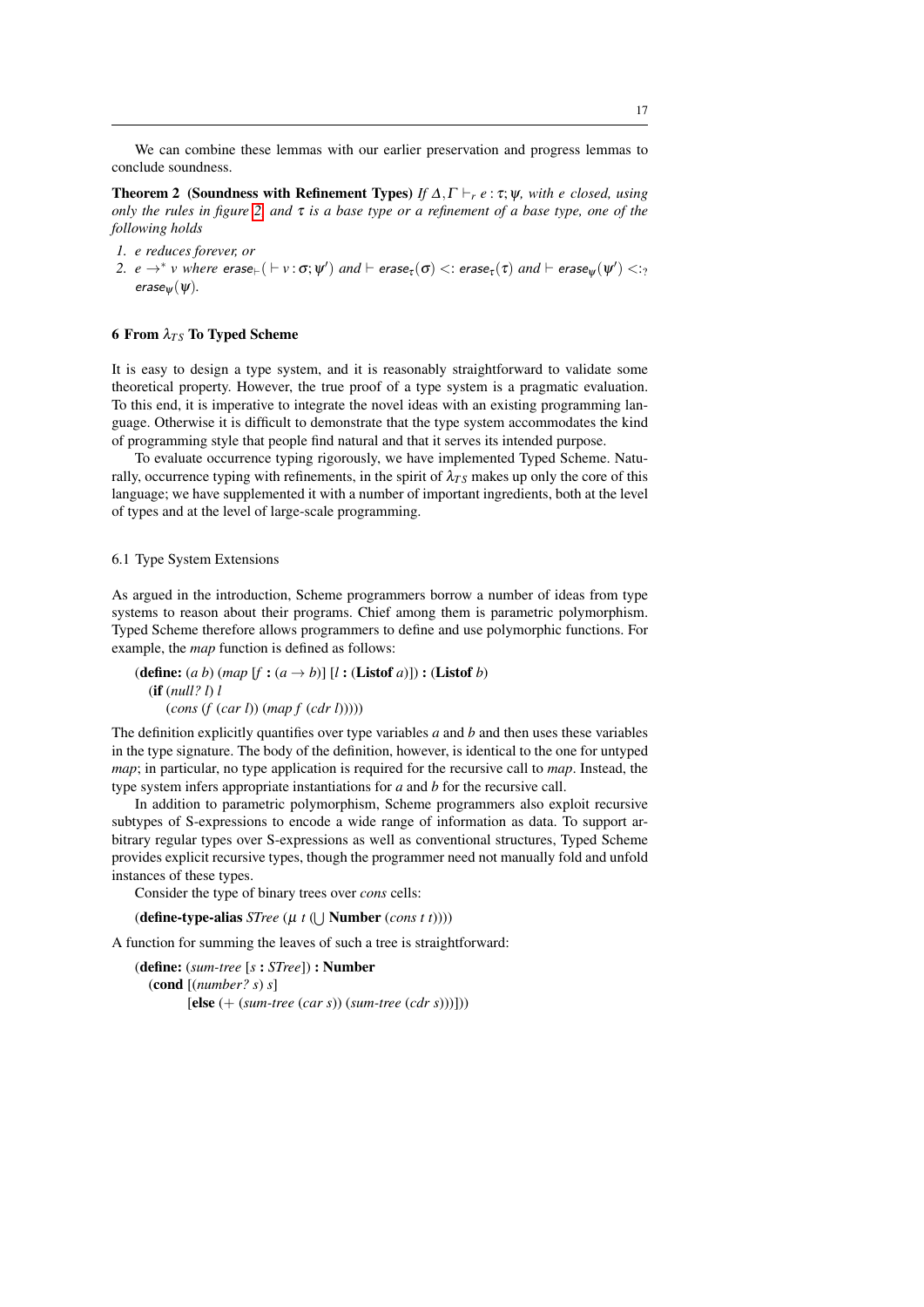In this function, occurrence typing allows us to discriminate between the different branches of the union; the (un)folding of the recursive (tree) type happens automatically.

Finally, Typed Scheme supports a rich set of base types, including vectors, boxes, parameters, ports, and many others. It also provides type aliasing, which greatly facilitates type readability.

6.2 Local Type Inference

In order to further relieve the annotation burden on programmers, Typed Scheme provides two simple instances of what has been called "local" type inference [\(Pierce and Turner,](#page-32-12) [2000\)](#page-32-12).[8](#page-17-0) First, local non-recursive bindings do not require type annotations. For example, the following fragment typechecks without annotations on the local bindings:

(define: (*m* [*z* : Number]) : Number

(let∗ ([*x z*] [*y* (∗ *x x*)]) (− *y* 1)))

By examining the right-hand sides of the let∗, the typechecker can determine that both *x* and *y* should have type Number.

The use of internal definitions can complicate this inference process. For example, the above code could be written as follows:

(define: (*m* [*z* : Number]) : Number (define *x z*) (define *y* (∗ *x x*)) (− *y* 1))

This fragment is macro-expanded into a letrec; however, recursive binding is not required for typechecking this code. Therefore, the typechecker analyzes the letrec expression and determines if all of the bindings can be treated non-recursively. If so, the above inference method is applied.

Second, local inference also allows the type arguments to polymorphic functions to be omitted. For example, the following use of *map* does not require explicit type instantiation:

(*map* (*lambda:* ([*x* : Number]) (+ *x* 1)) '(1 2 3))

To accommodate this form of inference, the typechecker first determines the type of the argument expressions, in this case (Number  $\rightarrow$  Number) and (Listof Number), as well as the operator, here (All  $(a b) ((a \rightarrow b)$  (Listof  $a) \rightarrow$  (Listof *b*))). Then it matches the argument types against the body of the operator type, generating a substitution. Finally, the substitution is applied to the function result type to determine the type of the entire expression.

For cases such as the above, this process is quite straightforward. When subtyping is involved, however, the process is complex. Consider this, seemingly similar, example:

(*map* (*lambda:* ([*x* : Any]) *x*) '(1 2 3))

Again, the second operand has type (Listof Number), suggesting that *map*'s type variable *b* should substituted with **Number**, the first operand has type ( $Any \rightarrow Any$ ), suggesting that both *a* and *b* should be Any. The solution is to find a common supertype of Number and Any, and use that to substitute for *a*.

18

<span id="page-17-0"></span><sup>8</sup> This modicum of inference is similar to that in recent releases of Java [\(Gosling et al, 2005\)](#page-31-5).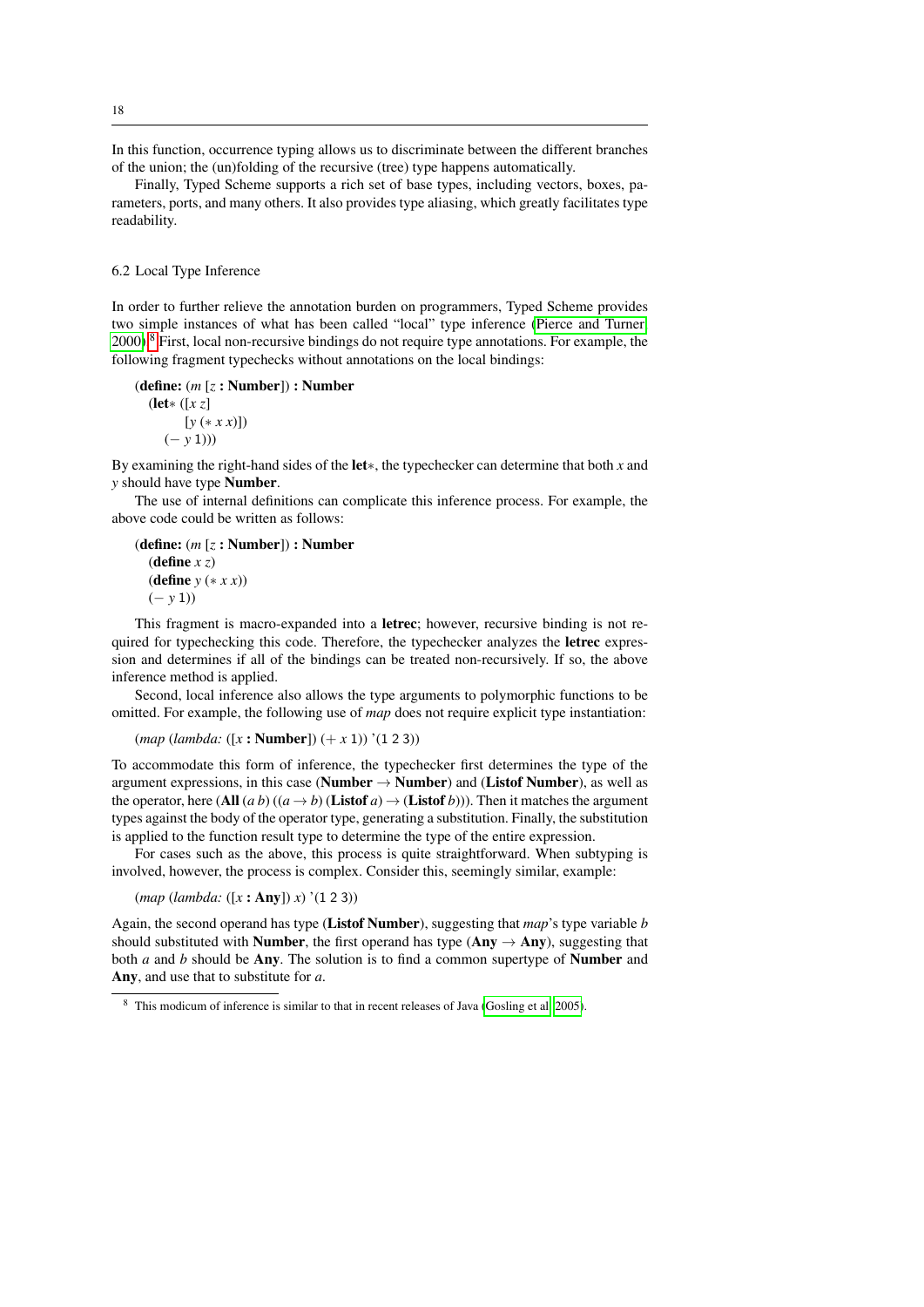Unfortunately, this process does not always succeed. Therefore, the programmer must sometimes annotate the arguments or the function to enable the typechecker to find the correct substitution. For example, this annotation instantiates *foldl* at Number and Any:

#### #{*foldl* @ Number Any}

In practice, we have rarely needed these annotations; local inference almost always succeeds.

## 6.3 Adapting Scheme Features

PLT Scheme comes with numerous constructs that need explicit support from the type system. We describe several of the more important ones here.

– The most important one is the *structure* system. A define-struct definition is *the* fundamental method for constructing new varieties of data in PLT Scheme. This form of definition introduces constructors, predicates, field selectors, and field mutators. Typed Scheme includes a matching define-struct: form. Thus the untyped definition

#### (define-struct *A* (*x y*))

which defines a structure *A*, with fields *x* and *y*, becomes the following in Typed Scheme:

## (define-struct: *A* ([*x* : Number] [*y* : String]))

#### Unsurprisingly, all fields have type annotations.

The define-struct: form, like define-struct, introduces the predicate *A?*. Scheme programmers use this predicate to discriminate instances of *A* from other values, and the occurrence typing system must therefore be aware of it. The define-struct: definition facility can also automatically introduce recursive types, similar to those introduced via ML's datatype construct.

Programmers may define structures as extensions of an existing structure, similar to extensions of classes in object-oriented languages. An extended structure inherits all the fields of its parent structure. Furthermore, its parent predicate cannot discriminate instances of the parent structure from instances of the child structure. Hence, it is imperative to integrate structures with the type system at a fundamental level.

- PLT Scheme encourages placing all code in modules, but the top level still provides valuable interactivity. Typed Scheme supports both definitions and expression at the top-level, but support is necessarily limited by the restrictions of typechecking a form at a time. For example, mutually recursive top-level functions cannot be defined, since type checking of the first happens before the second is entered.
- Variable-arity functions also demand special attention from the type perspective. PLT Scheme supports two forms of variable-arity functions: rest parameters, which bundle up extra arguments into a list; and case-lambda [\(Dybvig and Hieb, 1990\)](#page-30-7), which, roughly speaking, introduces dynamic overloading by arity. A careful adaptation of the solutions employed for mainstream languages such as Java and C# suffices for some of these features; for others, we have developed additional type system extensions to handle the unique features of PLT Scheme [\(Strickland et al, 2009\)](#page-32-7).
- Dually, Scheme supports multiple-value returns, meaning a procedure may return multiple values simultaneously without first bundling them up in a tuple (or other compound values). Multiple values are given special treatment in the type checker because the construct for returning multiple values is a primitive function (values), which can be used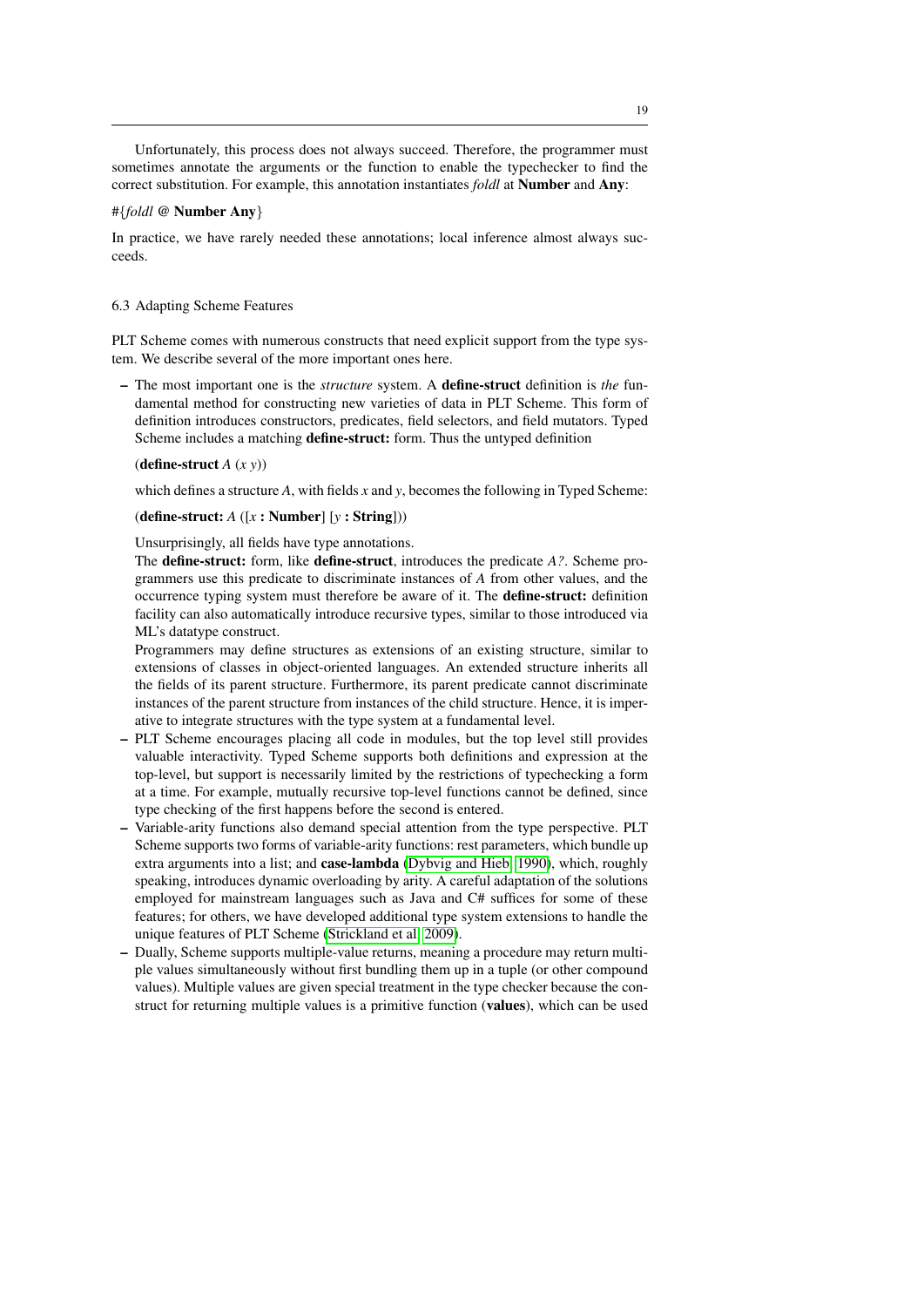in higher-order contexts. Such higher-order uses of values benefit from extensions to handle variable-arity polymorphism, as described above [\(Strickland et al, 2009\)](#page-32-7).

- Finally, Scheme programmers use the *apply* function, especially in conjunction with variable-arity functions. The *apply* function consumes a function, a number of values, plus a list of additional values; it then applies the function to all these values.
- Because of its use in conjunction with variable-arity functions, we type-check the application of *apply* specially and allow its use with variable-arity functions of the appropriate type.

For example, the common Scheme idiom of *applying* the function + to a list of numbers to sum them works in Typed Scheme: (*apply* + (*list* 1 2 3 4)).

## 6.4 Special Scheme Functions

A number of Scheme functions, either because of their special semantics or their particular roles in the reasoning process of Scheme programmers, are assigned types that demand some explanation. Here we cover just two interesting examples: *filter* and *call/cc*.

An important Scheme function, as we saw in section [2,](#page-2-1) is *filter*.

When *filter* is used with predicate *p?*, the programmer knows that every element of the resulting list satisfies *p?*. The type system should have this knowledge as well, and in Typed Scheme it does:

*filter* : (All (*a b*) ((*a*  $\stackrel{b}{\rightarrow}$  Boolean) (Listof *a*)  $\rightarrow$  (Listof *b*))

Here we write  $(a \stackrel{b}{\rightarrow}$  **Boolean**) for the type of functions from *a* to **Boolean** that are predicates for type *b*. Note how the latent predicate of filter becomes the type of the resulting elements. In a setting without occurrence typing, this effect has only been achieved with dependent types or with explicit casting operations.

For an example, consider the following definition:

(define: *the-numbers* (Listof Number) (let ([*lst* (*list* 'a 1 'b 2 'c 3)]) (*map add1* (*filter number? lst*))))

Here *the-numbers* has type (Listof Number) even though it is the result of filtering numbers from a list that contains both symbols and numbers. Using Typed Scheme's type for *filter*, type-checking this expression is now straightforward. *filter* can of course be user-defined, the straightforward implementation is accepted with the above type. The example again demonstrates type inference for local non-recursive bindings.

The type of *call/cc* must reflect the fact that invoking a continuation aborts the local computation in progress:

*call/cc* : (All  $(a)$  (( $(a \rightarrow \bot) \rightarrow a$ )  $\rightarrow a$ ))

where  $\perp$  is the empty type, expressing the fact that the function cannot produce values. This type has the same logical interpretation as Peirce's law, the conventional type for *call/cc* [\(Griffin, 1990\)](#page-31-6) but works better with our type inference system.

6.5 Programming in the Large

PLT Scheme has a first-order module system [\(Flatt, 2002\)](#page-30-1) that allows us to support multimodule typed programs with no extra effort. In untyped PLT Scheme programs, a module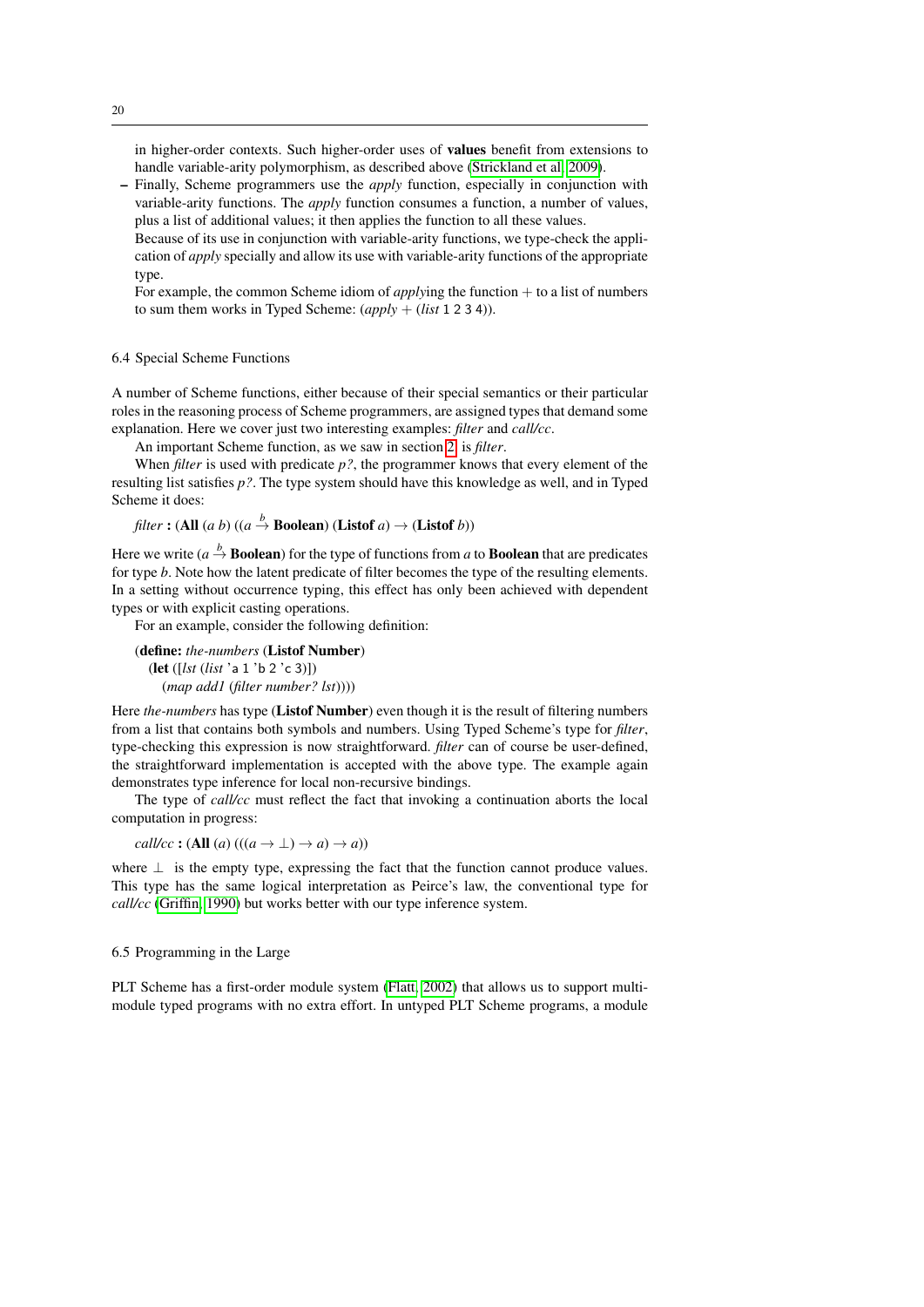#lang *typed-scheme* (provide *LoN sum*) (define-type-alias *LoN* (Listof Number)) (define: (*sum* [*l* : *LoN*]) : Number (if (*null? l*) 0 (+ (*car l*) (*sum* (*cdr l*))))))

#lang *typed-scheme* (*require m1*) (define: *l* : *LoN* (*list* 1 2 3 4 5)) (*display* (*sum l*)))

<span id="page-20-0"></span>Fig. 9 A Multi-Module Typed Scheme Program

consists of definitions and expressions, along with declarations of dependencies on other modules, and of export specifications for identifiers. In Typed Scheme, the same module system is available, without changes. Both defined values and types can be imported or provided from other Typed Scheme modules, with no syntactic overhead. The types of provided identifiers is taken from their initial definition. In the example in figure [9,](#page-20-0) the type *LoN* and the function *sum* are provided by module *m1* and can therefore be used in module *m2* at their declared types.

Additionally, a Typed Scheme module, like a PLT Scheme module, may contain and export macro definitions that refer to identifiers or types defined in the typed module.

#### 6.6 Interoperating with Untyped Code

Importing from the Untyped World When a typed module must import functions from an untyped module—say PLT Scheme's extensive standard library—Typed Scheme requires dynamic checks at the module boundary. Those checks are the means to enforce type soundness [\(Tobin-Hochstadt and Felleisen, 2006\)](#page-32-2). In order to determine the correct checks and in keeping with our decision that only binding positions in typed modules come with type annotations, we have designed a typed import facility. For example,

#### (require/typed *scheme* [*add1* (Number → Number)])

imports the *add1* function from the *scheme* library, with the given type. The require/typed facility expands into contracts, which are enforced as values cross module boundaries [\(Find](#page-30-5)[ler and Felleisen, 2002\)](#page-30-5). In this example, the use of require/typed is automatically rewritten to a plain *require* along with a contract application using the contract (*number?* .  $\rightarrow$  . *number?*).

An additional complication arises when an untyped module provides an opaque data structure, i.e., when a module exports constructors and operators on data without exporting the structure definition. In these cases, we do not wish to expose the structure merely for the purposes of type checking. Still, we must have a way to dynamically check this type at the boundary between the typed and the untyped code and to check the typed module.

For these situations, Typed Scheme supports *opaque types*, in which only the predicate for testing membership is specified. This predicate can be trivially turned into a contract, but no operations on the type are allowed, other than those imported with the appropriate type from the untyped portion of the program. Of course, the predicate is naturally integrated into the occurrence type system, allowing modules to discriminate precisely the elements of the opaque type.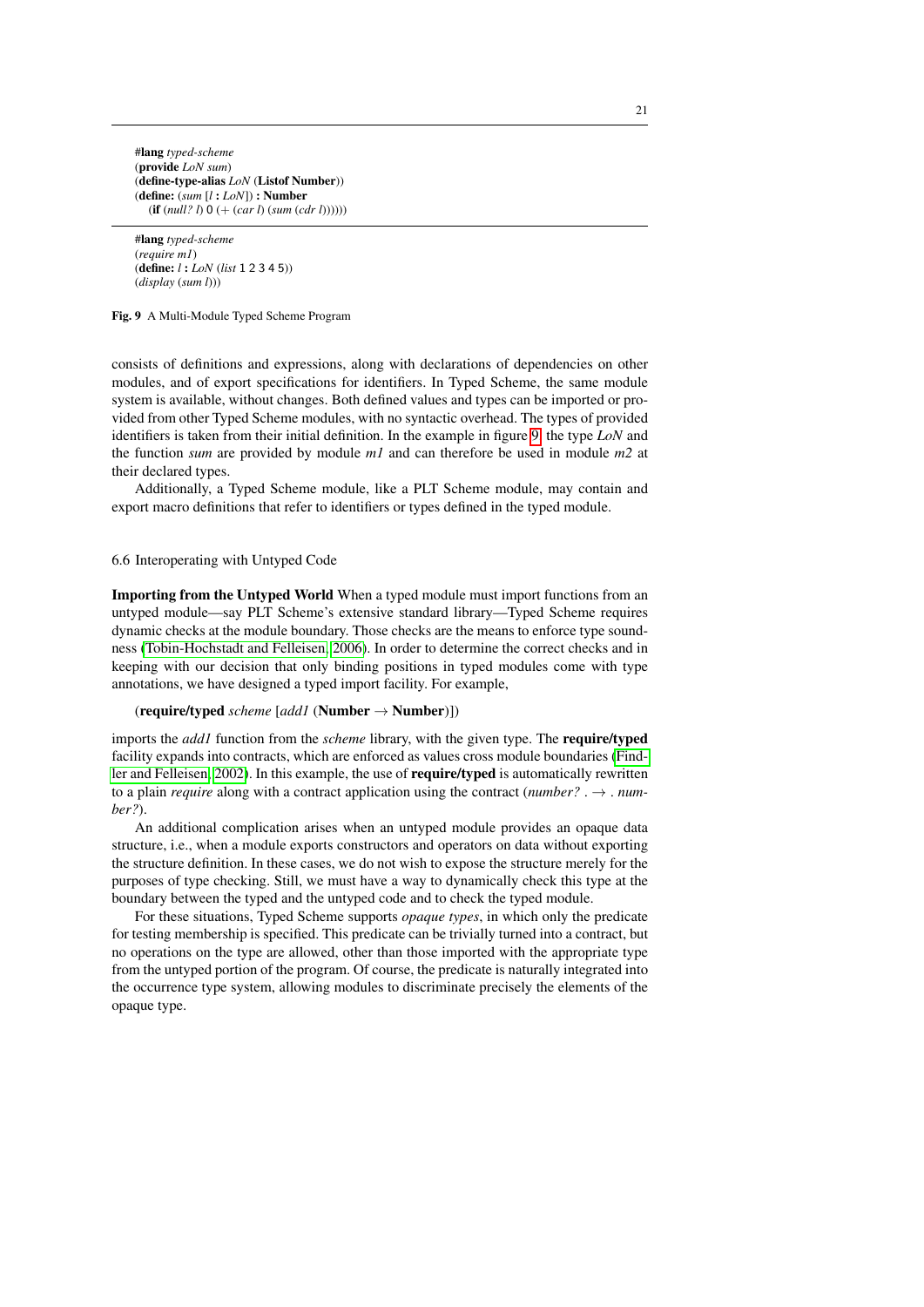Here is a sample usage of the special form for importing a predicate and thus defining an opaque type:

## (require/typed [opaque *xml Doc document?*])

It imports the *document?* function from the *xml* library and uses it to define the *Doc* type. The rest of the module can now import functions with require/typed that refer to *Doc*.

Exporting to the Untyped World When a typed module is required by untyped code, the typed code must be protected [\(Tobin-Hochstadt and Felleisen, 2006\)](#page-32-2). Since exports from typed code come equipped with a type, they are automatically guarded by contracts, without additional effort or annotation by the programmer. Unfortunately, because macros allow unchecked access to the internals of a module, macros defined in a typed module cannot currently be imported into an untyped context.

## 7 Implementation

We have implemented Typed Scheme as a language for the PLT Scheme environment, and it is available in the standard PLT Scheme distribution [\(Culpepper et al, 2007\)](#page-30-8). <sup>[9](#page-21-0)</sup> The implementation is available from <http://www.plt-scheme.org> .

Since Typed Scheme is intended for use by programmers developing real applications, a toy implementation was not an option. Fortunately, we were able to implement all of Typed Scheme as a layer on top of PLT Scheme, giving us a full-featured language and standard library. In order to integrate with PLT Scheme, all of Typed Scheme is implemented using the PLT Scheme macro system [\(Culpepper et al, 2007\)](#page-30-8). When the macro expander finishes successfully, the program has been typechecked, and all traces of Typed Scheme have been compiled away, leaving only executable PLT Scheme code remaining. The module can then be run just as any other Scheme program, or linked with existing modules.

#### 7.1 Changing the Language

Our chosen implementation strategy requires an integration of the type checking and macro expansion processes.

The PLT Scheme macro system allows language designers to control the macro expansion process from the top-most abstract syntax node. Every PLT Scheme module takes the following form:

# (module *m language*

. . . )

where *language* can specify any library. The library is then used to provide all of the core Scheme forms. For our purposes, the key form is  $\frac{4}{3}$  module-begin, which is wrapped around the entire contents of the module, and expanded before any other expansion or evaluation occurs. Redefining this form gives us complete control over the expansion of a Typed Scheme program. At this point, we can typecheck the module and signal an error at macroexpansion time if it is ill-typed.

<span id="page-21-0"></span><sup>&</sup>lt;sup>9</sup> The implementation consists of approximately 10000 lines of code and 6800 lines of tests.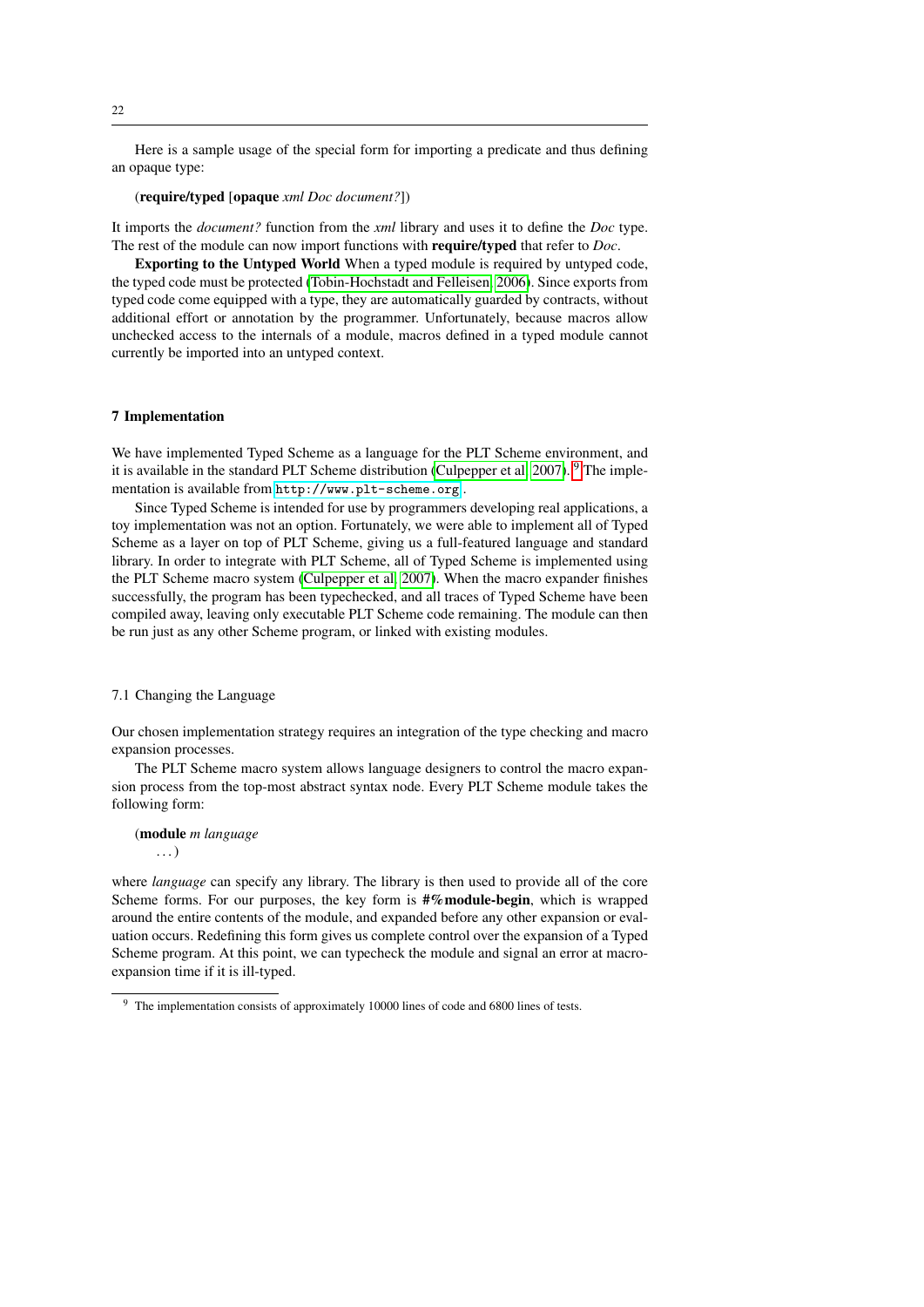#### 7.2 Handling Macros

One consequence of PLT Scheme's powerful macro system is that a large number of constructs that might be part of the core language are instead implemented as macros. This includes pattern matching [\(Wright and Duba, 1995\)](#page-32-13), class systems [\(Flatt et al, 2006\)](#page-30-4) and component systems [\(Flatt and Felleisen, 1998\)](#page-30-9), as well as numerous varieties of conditionals and even boolean operations such as and. Faced with this bewildering array of syntactic forms, we could not hope to add each one to our type system, especially since new ones can be added by programmers in libraries or application code. Further, we cannot abandon macros—they are used in virtually every PLT Scheme program, and we do not want to require such changes. Instead, we transform them into simpler code.

In support of such situations, the PLT Scheme macro system provides the *local-expand* primitive, which expands a form in the current syntactic environment. This allows us to fully expand the original program in our macro implementation of Typed Scheme, prior to type checking. We are then left with only the PLT Scheme core forms, of which there are approximately a dozen.

#### 7.3 Cross-Module Typing

In PLT Scheme programs are divided up into first-order modules. Each module explicitly specifies the other modules it imports and the bindings it exports. In order for Typed Scheme to work with actual PLT Scheme programs, it must be possible for programmers to split up their Typed Scheme programs into multiple modules.

Our type-checking strategy requires that all type-checking take place during the expansion of a particular module. Therefore, the type environment constructed during the typechecking of one module disappears before any other module is considered.

Instead, we turn the type environments into persistent code using Flatt's reification strategy [\(Flatt, 2002\)](#page-30-1). After typechecking each module, the type environment is reified in the code of the module as instructions for recreating that type environment when that module is expanded. Since every dependency of a module is visited during the expansion of that module, the appropriate type environment is recreated for each module that is typechecked. This implementation technique has the significant benefit that it provides separate compilation and typechecking of modules for free.

Further, our type environments are keyed by PLT Scheme identifiers, which maintain information on which module they were defined in, providing several advantages. First, the technique described by [Flatt](#page-30-1) [\(2002\)](#page-30-1) and adapted for Typed Scheme by [Culpepper et al](#page-30-8) [\(2007\)](#page-30-8) allows the use of one typed module from another without having to redeclare types. Second, standard tools for operating on PLT Scheme programs, such as those provided by DrScheme [\(Findler et al, 2002\)](#page-30-10) work properly with typed programs and binding of types.

## 7.4 Performance

There are three important aspects to the performance of Typed Scheme: the performance of the typechecker itself, the overhead of contracts generated for interoperation, and the overhead that Typed Scheme's runtime support imposes on purely typed program. We address each in turn.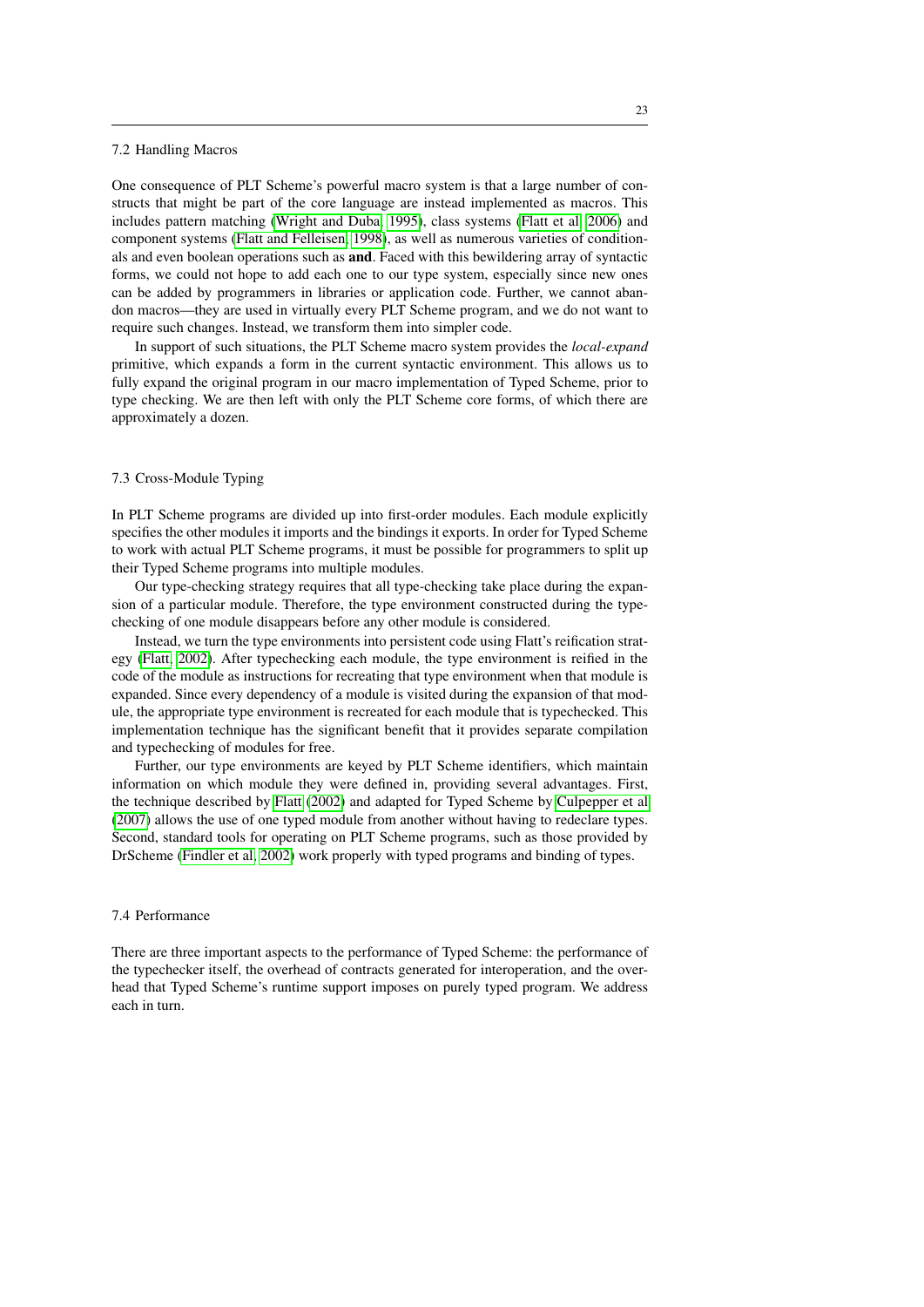The typechecker is currently notably slower than macro expansion without typechecking, but is not problematically slow. Even large files typecheck in just a few seconds. We have optimized the typechecker significantly over the development of Typed Scheme; the most significant optimization is interning of all type representations, allowing constant-time type comparison and substantially reducing memory use.

The overhead of contracts can be substantial, depending on the particular contracts generated. In some cases, contracts can change the asymptotic complexity of existing programs. We hope to investigate techniques for lazy checking of contracts [\(Findler et al, 2007\)](#page-30-11) to alleviate this problem. However, this overhead is only imposed when crossing the typed-untyped boundary, which we predict will be rare in inner loops and other performance critical code. Adding types to selected portions of the DrScheme [\(Findler et al, 2002\)](#page-30-10) implementation resulted in no measurable slowdown.

Finally, the implementation of Typed Scheme imposes no runtime overhead on programs, with the exception of the need to load the code associated with the library. Thus typed code executes at full speed. We are investigating optimization opportunities based on the type information [\(St-Amour et al, 2010\)](#page-32-14).

## 7.5 Limitations

Our implementation has two significant limitations at present. First, we are unable to dynamically enforce some types using the PLT contract system. For example, although checking polymorphic types [\(Guha et al, 2007;](#page-31-7) [Ahmed et al, 2009\)](#page-29-0) is supported, variable-arity polymorphism is not. Additionally, mutable data continues to present problems for contracts. As solutions for these limitations are integrated into the PLT Scheme contract system, more of Typed Scheme's types will be dynamically enforceable.

The second major limitation is that we cannot typecheck code that uses the most complex PLT Scheme macros, such as the *unit* and *class* systems. These macros maintain their own invariants, which must be understood by the typechecker in order to sensibly type the program. For example, the *class* macro maintains a *vtable* for each class, which in this implementation is a set of methods indexed by symbols. Typing such an implementation would require either a significant increase in the complexity of the type system or special handling of such macros. Since these macros are widely used by PLT Scheme programmers, we plan to investigate both possibilities.

## <span id="page-23-0"></span>8 Practical Experience

To determine whether Typed Scheme is practical and whether converting PLT Scheme programs is feasible, we conducted a series of experiments in porting existing Scheme programs of varying complexity to Typed Scheme.

Educational Code For small programs, which we expected to be written in a disciplined style that would be easy to type-check, we turned to educational code. Our preliminary investigations and type system design indicated that programs in the style of *How to Design Programs* [\(Felleisen et al, 2001\)](#page-30-2) would type-check successfully with our system, with only type annotations required.

To see how more traditional educational Scheme code would fare, we rewrote most programs from two additional text books: *The Little Schemer* [\(Friedman and Felleisen, 1997\)](#page-31-8) and *The Seasoned Schemer* [\(Friedman and Felleisen, 1996\)](#page-30-12). Converting these 500 lines of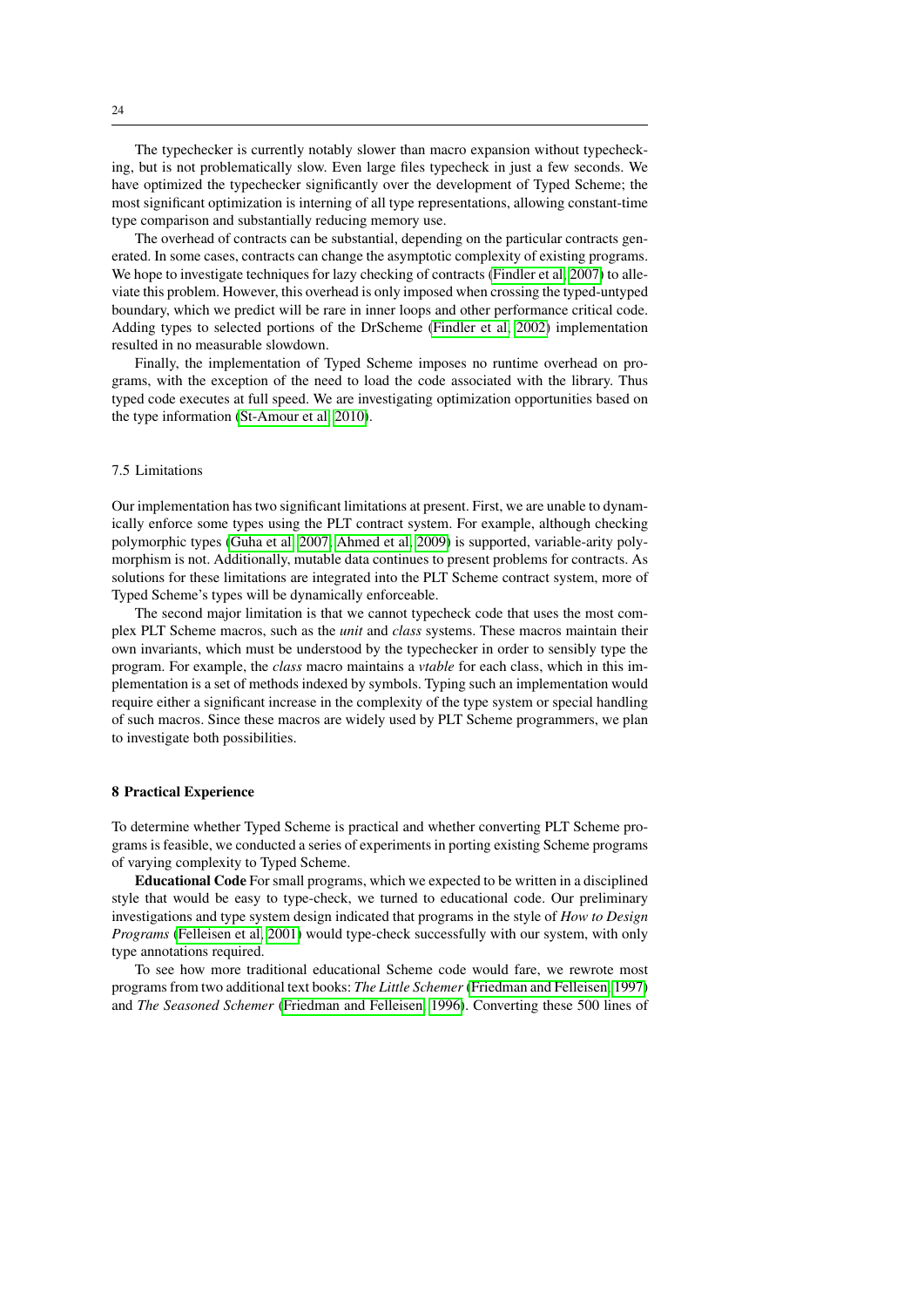code usually required nothing but the declaration of types for function headers. The only difficulty encountered was an inability to express in our type system some invariants on S-expressions that the code relied on.

Second, we ported 1,000 lines of educational code, which consisted of the solutions to a number of exercises for an undergraduate programming languages course. Again, handing S-expressions proved the greatest challenge, since the code used tests of the form (*pair?*  $(car x)$ ), which does not provide useful information to the type system (formally, the visible predicate of this expression is •). Typing such tests required adding new local bindings. This code also made use of a non-standard datatype definition facility, which required adaptation to work with Typed Scheme.

Libraries We ported 500 lines of code implementing a variety of data structures from Søgaard's *galore.plt* library package. While these data structures were originally designed for a typed functional language, the implementations were not written with typing in mind. Two sorts of changes were required for typing this library. First, in several places the library failed to check for erroneous input, resulting in potentially surprising behavior. Correcting this required adding tests for the erroneous cases. Second, in about a dozen places throughout the code, polymorphic functions needed to be explicitly instantiated in order for typechecking to proceed. These changes were, again, in addition to the annotation of bound variables.

Applications A research intern ported two sizable applications under the direction of the first author. The first was a 2,700 line implementation of a game, written in 2007, and the second was a 500 line checkbook managing script, maintained for 12 years.

The game is a version of the multi-player card game Squadron Scramble.<sup>[10](#page-24-0)</sup> The original implementation consists of 10 PLT Scheme modules, totaling 2,700 lines of implementation code, including 500 lines of unit tests.

A representative function definition from the game is given in figure [10.](#page-25-0) This function creates a *turn* object, and hands it to the appropriate *player*. It then checks whether the game is over and if necessary, constructs the new state of the game and returns it.

The changes to this complex function are confined to the function header. We have converted the original **define** to **define:** and provided type annotations for each of the formal parameters as well as the return type. This function returns multiple values, as is indicated by the return type. Other than the header, no changes are required. The types of all the locally bound variables are inferred from the bodies of the individual definitions.

Structure types are used extensively in this example, as well as in the entire implementation. In the definition of the variables *the-end* and *the-return-card*, occurrence typing is used to distinguish between the *res* and *end* structures.

Some portions of the implementation required more effort to port to Typed Scheme. For example, portions of the data used for the game is stored in external XML files with a fixed format, and the program relies upon the details of that format. However, since this invariant is neither checked nor specified in the program, the type system cannot verify it. Therefore, we moved the code handling the XML file into a separate, untyped module of fewer than 50 lines that the typed portion uses via require/typed.

Scripts The second application ported required similarly few changes. This script maintained financial records recorded in an S-expression stored in a file. The major change made to the program was the addition of checks to ensure that data read from the file was in the correct format before using it to create the relevant internal data structures. This was similar to the issue encountered with the Squadron Scramble game, but since the problem concerned

<span id="page-24-0"></span><sup>&</sup>lt;sup>10</sup> Squadron Scramble resembles Rummy; it is available from US Game Systems.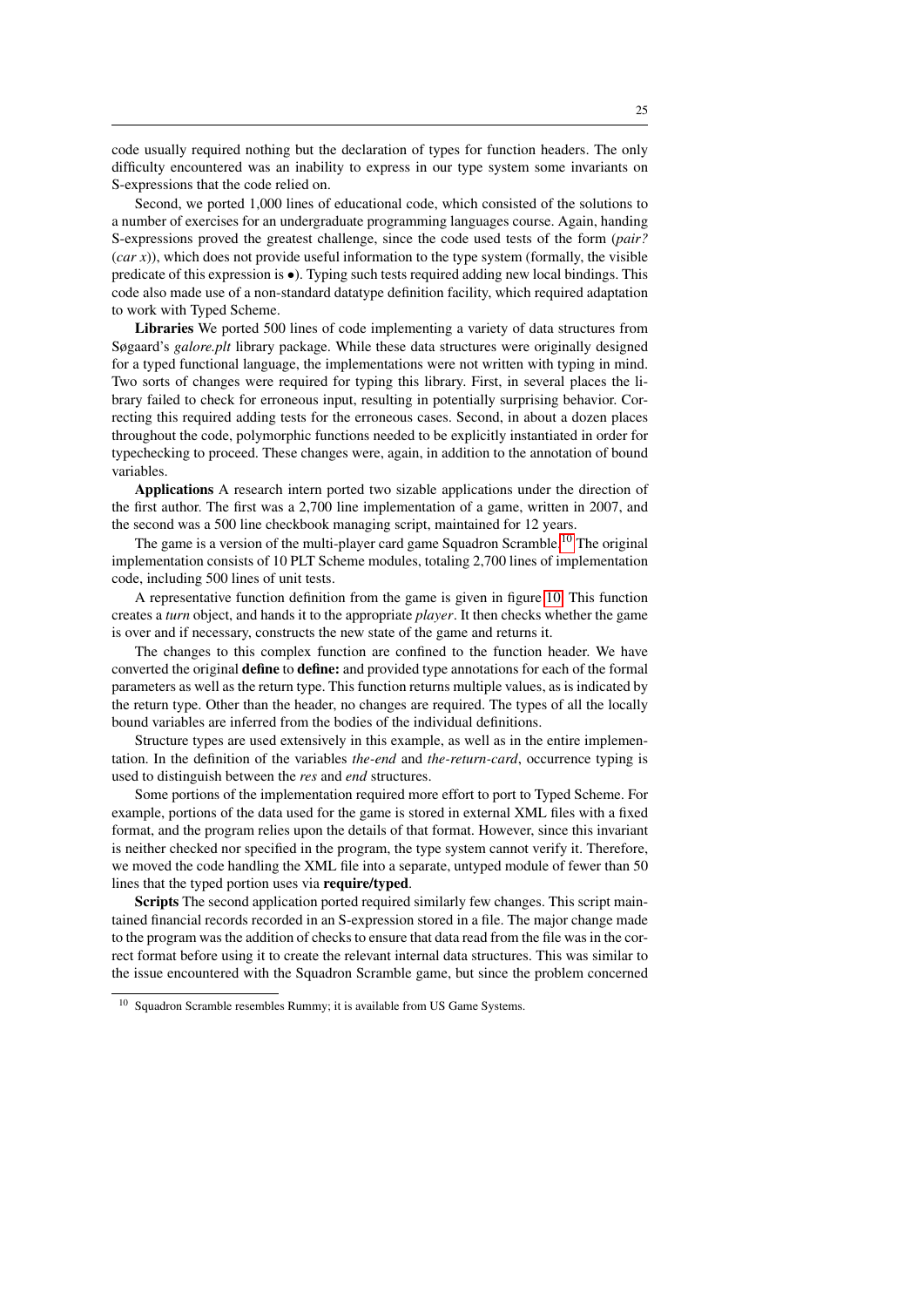```
(: play-one-turn (Player Cards Cards Hand →
                 (values Boolean RCard Hand Attacks From)))
(define (play-one-turn player deck stck fst:discs)
   (define trn (create-turn (player-name player) deck stck fst:discs))
   :: - go play
   (define res (player-take-turn player trn))
   ;; the-return-card could be false
   (define-values (the-end the-return-card)
     (cond
      [(ret? res) (values #f (ret-card res))]
      [(end? res) (values #t (end-card res))]))
   (define discards:squadrons (done-discards res))
   (define attacks (done-attacks res))
   (define et (turn-end trn))
   (values the-end the-return-card discards:squadrons attacks et))
```
<span id="page-25-0"></span>Fig. 10 A Excerpt from the Squadron Scramble Game

a single function, we added the necessary checks rather than creating a new module. The other semantic change to the program was to maintain a typing invariant of a data structure by construction, rather than after-the-fact mutation. As in the case of the Galore library, we consider this typechecker-mandated change an improvement to the original program, even though it has already been used successfully for many years.

#### 9 Related Work

The history of programming languages knows many attempts to add or to use type information in conjunction with untyped languages. Starting with LISP [\(Steele Jr., 1984\)](#page-32-1), language designers have tried to include type declarations in such languages, often to help compilers, sometimes to assist programmers. From the late 1980s until recently, people have studied soft typing [\(Cartwright and Fagan, 1991;](#page-30-13) [Aiken et al, 1994;](#page-29-1) [Wright and Cartwright, 1997;](#page-33-1) [Henglein and Rehof, 1995;](#page-31-9) [Flanagan and Felleisen, 1999;](#page-30-14) [Meunier et al, 2006\)](#page-31-10), a form of type inference to assist programmers debug their programs statically. This work has mainly been in the context of Scheme but has also been applied to Python [\(Salib, 2004\)](#page-32-15). Recently, the slogan of "gradual typing" has resurrected the LISP-style annotation mechanisms and has had a first impact with its tentative inclusion in Perl6 [\(Tang, 2007\)](#page-32-0).

In this section, we survey this body of work, starting with the soft-typing strand, because it is the closest relative of Typed Scheme. We conclude with a discussion of refinement types.

## 9.1 Types for Scheme

The goal of the soft typing research agenda is to provide an optional type checker for programs in untyped languages. One key premise is that programmers shouldn't have to write down type definitions or type declarations. Soft typing should work via type inference only, just like ML. Another premise is that soft type systems should never prevent programmers from running any program. If the type checker encounters an ill-typed program, it should insert run-time checks that restore typability and ensure that the type system remains sound. Naturally, a soft type system should minimize these insertions of run-time checks. Furthermore, since these insertions represent potential failures of type invariants, a good soft type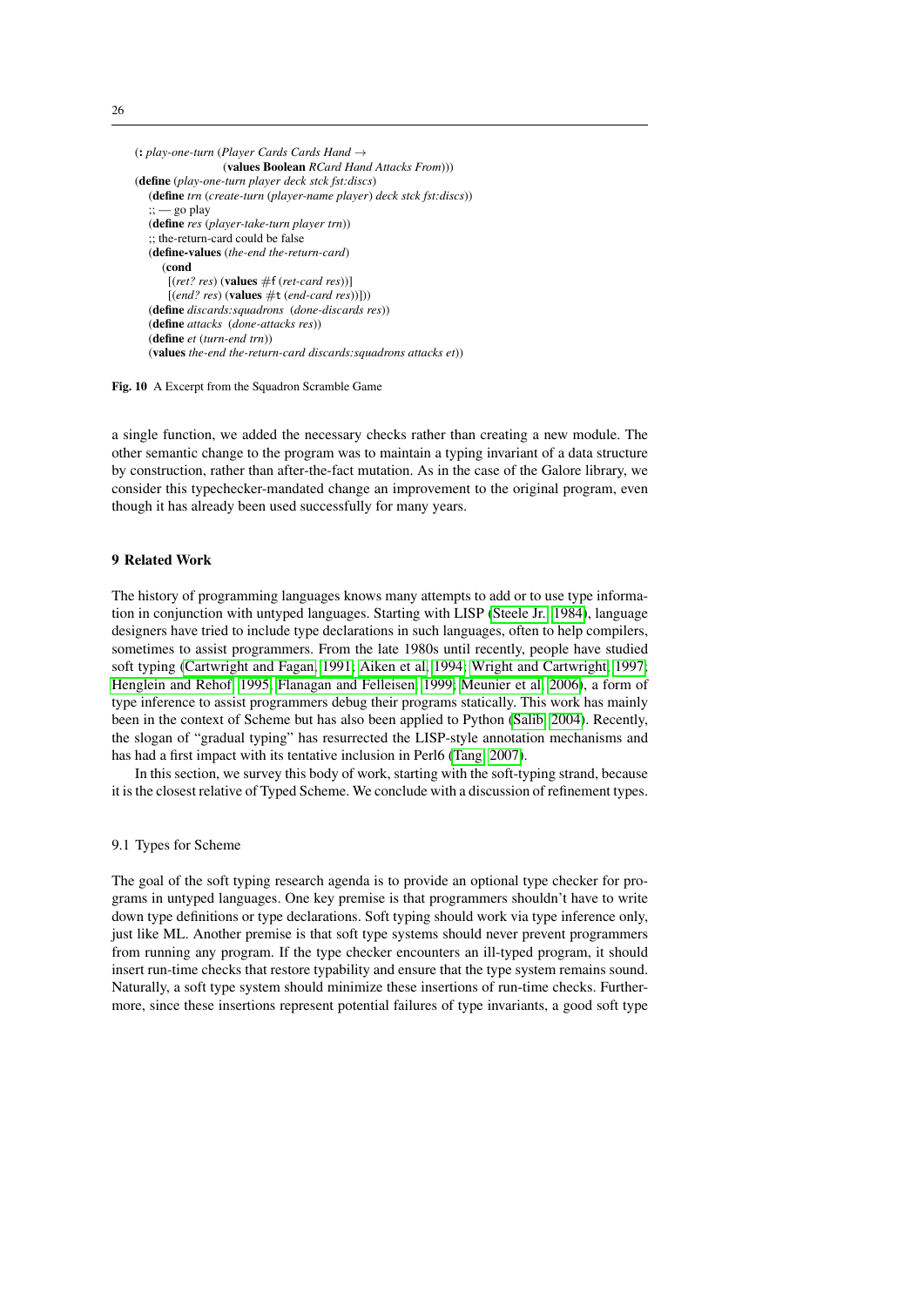system must allow programmer to inspect the sites of these run-time checks to determine whether they represent genuine errors or weaknesses of the type system.

Based on the experiences of the second author, soft type systems are complex and brittle. On one hand, these systems may infer extremely large types for seemingly simple expressions, greatly confusing the original programmer or the programmer who has taken on old code. On the other hand, a small syntactic change to a program without semantic consequences can introduce vast changes into the types of both nearby and remote expressions. Experiments with undergraduates—representative of average programmers—suggest that only the very best understood the tools well enough to make sense of the inferred types and to exploit them for the assigned tasks. For the others, these tools turned into time sinks with little benefit.

Roughly speaking, soft typing systems fall into one of two classes, depending on the kind of underlying inference system. The first soft type systems [\(Cartwright and Fagan,](#page-30-13) [1991;](#page-30-13) [Wright and Cartwright, 1997;](#page-33-1) [Henglein and Rehof, 1995;](#page-31-9) [Henglein, 1994\)](#page-31-11) used inference engines based on Hindley-Milner though with extensible record types. These systems are able to type many actual Scheme programs, including those using outlandish-looking recursive datatypes. Unfortunately, these systems severely suffer from the general Hindley-Milner error-recovery problem. That is, when the type system signals a type error, it is extremely difficult—often impossible—to decipher its meaning and to fix it.

In response to this error-recovery problem, others built inference systems based on Shiver's control-flow analyses [\(1991\)](#page-32-16) and Aiken's and Heintze's set-based analyses [\(Aiken](#page-29-1) [et al, 1994;](#page-29-1) [Heintze, 1994\)](#page-31-12). Roughly speaking, these soft typing systems introduce sets-ofvalues constraints for atomic expressions and propagate them via a generalized transitiveclosure propagation [\(Aiken et al, 1994;](#page-29-1) [Flanagan and Felleisen, 1999\)](#page-30-14). In this world, it is easy to communicate to a programmer how a values might flow into a particular operation and violate a type invariant, thus eliminating one of the major problems of Hindley-Milner based soft typing [\(Flanagan et al, 1996\)](#page-30-15).

Our experience and evaluation suggest that Typed Scheme works well compared to soft typing. First, programmers can easily convert entire modules with just a few type declarations and annotations to function headers. Second, assigning explicit types and rejecting programs actually pinpoints errors better than soft typing systems, where programmers must always keep in mind that the type inference system is conservative. Third, soft typing systems do not support type abstractions well. Starting from an explicit, static type system for an untyped language should help introduce these features and deploy them as needed.

The Rice University soft typing research inspired occurrence typing. These systems employed if-splitting rules that performed a case analysis for types based on the syntactic predicates in the test expression. This idea was derived from [Cartwright](#page-30-16) [\(1976\)](#page-30-16)'s typecase construct (also see below) and—due to its usefulness—is generalized by our framework. The major advantage of soft typing over an explicitly typed Scheme is that it does not require any assistance from the programmer. In the future, we expect to borrow techniques from soft typing for automating some of the conversion process from untyped modules to typed modules.

[Shivers](#page-32-16) [\(1991\)](#page-32-16) presented 0CFA, which also uses flow analysis for Scheme programs. He describes a possible extension to account for occurrence-typing like behavior for literal applications of the predicate *number?*, but did not discuss more general aspects of the issue.

[Henglein and Rehof](#page-31-9) [\(1995\)](#page-31-9) used a flow analysis to convert Scheme programs to ML programs, while minimizing runtime checks. While this is also converting Scheme programs to typed programs, it is intended as a compilation step, not a refactoring, and the ML code is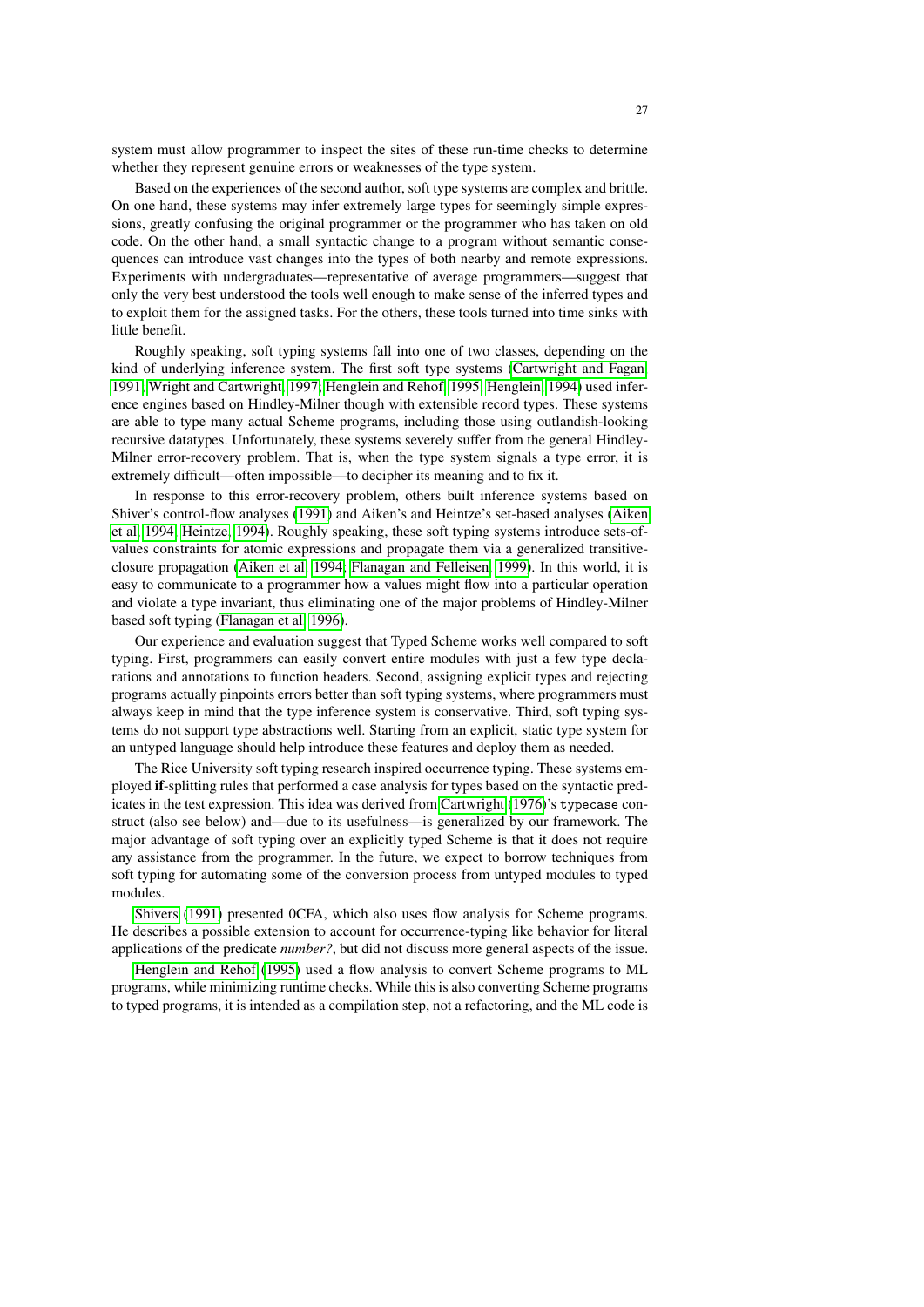not intended to be maintained as the primary form of the program. Additionally, their system does not take predicate tests into account, which is the primary focus of occurrence typing.

[Aiken et al](#page-29-1) [\(1994\)](#page-29-1) describe a type inference system using *conditional types*, which refine the types of variables based on patterns in a case expression. Since this system is built on the use of patterns, abstracting over tests as the T-ABSPRED rule does, or combining them, as with or is impossible.

#### 9.2 Gradual Typing

Under the name "gradual typing", several other researchers have experimented with the integration of typed and untyped code [\(Siek and Taha, 2006;](#page-32-17) [Herman et al, 2008;](#page-31-13) [Wadler](#page-32-4) [and Findler, 2009;](#page-32-4) [Wrigstad et al, 2009\)](#page-33-0). This work has been pursued in two directions. First, theoretical investigations have considered integration of typed and untyped code at a much finer granularity than we present, providing soundness theorems which prove that only the untyped portions of the program can go wrong. This is analogous to our earlier work on Typed Scheme [\(Tobin-Hochstadt and Felleisen, 2006\)](#page-32-2), which provides such a soundness theorem, which we believe scales to full Typed Scheme and PLT Scheme. These gradual typing systems have not been scaled to full implementations.

Second, [Furr et al](#page-31-0) [\(2009a](#page-31-0)[,b\)](#page-31-14) have implemented a system for Ruby which is similar to Typed Scheme. They have also designed a type system which matches the idioms of the underlying language, and insert dynamic checks at the borders between typed and untyped code. Their work does not yet have a published soundness theorem, and requires the use of a new Ruby interpreter, whereas Typed Scheme runs purely as a library for PLT Scheme.

[Bracha](#page-29-2) [\(2004\)](#page-29-2) suggests pluggable typing systems, in which a programmer can choose from a variety of type systems for each piece of code. Although Typed Scheme requires some annotation, it can be thought of as a step toward such a pluggable system, in which programmers can choose between the standard PLT Scheme type system and Typed Scheme on a module-by-module basis.

#### 9.3 Type System Features

Many of the type system features we have incorporated into Typed Scheme have been extensively studied. Polymorphism in type systems dates to [Reynolds](#page-32-18) [\(1983\)](#page-32-18). Recursive types are considered by [Amadio and Cardelli](#page-29-3) [\(1993\)](#page-29-3), and union types by [Pierce](#page-32-5) [\(1991\)](#page-32-5), among many others. Intensional polymorphism appears in calculi by [Harper and Morrisett](#page-31-15) [\(1995\)](#page-31-15), among others. Our use of visible predicates and especially latent predicates is inspired by prior work on effect systems [\(Gifford et al, 1987\)](#page-31-16).

## 9.4 Other Type Systems

[Cartwright](#page-30-16) [\(1976\)](#page-30-16) describes Typed Lisp, which includes typecase expression that refines the type of a variable in the various cases; [Crary et al](#page-30-6) [\(1998\)](#page-30-6) re-invent this construct in the context of a typed lambda calculus with intensional polymorphism. The typecase statement specifies the variable to be refined, and that variable is typed differently on the right-hand sides of the typecase expression. While this system is superficially similar to our type system, the use of latent and visible predicates allows us to handle cases other than simple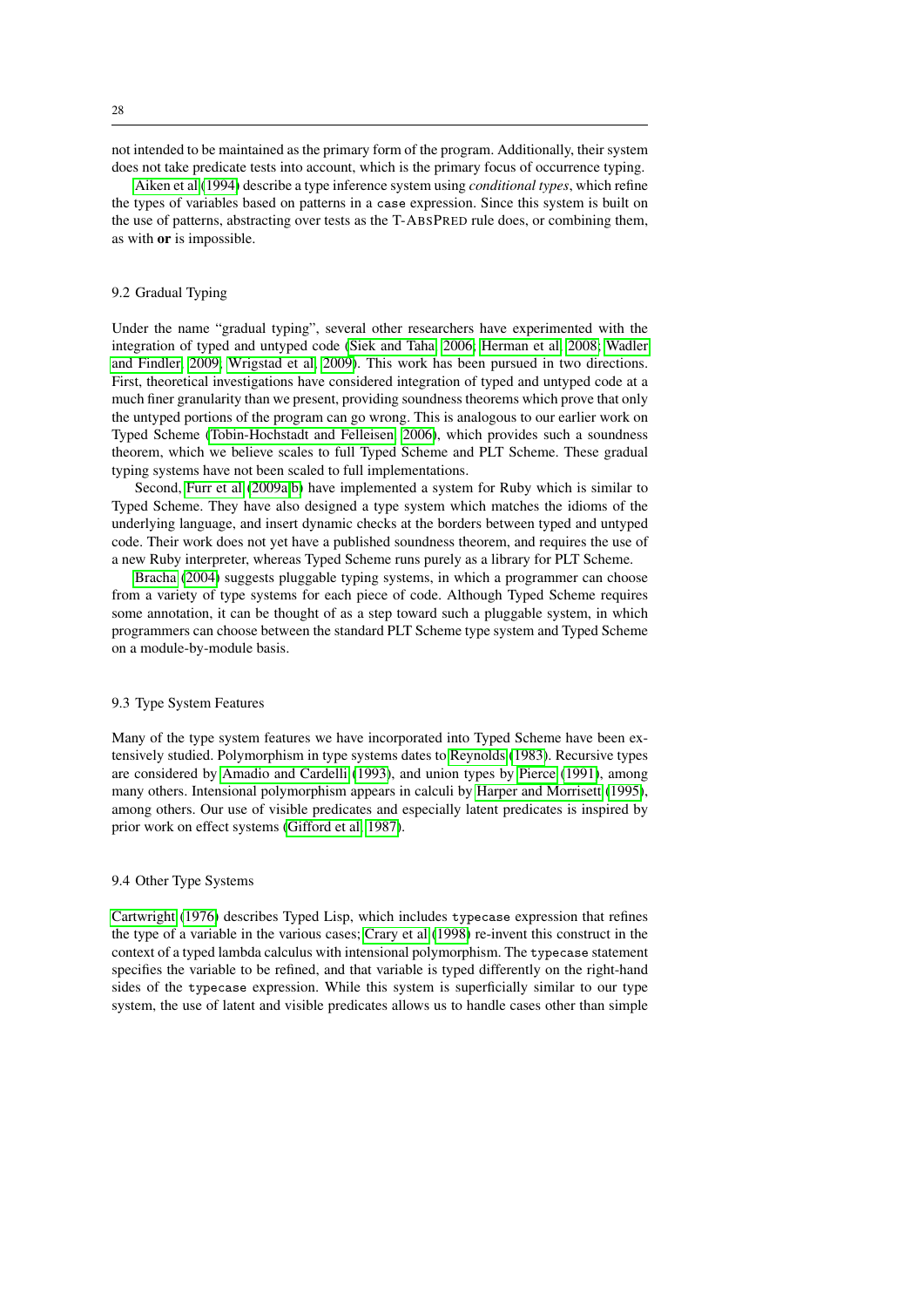uses of typecase. This is important in type-checking existing Scheme code, which is not written with typecase constructs.

Visible predicates can also be seen as a kind of dependent type, in that (*number? e*) could be thought of as having type **true** when  $e$  has a value that is a number. In a system with singleton types, this relationship could be expressed as a dependent type. This kind of combination typing would not cover the use of if to refine the types of variables in the branches, however.

The term "occurrence typing" was coined independently by [Komondoor et al](#page-31-17) [\(2005\)](#page-31-17), in the context of a static analysis system for Cobol. That system considers a specific syntactic form of if tests: the comparison of variables with character literals. This accommodates a common encoding of datatypes in Cobol programs. It does not allow for abstraction over tests or any other form of predicates.

#### 9.5 Type Systems for Untyped Languages

Multiple previous efforts have attempted to typecheck Scheme programs. [Wand](#page-32-19) [\(1984\)](#page-32-19), [Haynes](#page-31-18) [\(1995\)](#page-31-18), and [Leavens et al](#page-31-19) [\(2005\)](#page-31-19) developed typecheckers for an ML-style type system, each of which handle polymorphism, structure definition and a number of Scheme features. Wand's macro-based system integrated with untyped Scheme code via unchecked assertions. Haynes' system also handles variable-arity functions [\(Dzeng and Haynes, 1994\)](#page-30-17). However, none attempts to accommodate a traditional Scheme programming style.

Bracha and Griswold's Strongtalk [\(1993\)](#page-29-4), like Typed Scheme, presents a type system designed for the needs of an untyped language, in their case Smalltalk. Reflecting the differing underlying languages, the Strongtalk type system differs radically from ours and does not describe a mechanism for integrating with untyped code.

#### 9.6 Refinement Types

Refinement types were originally introduced by [Freeman and Pfenning](#page-30-3) [\(1991\)](#page-30-3). Since then, refinement types have been used in a wide variety of systems [\(Rondon et al, 2008;](#page-32-3) [Wadler](#page-32-4) [and Findler, 2009;](#page-32-4) [Flanagan, 2006\)](#page-30-18). Previous refinement type systems come in two varieties. Freeman and Pfenning's original system used the underlying language of ML types to specify subsets of the existing types, such as non-empty lists, defined by recursive datatypelike specifications. Most other systems have paired predicates in some potentially-restricted language with a base type, meaning the set of values of that base type accepted by that predicate. Typically, this requires some algorithm for deciding implication between predicates for subtyping. In some languages, this can be an external and almost always incomplete theorem prover, as in the Liquid Typing and Hybrid Typing approaches.

Typed Scheme provides support for both of these approaches, as seen in section [3.](#page-5-1) To support Freeman and Pfenning's style, such data types can be directly encoded via recursive types. Typed Scheme is able to handle all of Freeman and Pfenning's examples in this fashion. To support predicate style-refinement, Typed Scheme takes a different approach. First, refinements are not specified using a special language of predicates or formulae but as inlanguage predicates. This allows any computable set to be a refinement. Second, no attempt is made to decide implication between predicates. Two distinct functions might be extensionally equivalent, but the associated refinement types have no subtyping relationship. This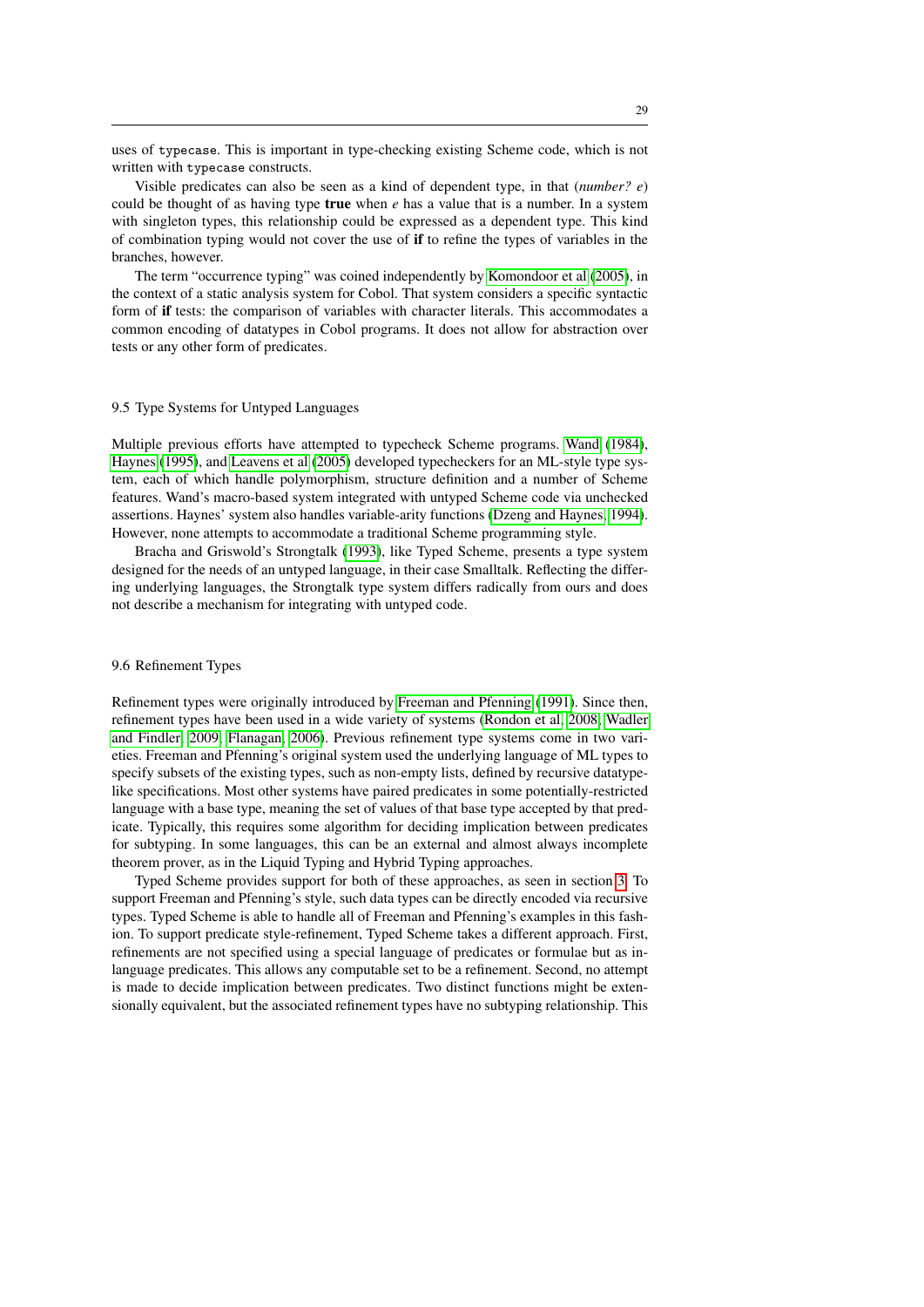frees both the programmer and the implementor from the burden of depending on a theorem prover.

#### 10 Conclusion

Migrating programs from untyped languages to typed languages is an important problem. In this paper we have demonstrated one successful approach, based on the development of a type system that accommodates the idioms and programming styles of our scripting language of choice.

Our type system combines a simple new idea, occurrence typing, with a range of previously studied type system features with some widely used and some only studied in theory. Occurrence typing assigns distinct subtypes of a parameter to distinct occurrences, depending on the control flow of the program. We introduced occurrence typing because our past experience suggests that Scheme programmers combine flow-oriented reasoning with typedbased reasoning. Occurrence typing also allows us to naturally extend the type system with a simple and expressive form of refinement types, allowing for static verification of arbitrary property checking.

Building upon this design, we have implemented and distributed Typed Scheme as a package for the PLT Scheme system. This implementation supports the key type system features discussed here, as well as integration features necessary for interoperation with the rest of the PLT Scheme system.

Using Typed Scheme, we have evaluated our type system. We consider the experiments of section [8](#page-23-0) illustrative of existing code and believe that their success is a good predictor for future experiments. We plan on continuing to port PLT Scheme libraries to Typed Scheme and on exploring the theory of occurrence typing in more depth.

For a close look at Typed Scheme, including documentation and sources for its Isabelle/HOL and PLT Redex models, visit the Typed Scheme web page:

#### http://www.ccs.neu.edu/~samth/typed-scheme

Acknowledgements We thank Ryan Culpepper for invaluable assistance with the implementation of Typed Scheme, Matthew Flatt for implementation advice, Ivan Gazeau for his porting of existing PLT Scheme code, and members of Northeastern PRL as well as several anonymous reviewers for their comments.

## References

<span id="page-29-0"></span>Ahmed A, Findler RB, Matthews J, Wadler P (2009) Blame for all. In: [\(Wrigstad et al,](#page-33-0) [2009\)](#page-33-0), pp 1–13

- <span id="page-29-1"></span>Aiken A, Wimmers EL, Lakshman TK (1994) Soft typing with conditional types. In: POPL '94: Proceedings of the 21st ACM SIGPLAN-SIGACT Symposium on Principles of Programming Languages, pp 163–173
- <span id="page-29-3"></span>Amadio RM, Cardelli L (1993) Subtyping recursive types. ACM Transactions on Programming Languages and Systems 15(4):575–631
- <span id="page-29-2"></span>Bracha G (2004) Pluggable type systems. In: OOPSLA Workshop on the Revival of Dynamic Languages
- <span id="page-29-4"></span>Bracha G, Griswold D (1993) Strongtalk: typechecking Smalltalk in a production environment. In: OOPSLA '93: Proceedings of the 8th Annual ACM SIGPLAN Conference on Object Oriented Programming, Systems, Languages, and Applications, pp 215–230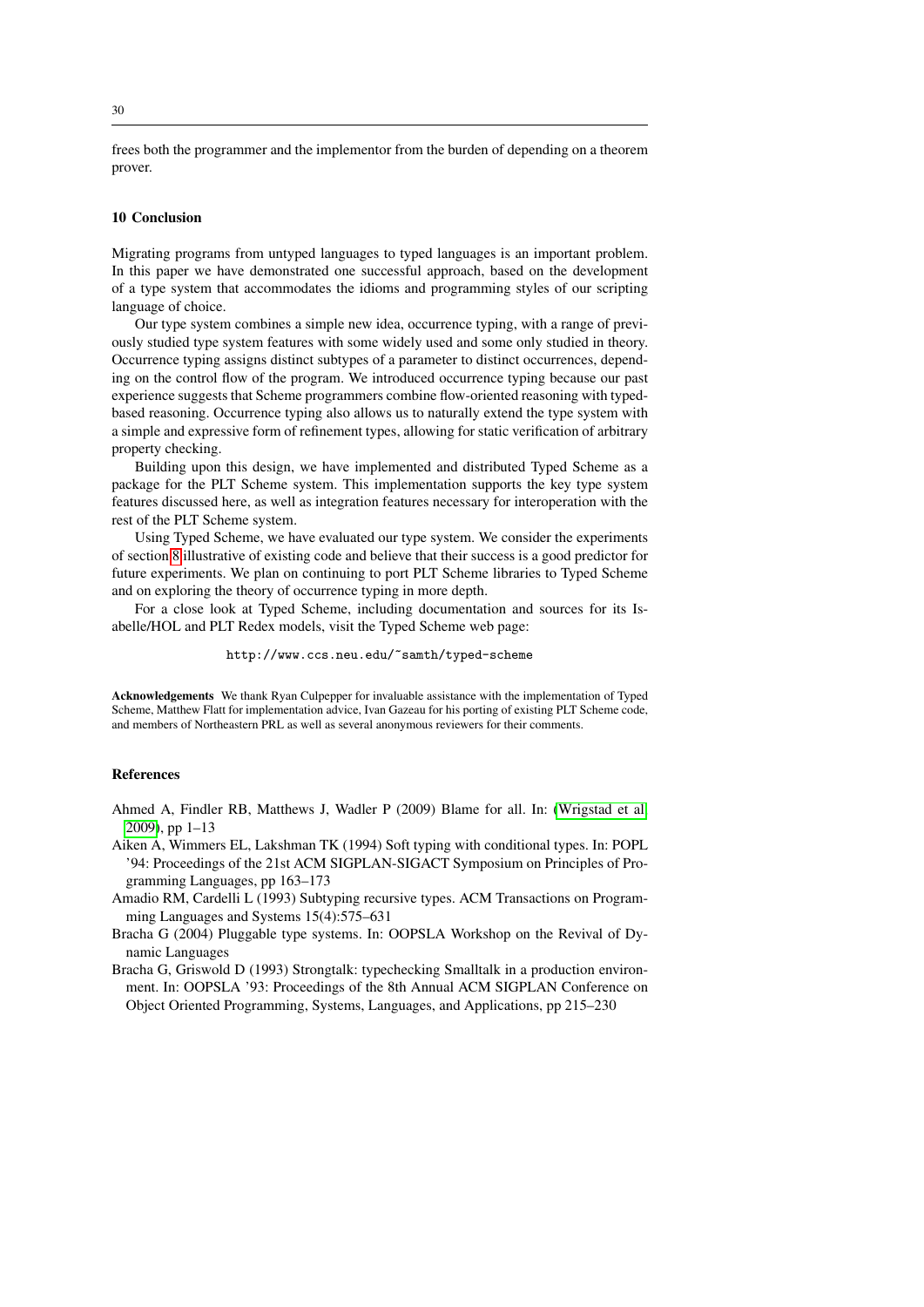- <span id="page-30-16"></span>Cartwright R (1976) User-defined data types as an aid to verifying LISP programs. In: International Conference on Automata, Languages and Programming, pp 228–256
- <span id="page-30-13"></span>Cartwright R, Fagan M (1991) Soft typing. In: PLDI '91: Proceedings of the ACM SIG-PLAN 1991 Conference on Programming Language Design and Implementation, pp 278– 292
- <span id="page-30-6"></span>Crary K, Weirich S, Morrisett G (1998) Intensional polymorphism in type-erasure semantics. In: ICFP '98: Proceedings of the Third ACM SIGPLAN International Conference on Functional Programming, pp 301–312
- <span id="page-30-8"></span>Culpepper R, Tobin-Hochstadt S, Flatt M (2007) Advanced Macrology and the Implementation of Typed Scheme. In: Proceedings of the 2007 Workshop on Scheme and Functional Programming, Université Laval Technical Report DIUL-RT-0701, pp 1-13
- <span id="page-30-7"></span>Dybvig RK, Hieb R (1990) A new approach to procedures with variable arity. Lisp and Symbolic Computation 3 (3):229–244
- <span id="page-30-17"></span>Dzeng H, Haynes CT (1994) Type reconstruction for variable-arity procedures. In: Proceedings of the 1994 ACM Conference on LISP and Functional Programming, pp 239–249
- <span id="page-30-0"></span>ECMA (2007) ECMAScript Edition 4 group wiki. URL <http://wiki.ecmascript.org/>
- <span id="page-30-2"></span>Felleisen M, Findler RB, Flatt M, Krishnamurthi S (2001) How to Design Programs. MIT Press, URL <http://www.htdp.org/>
- <span id="page-30-5"></span>Findler RB, Felleisen M (2002) Contracts for higher-order functions. In: ICFP '02: Proceedings of the Seventh ACM SIGPLAN International Conference on Functional Programming, pp 48–59
- <span id="page-30-10"></span>Findler RB, Clements J, Flanagan C, Flatt M, Krishnamurthi S, Steckler P, Felleisen M (2002) DrScheme: A programming environment for Scheme. Journal of Functional Programming 12(2):159–182
- <span id="page-30-11"></span>Findler RB, Guo S, Rogers A (2007) Lazy contract checking for immutable data structures. In: Proceedings of the International Symposium on Implemenation and Application of Functional Languages (IFL)
- <span id="page-30-18"></span>Flanagan C (2006) Hybrid type checking. In: Conference Record of POPL '06: The 33th ACM SIGPLAN-SIGACT Symposium on Principles of Programming Languages, pp 245–256
- <span id="page-30-14"></span>Flanagan C, Felleisen M (1999) Componential set-based analysis. ACM Transactions on Programming Languages and Systems 21(2):370–416
- <span id="page-30-15"></span>Flanagan C, Flatt M, Krishnamurthi S, Weirich S, Felleisen M (1996) Catching bugs in the web of program invariants. In: PLDI '96: Proceedings of the ACM SIGPLAN 1996 Conference on Programming Language Design and Implementation, pp 23–32
- <span id="page-30-1"></span>Flatt M (2002) Composable and compilable macros: You want it *when?* In: ICFP '02: Proceedings of the Seventh ACM SIGPLAN International Conference on Functional Programming, pp 72–83
- <span id="page-30-9"></span>Flatt M, Felleisen M (1998) Units: Cool modules for HOT languages. In: PLDI '98: Proceedings of the ACM SIGPLAN 1998 Conference on Programming Language Design and Implementation, pp 236–248
- <span id="page-30-4"></span>Flatt M, Findler RB, Felleisen M (2006) Scheme with classes, mixins, and traits. In: Asian Symposium on Programming Languages and Systems (APLAS) 2006, Lecture Notes in Computer Science, vol 4279, pp 270–289
- <span id="page-30-3"></span>Freeman T, Pfenning F (1991) Refinement types for ML. In: PLDI '91: Proceedings of the ACM SIGPLAN 1991 Conference on Programming Language Design and Implementation, pp 268–277
- <span id="page-30-12"></span>Friedman DP, Felleisen M (1996) The Seasoned Schemer. MIT Press, Cambridge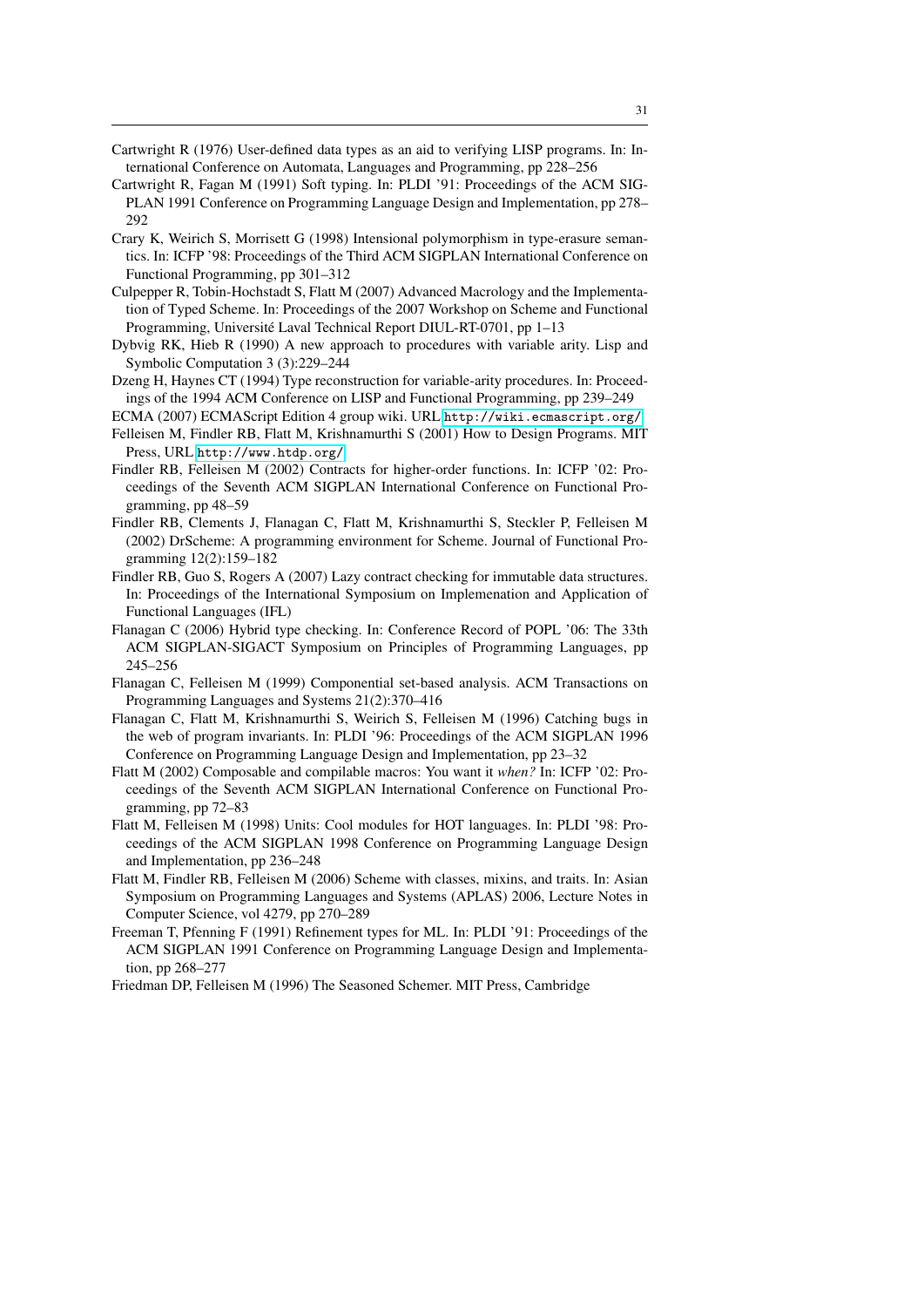- <span id="page-31-8"></span>Friedman DP, Felleisen M (1997) The Little Schemer, Fourth Edition. MIT Press, Cambridge
- <span id="page-31-0"></span>Furr M, An J, Foster JS, Hicks M (2009a) Static type inference for ruby. In: SAC '09: Proceedings of the 2009 ACM Symposium on Applied Computing, pp 1859–1866
- <span id="page-31-14"></span>Furr M, An J, Foster JS, Hicks M (2009b) Tests to the left of me, types to the right: how not to get stuck in the middle of a Ruby execution. In: [\(Wrigstad et al, 2009\)](#page-33-0), pp 14–16
- <span id="page-31-16"></span>Gifford D, Jouvelot P, Lucassen J, Sheldon M (1987) FX-87 Reference Manual. Technical Report MIT/LCS/TR-407, Massachusetts Institute of Technology, Laboratory for Computer Science
- <span id="page-31-5"></span>Gosling J, Joy B, Steele Jr GL, Bracha G (2005) The Java Language Specification, 3rd edn. Addison-Welsley
- <span id="page-31-6"></span>Griffin TG (1990) A formulae-as-type notion of control. In: POPL '90: Proceedings of the 17th ACM SIGPLAN-SIGACT Symposium on Principles of Programming Languages, pp 47–58
- <span id="page-31-7"></span>Guha A, Matthews J, Findler RB, Krishnamurthi S (2007) Relationally-parametric polymorphic contracts. In: Proceedings of the 2007 Symposium on Dynamic languages, pp 29–40
- <span id="page-31-15"></span>Harper R, Morrisett G (1995) Compiling polymorphism using intensional type analysis. In: POPL '95: Proceedings of the 22nd ACM SIGPLAN-SIGACT Symposium on Principles of Programming Languages, pp 130–141
- <span id="page-31-18"></span>Haynes CT (1995) Infer: A statically-typed dialect of Scheme. Technical Report 367, Indiana University
- <span id="page-31-12"></span>Heintze N (1994) Set based analysis of ML programs. In: LFP '94: Proceedings of the 1994 ACM Conference on LISP and Functional Programming, pp 306–317
- <span id="page-31-11"></span>Henglein F (1994) Dynamic typing: syntax and proof theory. In: Selected papers of the symposium on Fourth European symposium on programming, pp 197–230
- <span id="page-31-9"></span>Henglein F, Rehof J (1995) Safe polymorphic type inference for a dynamically typed language: translating Scheme to ML. In: FPCA '95: Proceedings of the Seventh International Conference on Functional Programming Languages and Computer Architecture, pp 192– 203
- <span id="page-31-13"></span>Herman D, Tomb A, Flanagan C (2008) Space-efficient gradual typing. In: Proceedings of the Eighth Symposium on Trends in Functional Programming, TFP 2007, pp 1–18
- <span id="page-31-17"></span>Komondoor R, Ramalingam G, Chandra S, Field J (2005) Dependent types for program understanding. In: Tools and Algorithms for the Construction and Analysis of Systems, Lecture Notes in Computer Science, vol 3440, pp 157–173
- <span id="page-31-19"></span>Leavens GT, Clifton C, Dorn B (2005) A Type Notation for Scheme. Tech. Rep. 05-18a, Iowa State University
- <span id="page-31-4"></span>Matthews J, Findler R, Flatt M, Felleisen M (2004) A visual environment for developing context-sensitive term rewriting systems. In: Rewriting Techniques and Applications, 15th International Conference, Lecture Notes in Computer Science, vol 3091, pp 2–16
- <span id="page-31-1"></span>Mehnert H (2009) Extending Dylan's type system for better type inference and error detection. Diplom Arbeit, Technische Universität Berlin, Berlin, Germany
- <span id="page-31-10"></span>Meunier P, Findler RB, Felleisen M (2006) Modular set-based analysis from contracts. In: Conference Record of POPL '06: The 33th ACM SIGPLAN-SIGACT Symposium on Principles of Programming Languages, pp 218–231
- <span id="page-31-2"></span>Milner R, Tofte M, Harper R, MacQueen D (1997) The Definition of Standard ML (Revised). MIT Press
- <span id="page-31-3"></span>Munroe R (2007) Exploits of a mom. <http://xkcd.com/327/>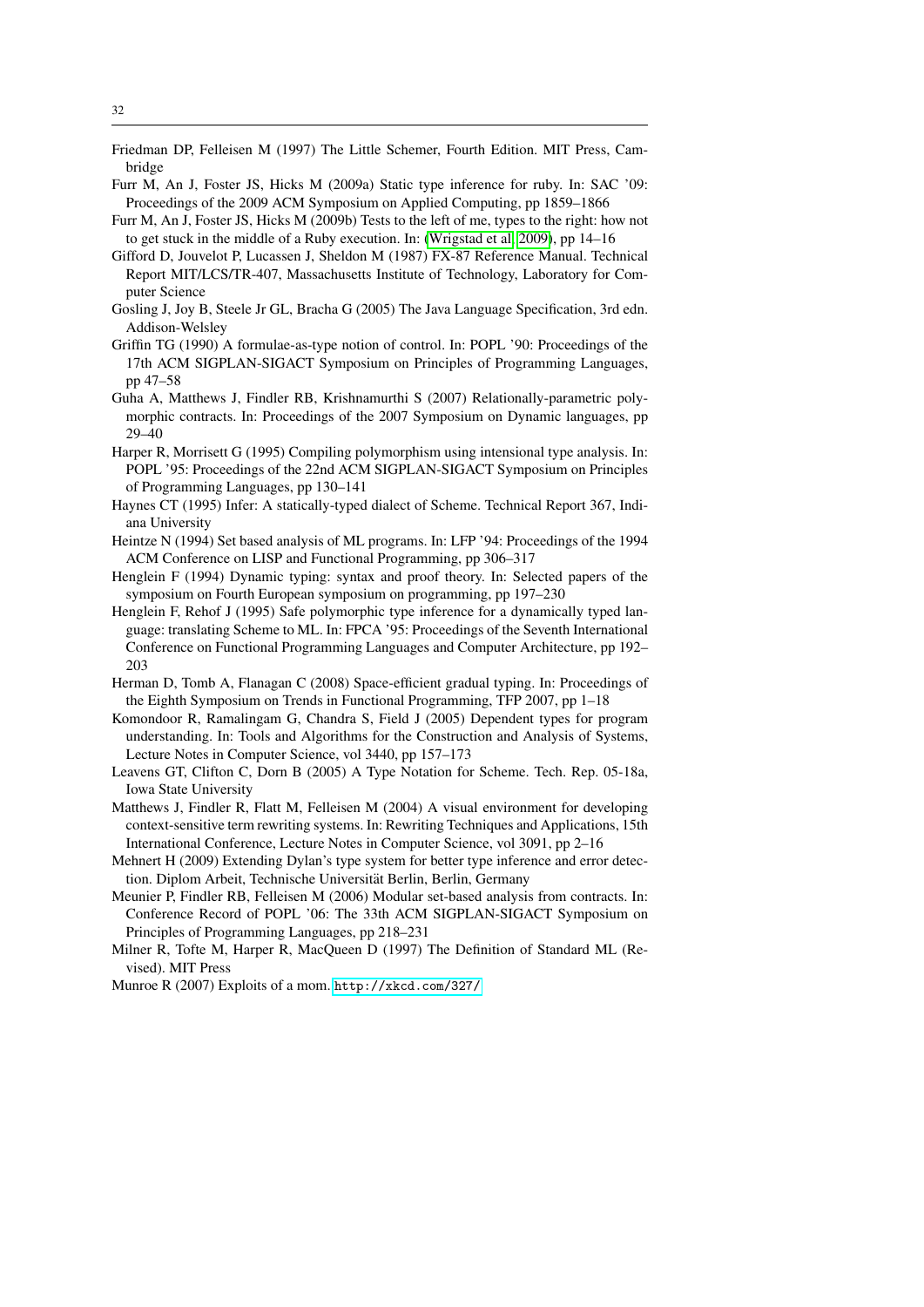- <span id="page-32-10"></span>Nipkow T, Paulson LC, Wenzel M (2002) Isabelle/HOL — A Proof Assistant for Higher-Order Logic, Lecture Notes in Computer Science, vol 2283. Springer-Verlag
- <span id="page-32-5"></span>Pierce BC (1991) Programming with intersection types, union types, and polymorphism. Tech. Rep. CMU-CS-91-106, Carnegie Mellon University
- <span id="page-32-12"></span>Pierce BC, Turner DN (2000) Local type inference. ACM Transactions on Programming Languages and Systems 22(1):1–44
- <span id="page-32-18"></span>Reynolds JC (1983) Types, abstraction, and parametric polymorphism. In: Mason REA (ed) Information Processing 83, Paris, France, pp 513–523
- <span id="page-32-3"></span>Rondon PM, Kawaguci M, Jhala R (2008) Liquid types. In: PLDI '08: Proceedings of the ACM SIGPLAN 2008 Conference on Programming Language Design and Implementation, pp 159–169
- <span id="page-32-8"></span>Sabry A, Felleisen M (1993) Reasoning about programs in continuation-passing style. Lisp and Symbolic Computation 6:289–360
- <span id="page-32-15"></span>Salib M (2004) Starkiller: A static type inferencer and compiler for Python. Master's thesis, Massachusetts Institute of Technology, Cambridge, Massachusetts
- <span id="page-32-16"></span>Shivers O (1991) Control-flow analysis of higher-order languages or taming lambda. PhD thesis, Carnegie Mellon University, Pittsburgh, Pennsylvania
- <span id="page-32-17"></span>Siek JG, Taha W (2006) Gradual typing for functional languages. In: Seventh Workshop on Scheme and Functional Programming, University of Chicago Technical Report TR-2006- 06, pp 81–92
- Søgaard JA (2006) Galore. URL <http://planet.plt-scheme.org/>
- <span id="page-32-14"></span>St-Amour V, Tobin-Hochstadt S, Flatt M, Felleisen M (2010) Where are you going with those types? In: Preproceedings of the 22nd Symposium on Implementation and Application of Functional Languages (IFL 2010), Utrecht University Technical Report UU-CS-2010-020
- <span id="page-32-1"></span>Steele Jr GL (1984) Common Lisp—The Language. Digital Press, Bedford, MA
- <span id="page-32-7"></span>Strickland TS, Tobin-Hochstadt S, Felleisen M (2009) Practical variable-arity polymorphism. In: ESOP '09: Proceedings of the Eighteenth European Symposium on Programming, Lecture Notes in Computer Science, vol 5502, pp 32–46
- <span id="page-32-0"></span>Tang A (2007) Perl 6: reconciling the irreconcilable. In: Conference Record of POPL '07: The 34th ACM SIGPLAN-SIGACT Symposium on Principles of Programming Languages, p 1, <http://pugscode.org>
- <span id="page-32-2"></span>Tobin-Hochstadt S, Felleisen M (2006) Interlanguage migration: from scripts to programs. In: OOPSLA '06: Companion to the 21st Annual ACM SIGPLAN Conference on Object Oriented Programming, Systems, Languages, and Applications, pp 964–974
- <span id="page-32-11"></span>Urban C (2008) Nominal techniques in Isabelle/HOL. Journal of Automated Reasoning 40(4):327–356
- <span id="page-32-6"></span>Vytiniotis D, Weirich S, Jones SP (2006) Boxy types: inference for higher-rank types and impredicativity. In: Proceedings of the Eleventh ACM SIGPLAN International Conference on Functional Programming, pp 251–262
- <span id="page-32-4"></span>Wadler P, Findler RB (2009) Well-typed programs can't be blamed. In: ESOP '09: Proceedings of the Eighteenth European Symposium on Programming, Lecture Notes in Computer Science, vol 5502, pp 1–16
- <span id="page-32-19"></span>Wand M (1984) A semantic prototyping system. In: SIGPLAN '84: Proceedings of the 1984 SIGPLAN Symposium on Compiler Construction, pp 213–221
- <span id="page-32-13"></span>Wright A, Duba B (1995) Pattern matching for Scheme. Unpublished note, Rice University
- <span id="page-32-9"></span>Wright A, Felleisen M (1994) A syntactic approach to type soundness. Information & Computation 115(1):38–94